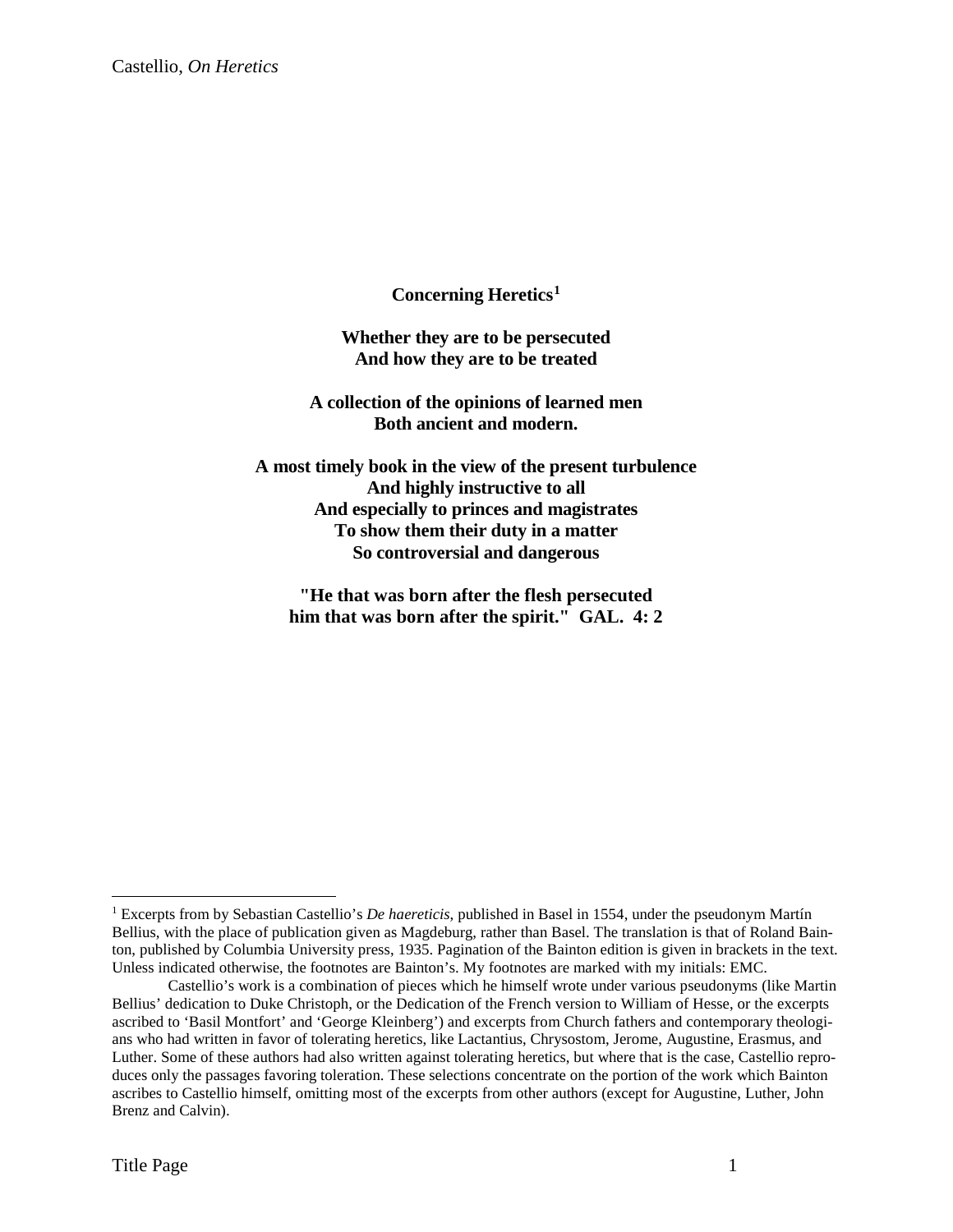## **Dedication by Martin Bellius To Duke Christoph of Württemberg .**

Martin Bellius to Duke Christoph of Württemberg, Greeting.

Most Illustrious Prince, suppose you had told your subjects that you would come to them at some uncertain time and had commanded them to make ready to go forth clad in white garments to meet you whenever you might appear. What would you do if, on your return, you discovered that they had taken no thought for the white robes but instead were disputing among themselves concerning your person? Some were saying that you were in France, others that you were in Spain; some that you would come an a horse, others in a chariot; some were asserting that you would appear with a great equipage, others that you would be unattended. Would this please you?

Suppose further that the controversy was being conducted not merely by words but by blows and swords, and that one group wounded and killed the others who did not agree with them. "He will come on a horse," one would say*.*

"No, in a chariot," another would retort.

"You lie."

"You're the liar. Take that." He punches him.

"And take that in the belly." The other stabs.

Would you, O Prince, commend such citizens? Suppose, however, that some did their duty and followed your command to prepare the white robes, but the others oppressed them on that account and put them to death. Would you not rigorously destroy such scoundrels?

But what if these homicides claimed to have done all this in your name and in accord with your command, even though you had previously expressly forbidden it? Would you not consider that such outrageous conduct deserved to be punished without [122] mercy? Now I beg you, most Illustrious Prince, to be kind enough to hear why I say these things.

Christ is the Prince of this world who on His departure from the earth foretold to men that He would return some day at an uncertain hour, and He commanded them to prepare white robes for His coming, that is to say, that they should live together in a Christian manner, amicably, without controversy and contention, loving one another. But consider now, I beg you, how well we discharge our duty.

How many are there who show the slightest concern to prepare the white robe? Who is there who bends every effort to live in this world in a saintly, just, and religious manner in the expectation of the coming of the Lord? For nothing is there so little concern. The true fear of God and charity are fallen and grown cold. Our life is spent in contention and in every manner of sin. We dispute, not as to the way by which we may come to Christ, which is to correct our lives, but rather as to the state and office of Christ, where He now is and what He is doing, how He is seated at the right hand of the Father, and how He is one with the Father; likewise with regard to the Trinity, predestination, free will; so, also, of God, the angels, the state of souls after this life and other like things, which do not need to be known for salvation by faith (for the publicans and sinners were saved without this knowledge), nor indeed can they be known before the heart is pure (for to see these things is to see God Himself, who cannot be seen save by the pure in heart, as the text says, "Blessed are the pure in heart for they shall see God)." [Matt. 5: 8] Nor if these are known do they make a man better, as Paul says, "Though I understand all mysteries and have not love it profiteth me nothing." [I Cor. 13: 2-3] This perverse curiosity engenders worse evils. Men are puffed up with knowledge or with a false opinion of knowledge and look down upon others.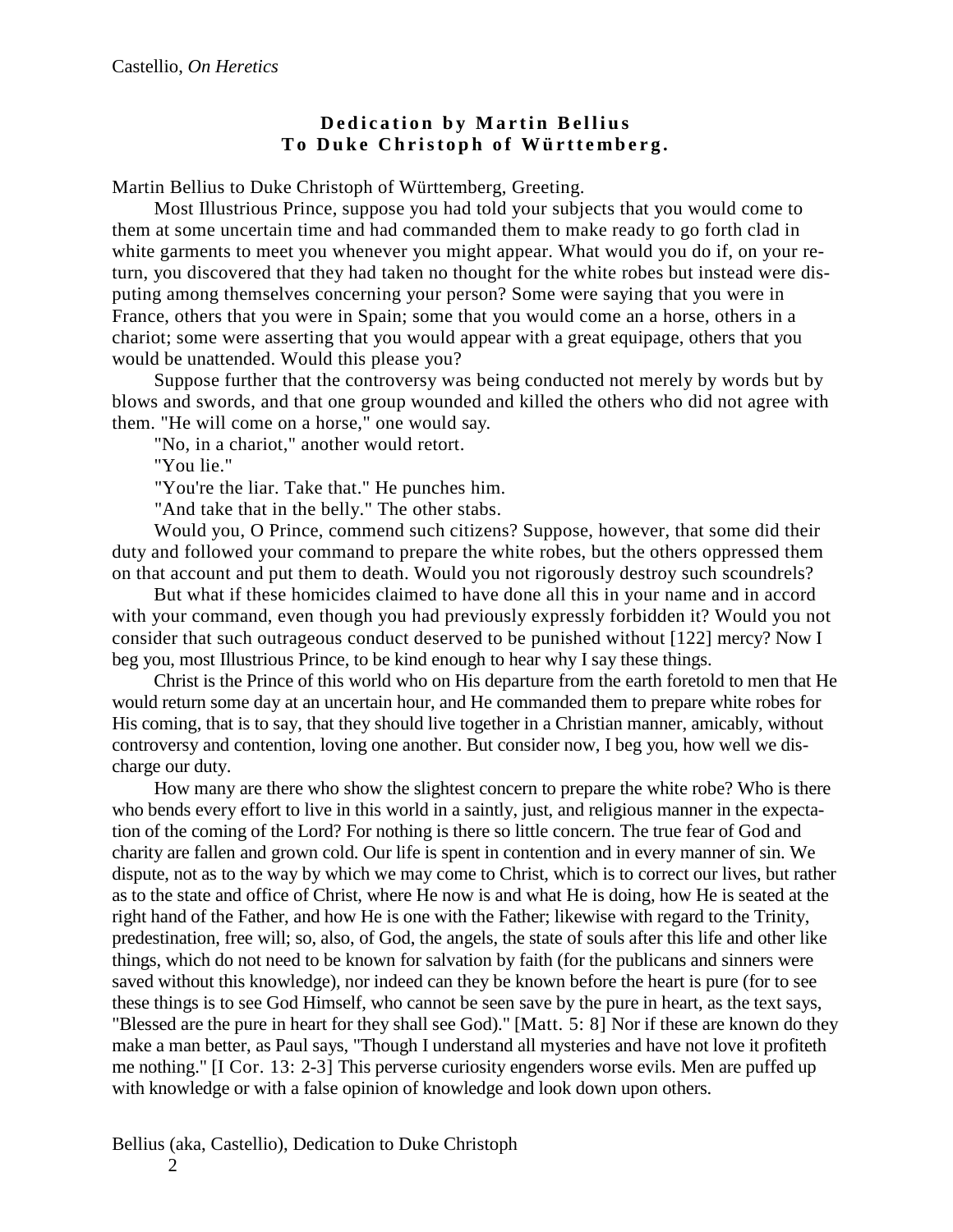Pride is followed by cruelty and persecution so that now scarcely anyone is able to endure another who differs at all from him. Although opinions are almost as numerous as men, nevertheless there is hardly any sect which does not condemn all others and [123] desire to reign alone. Hence arise banishments, chains, imprisonments, stakes, and gallows and this miserable rage to visit daily penalties upon those who differ from the mighty about matters hitherto unknown, for so many centuries disputed, and not yet cleared up.

If, however, there is someone who strives to prepare the white robe, that is, to live justly and innocently, then all others with one accord cry out against him if he differ from them in anything, and they confidently pronounce him a heretic on the ground that he seeks to be justified by works. Horrible crimes of which he never dreamed are attributed to him and the common people are prejudiced by slander until they consider it a crime merely to hear him speak. Hence arises such cruel rage that some are so incensed by calumny as to be infuriated when the victim is first strangled instead of being burned alive at a slow fire.

This is cruel enough, but a more capital offense is added when this conduct is justified under the robe of Christ and is defended as being in accord with his will, when Satan could not devise any-thing more repugnant to the nature and will of Christ! Yet these very people, who are so furious against the heretics, as they call them, are so far from hating moral offenders that no scruple is felt against living in luxury with the avaricious, currying flatterers, abetting the envious and calumniators, making merry with drunkards, gluttons, and adulterers, banqueting daily with the scurrilous, impostors, and those who are hated of God. Who then can doubt that they hate not vices but virtues? To hate the good is the same as to love the evil. If, then, the bad are dear to a man there is no doubt but that the good are hateful to him.

I ask you, then, most Illustrious Prince, what do you think Christ will do when he comes? Will he commend such things? Will he approve of them?

Consider this case for a moment, I beg you. Suppose that accusation were brought in your city of Tubingen against a man who spoke of you in this fashion: "I believe that Christoph is my prince, and I wish to obey him in all things, but I do not believe what you say, that he will come in a chariot. I think he will come [124] on horseback. Neither do I agree with you that he will be clothed in red. I think he will wear white, and as for his command that we bathe in this river, I think we should do so in the afternoon, you think it should be done in the morning. If I thought that he wished me to bathe in the morning I would do it, but I am afraid of offending him, and I wish to follow my conscience."

Now I ask you, Prince, would you condemn such a citizen? I do not think so. If you were present you would rather commend the simplicity and obedience of such a man than condemn his ignorance, and if others put him to death you would certainly punish them.

Now take this case in the same way. There is a citizen of Christ who speaks of him in this manner: "I believe in God the Father and in Jesus Christ His Son, and wish to live according to their commandments, which are contained in Holy Scripture, but as for his command that we take his body and blood, I think this should be in both kinds, and with regard to the command that we be baptized, this I think should be done on the eighth day from the birth of the child after the manner of circumcision." Do you think that such a man should be put to death for this? I do not think so.

And if he says this: "I believe that a man ought not to be baptized until he is first able to give a reason for the faith that is in him. If I thought otherwise, I would act otherwise, for it would be no more difficult for me to baptize an infant than an adolescent. But I dare not vio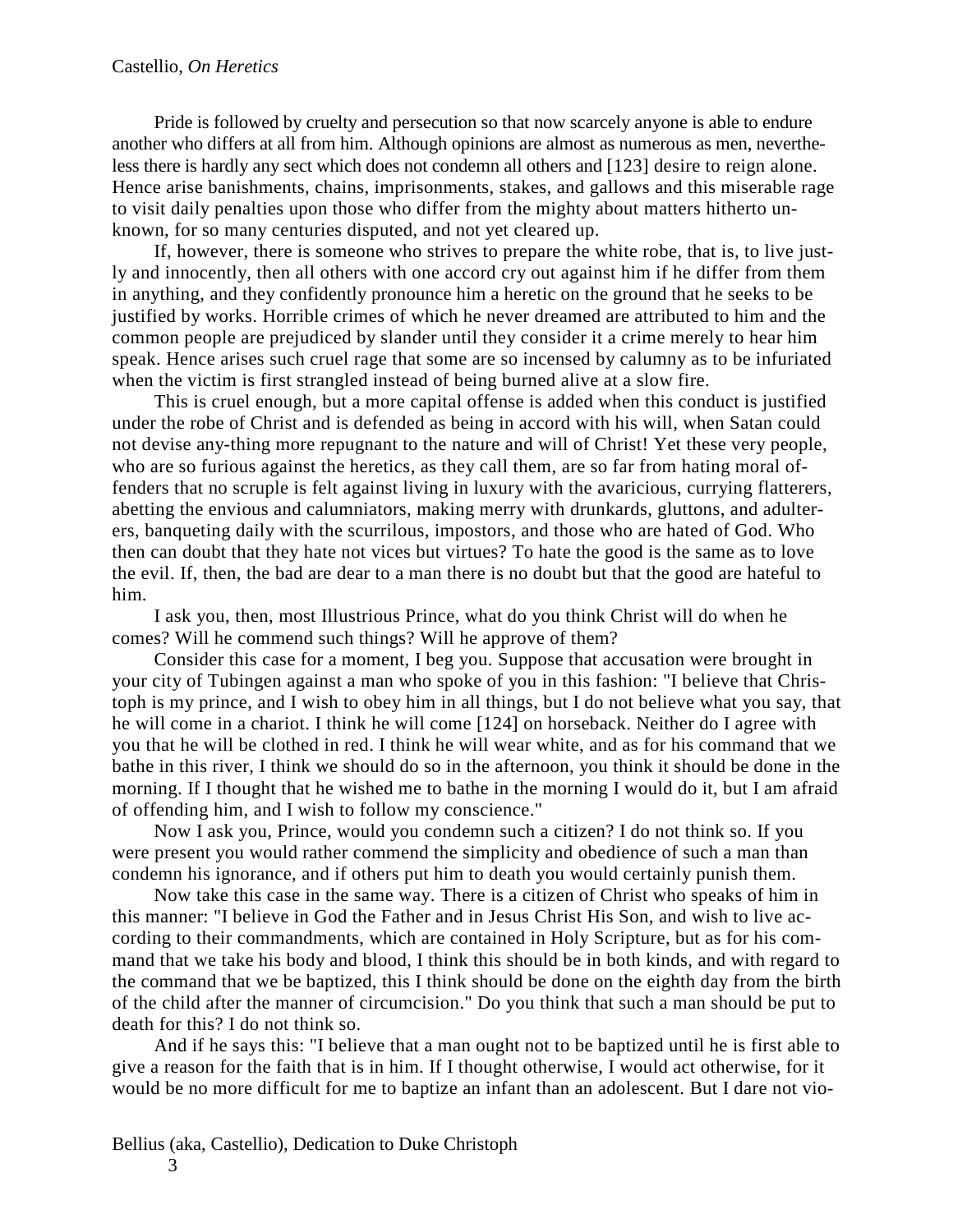late my conscience lest I offend Christ who has forbidden by his servant Paul that I do anything about which I am in doubt whether it is good or bad. I must be saved by my own faith and not by that of another." I ask you whether Christ, who is the judge of all, were he present, would command that such a man be put to death? I do not think. so, especially when you look at the life and nature of Christ, who certainly never commanded nor did anything of the sort, but rather the absolute contrary. And if Christ did not so act, neither should they who [125] have their authority from him, lest they be reproached, and rightly reproached, with the common proverb, "You are a servant of the devil because you have done more than you were told,"[2](#page-3-0) or rather you have done the opposite of what you were told. If God so severely punished Saul for not having killed him whom God had commanded to kill, [1 Samuel 15] how much more severely will he now punish those who kill them whom God has forbidden to kill? especially in view of the fact that God now is much more inclined to mercy than to wrath.

What I have said with regard to baptism applies equally to the other articles of religion which are in dispute, where someone believes in God and in Christ His Son, and serves Him ac-cording to conscience, but errs somewhat in ignorance, or to us seems to err. When I consider the life and teaching of Christ who, though innocent Himself, yet always pardoned the guilty and told us to pardon until seventy times seven [Matt. 18: 22] I do not see how we can retain the name of Christian if we do not imitate His clemency and mercy. Even if we were innocent we ought to follow Him. How much more when we are covered with so many sins? When I examine my own life I see so many and such great sins that I do not think I could even obtain pardon from my Savior if I were thus ready to condemn others. Let each one examine himself, sound and search his conscience, and weigh his thoughts, words, and deeds. Then will he see himself as one who is not in a position to remove the mote from the eye of his brother before he has taken the beam from his own. In view of the many sins which are laid to us all, the best course would be for each to look to himself, to exercise care for the correction of his life and not for the condemnation of others. This license of judgment which reigns everywhere today, and fills all with blood, constrains me, most Clement Prince, to do my best to staunch the blood, [126] especially that blood which is so wrongfully shed  $- I$ mean the blood of those who are called heretics, which name has become today so infamous, detestable, and horrible that there is no quicker way to dispose of an enemy than to accuse him of heresy. The mere word stimulates such horror that when it is pronounced men shut their ears to the victim's defense, and furiously persecute not merely the man himself, but also all those who dare to open their mouths on his behalf; by which rage it has come to pass that many have been destroyed before their cause was really understood.

Now I say this not because I favor heretics. I hate heretics. But I speak because I see here two great dangers. And the first is that he be held for a heretic, who is not a heretic. This happened in former times, for Christ and his disciples were put to death as heretics, and there is grave reason to fear a recurrence in our century, which is not better, but rather worse. The danger is greater because Christ said, "Think not that I am come to send peace on earth; I came not to send peace, but a sword. For I am come to set a man at variance against his father, and the daughter against her mother," [Matt. 10:34-35; Luke 12: 51-53] etc. You see how easy it is for calumniators to say of a Christian, "This man is seditious. He sets a son at variance against his father and disturbs the public peace." Great care must be exercised to distinguish those who are really seditious from Christians. Outwardly they do the same thing

#### Bellius (aka, Castellio), Dedication to Duke Christoph

<span id="page-3-0"></span><sup>&</sup>lt;sup>2</sup> Adapting a German proverb which says that "too much is Satan's game."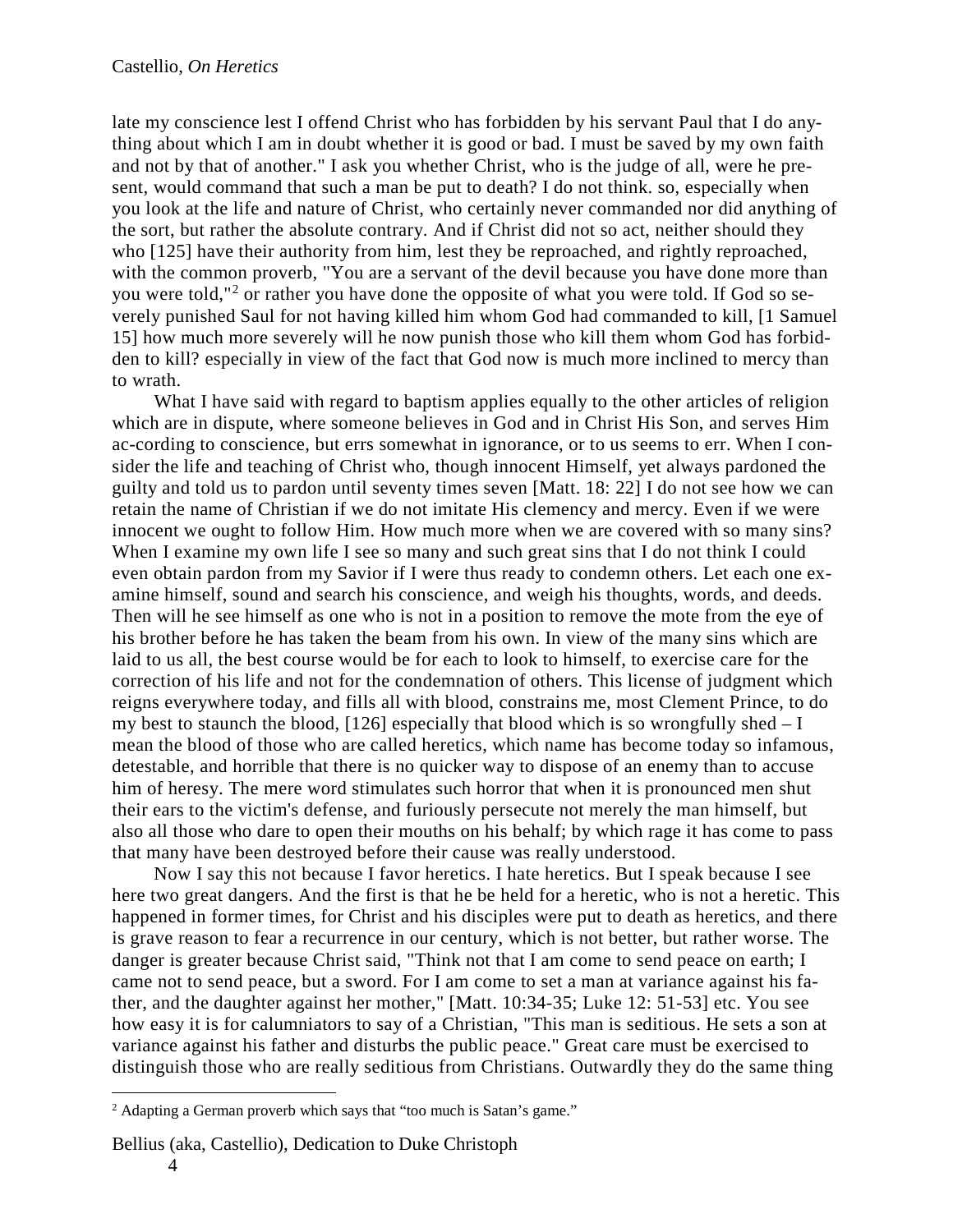and are adjudged guilty of the same crime by those who do not understand. Christ was crucified among thieves.

The other danger is that he who is really a heretic be punished more severely or in a manner other than that required by Christian discipline. For these reasons I have collected in this book the opinions of many who have written on this matter, in order that a consideration of their arguments may lead to less offense for the future. I have given first place to the opinions of con-temporaries, partly because they cite the ancients, so that in the moderns you have both the old and the new, and partly because contemporaries write more fully and accurately and with an eye [127] to our own time. They have learned something from these very persecutions. The ancients wrote principally against the pagans by whom they were persecuted so long as they followed Christ and the apostles, who never persecuted anyone, but rather were persecuted by all. But when sins increased and the Gentiles ceased to persecute, then Christians rose up against Christians, especially if they saw anyone a trifle too stiff in his defense of the truth. If his conduct were irreproachable they would cavil at his doctrine of which the common man could not judge so easily as of conduct. So it has come about that all the saints have suffered persecution, although not all who have suffered persecution are saints. This you will discover, that persecution has always accompanied genuine religion, and when true religion has ceased, then persecution has also ceased. The ancient Church was persecuted so long as she retained true godliness, but later on, when all had entered the service of the devil and no one resisted him, then the Church was freed from persecution. If in our age none were genuinely religious there would be no persecution, for why should Satan persecute his servants? But as soon as the godly arise there appear also those who shall vex them. This vexation has sharpened their wits and has enabled them to write many things well and pointedly concerning persecution.

If, however, any of those whom I have cited have elsewhere or afterwards written or acted in a different sense or shall so write or act, let us, nevertheless, adhere to their first opinion, because it was written in a time of tribulation when men are the more accustomed to write the truth, and because it is especially consonant with the meekness and mercy of Christ. If anyone should preach another gospel, be he St. Paul or an angel from heaven, let him be anathema; [Gal. 11:8] for often it happens that when men first embrace the Gospel they think and judge well of religion so long as they are poor and afflicted, especially because poverty and affliction are peculiarly capable of the truth of Christ, who was himself poor and afflicted. But these same men, when elevated to riches and power, degenerate, and those who before defended Christ, now [128] defend Mars and convert true religion into force and violence. Wherefore, in such matters none may be more surely trusted than those who are afflicted and have not where to lay their heads. [Luke 9:58] I was moved by many reasons, Prince Christopher, to send you the opinions of many, though not of all, such authors. First, because I hear that you have always favored the Gospel and persevered therein even in the midst of calamities and afflictions. Witness the confession which you alone of all the princes of Germany sent to the last meeting of the Council of Trent, $3$  by which you made it plain that you did, not flee the light, but wished. to make known to all the world your faith and religion. A further reason was that in your exalted position of authority it is highly expedient that you be well versed in this matter in order that you may rule your

<span id="page-4-0"></span><sup>&</sup>lt;sup>3</sup> The confession was composed by John Brenz, a Lutheran theologian in Duke Christoph's court. The Council of Trent was a church council first convened in 1545, which met intermittently until 1563. Initially convened in the hope of bridging the differences between the Roman Catholic Church and the various Protestant denominations which had sprung up during the Reformation, its primary accomplishment was to define Catholic doctrine. (EMC)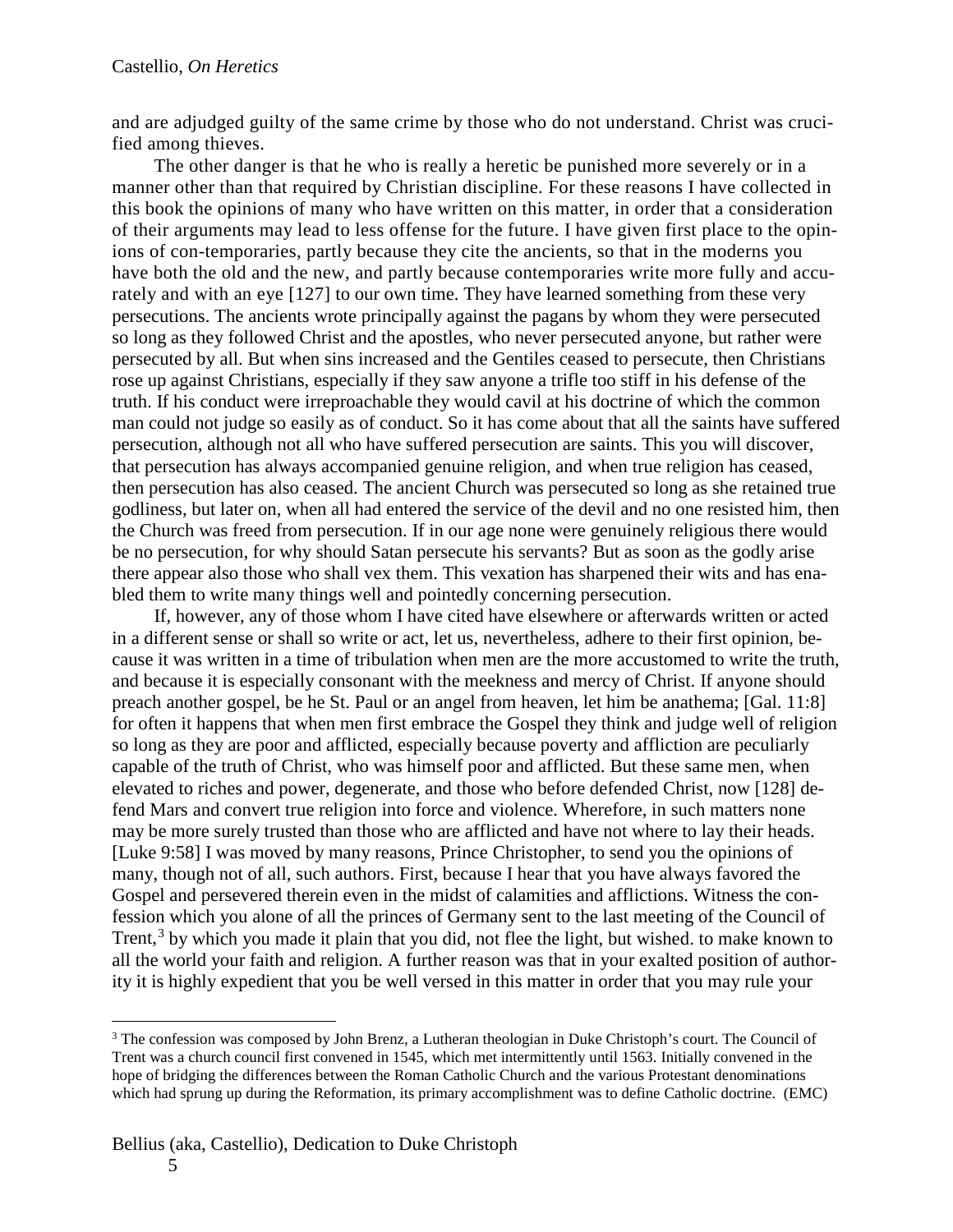people justly and well. I hope, too, that you may be able to persuade neighboring princes to do the like, and especially the king of France, if by any means it be possible to restore tranquillity to this Christian state which has been so long and so miserably distraught, that the people may be summoned to correct their lives, if perchance God may turn away His wrath which He has conceived against the race of men and may enlighten us by the light of His countenance.

Finally, I have dedicated this book to you because the opinion of your doctor John Brenz is included among the others. Immediately after the publication of this work, as I hear, the cruelty of persecution was diminished and not so many were put to death thereafter. Such was the force of, the opinion of one man of sound judgment even in times so corrupt.

[129] Keep on, Brenz, and advance in this Christian clemency in which you have commenced. You have already staunched much blood by your little book. You could have done nothing more pleasing to Christ nor more displeasing to Satan. Would that others had done as you and had sought like you not to shed blood, but to stem the flow. Then we should not have seen so many fires, so many swords dripping with the blood of the innocent, and we should not now be eating fish fattened on the blood of those for whom Christ gave his own. O Princes, open your eyes and make not so cheap the blood of men that you shed it thus lightly, especially for the sake of religion. If anyone judge without mercy, with that same measure shall it be meted to him again.

Furthermore, inasmuch as the following opinions discuss only the treatment and not the definition of a heretic, and the point is of prime importance, I shall briefly explain, in accord with the Word of God, who is a heretic, in order that we may the better understand how such an one is to be treated, for I do not consider that all those are heretics who are so called. The term heretic in the days of St. Paul was not so obnoxious that the heretics were considered worse than the avaricious or hypocrites, or the scurrilous or flatterers. Today no one is put to death for avarice, hypocrisy, scurrility, or flattery, of which it is often easy to judge, but for heresy, of which it is not so simple to judge, so many are executed. After a careful investigation into the meaning of the term heretic, I can discover no more than this, that we regard those as heretics with whom we disagree. This is evident from the fact that today there is scarcely one of our innumerable sects which does not look upon the rest, as heretics, so that if you are orthodox in one city or region, you are held for a heretic in the next. If you would live today, you must have as many faiths and religions as there are cities and sects. Just as he who travels from country to country must change his money from day to day, since the coin which is accepted in one place is rejected in another, unless indeed the money be gold, which is valid everywhere regardless of the imprint.

[130] Likewise in religion let us use the gold coin which is everywhere acceptable no matter what the image. Now, to believe in God the Father Almighty, the Son, and Holy Spirit, and to approve of the commandments of true religion as set forth in Holy Scripture, this is the gold coin, which is better certified and approved than gold itself. But until now this money has had many different imprints and images according as men disagreed with one another with regard to the Lord's Supper, baptism, and the like. Let us bear with one another and not readily condemn the faith of someone else, a faith which is based on Jesus Christ. And now to come to the point, let us not make the opinion of the common man the test of heresy, but rather the Word of God, and let us thus see who is a heretic.

The name "heretic" is found only once in the Scriptures, in the Epistle of Paul to Titus, the third chapter, "A man that is an heretic after the first and second admonition reject; knowing that he that is such is subverted, and sinneth, being condemned of himself." [Titus 3:10-11] If we compare this passage with the command of Christ in Matthew 18 we shall understand who is a heretic: "Moreover if thy brother shall trespass against thee, go and tell him his fault between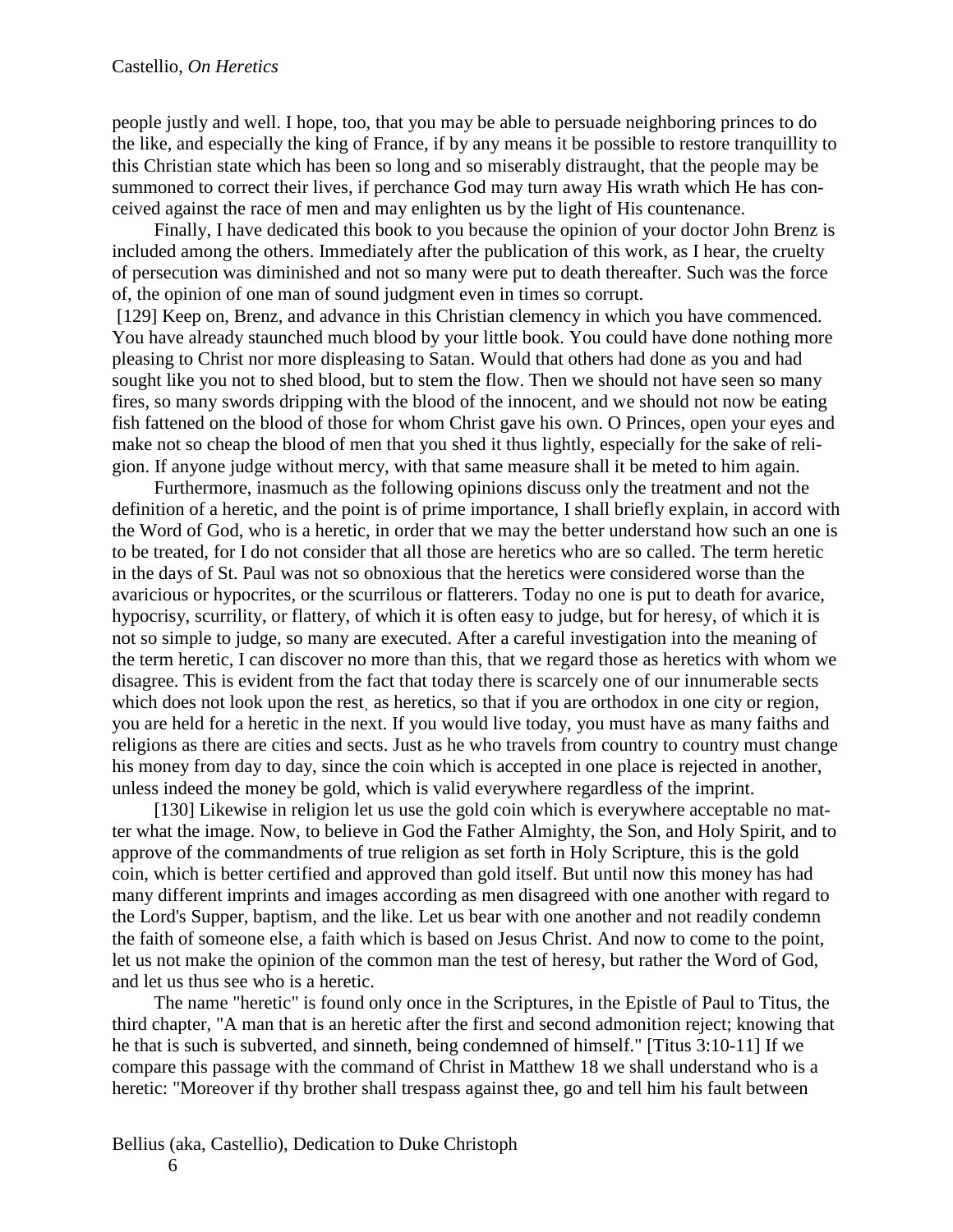thee and him alone: if he shall hear thee, thou hast gained thy brother. But if he will not hear thee, then take with thee one or two more, that in the mouth of two or three witnesses every word may be established. And if he shall neglect to hear them, tell it unto the Church: but if he neglect to hear the Church*,* let him be unto thee as an heathen man and a publican." [Matt. 18:15-17] From this passage it is evident that the heretic is an obstinate man who does not obey after due admonition, since the man whom Paul calls a heretic, Christ describes with the words, "if he will neither hear thee nor the others," and again, "Shake off the dust of your feet." [Matt. 10:14] The words of Paul that he "sinneth being condemned of himself" [Titus 3:10] are equivalent to those which Christ adds directly to the above passage, [131] "Verily I say unto you, Whatsoever ye shall bind on earth shall be bound in heaven: and whatsoever ye shall loose on earth shall be loosed in heaven," [Matt. 18:18] that is to say, All those whom you hold as heathen and publicans the Lord also will hold as heathen.

Moreover, there are two kinds of heretics or obstinate persons: the first are obstinate or stubborn as to conduct, such as the avaricious, scurrilous, voluptuous, drunkards, persecutors, and the like, who being admonished, do not correct their lives. Such are the Jews, Scribes, and Pharisees; wherefore the Savior avoided them when He said, "Your house is left unto you desolate." [Matt. 23: 38; Luke 13:35] Such also were those of Jesus' own country, among whom He could do no mighty work because of the hardness of their hearts. [Mark 6:5; Matt. 13:58] The second are those who are obstinate in spiritual matters and in doctrine, to whom the term properly belongs, for the word heresy is Greek and means a sect or opinion. Wherefore those who adhere to some vicious sect or opinion are called heretics. Of this sort was Hananiah, the false prophet whom Jeremiah avoided when he could not recall him from his error. Jeremiah predicted to him his death in accord with the command of the Lord, not of the magistrate. This Hananiah was a pernicious heretic, who withdrew the people from their obedience. From this example alone we may readily see how heretics of this sort are to be treated.

But to judge of doctrine is not so simple as to judge of conduct. In the matter of conduct, if you ask a Jew, Turk, Christian, or anyone else, what he thinks of a brigand or a traitor, all will reply with one accord that brigands and traitors are evil and should be put to death. Why do all agree in this? Because the matter is obvious. For that reason no controversies are raised and no books are written to prove that brigands, etc., should be put to death. This knowledge is engraved and written in the hearts of all men from the foundation of the world. This was what St. Paul meant that the Gentiles have the law written in their hearts," for infidels themselves may judge of these matters.

Now let us take up religion and we shall find that it is not so [132] evident and manifest. The heathen were formerly of the opinion that there are many gods. Christ, by his coming, removed this error, so that now neither the Turks nor any other nations entertain a doubt whether there is but one god. On this point all agree with the Christians. If anyone denies the Lord God, this one isand an infidel and atheist and is deservedly to be abhorred in the eyes of all. The Turks go further and believe in that God of whom Moses wrote. In this they agree with the Jews and with the Christians without any controversy. The faith of the three peoples is common up to this point. But the Turks share with the Christians a higher regard for Christ than that of the Jews. The Christians go beyond all others in that they regard Jesus Christ as the Son of God, the Savior and Judge of the world. And this belief is common to all Christians. And just as the Turks disagree with the Christians as to the person of Christ, and the Jews with both the Turks and the Christians, and the one condemns the other and holds him for a heretic, so Christians disagree with Christians on many points with regard to the teaching of Christ, and condemn one another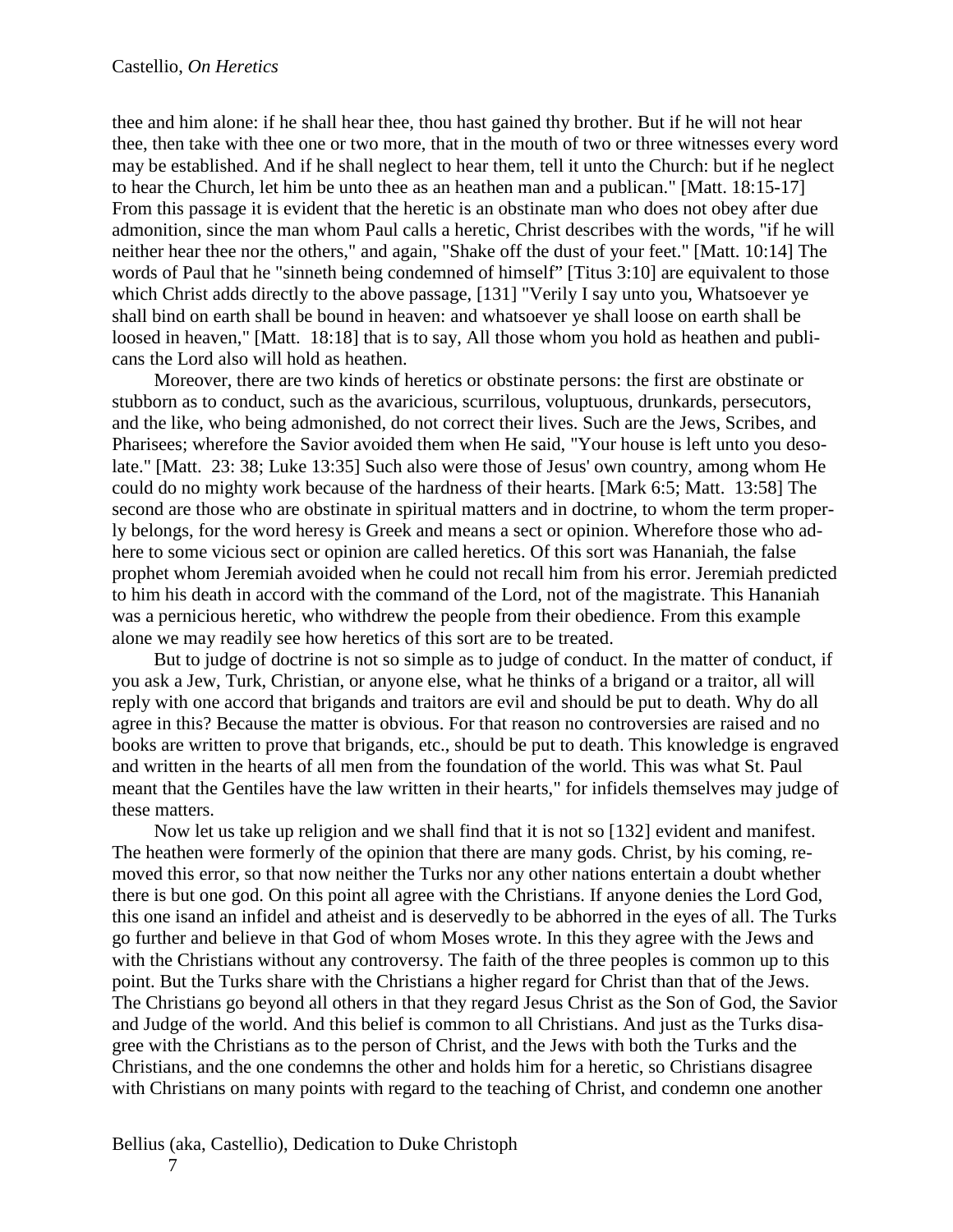and hold each. other for heretics. Great controversies and debates occur as to baptism, the Lord's Supper, the invocation of the saints, justification, free will, and other obscure questions, so that Catholics, Lutherans, Zwinglians, Anabaptists, monks, and others condemn and persecute one another more cruelly than the Turks do the Christians. These dissensions arise solely from ignorance of the truth, for if these matters were so obvious and evident as that there is but one God, all Christians would agree among themselves on these points as readily as all nations confess that God is one.

What, then, is to be done in such great contentions? We should follow the counsel of Paul, "Let not him that eateth despise him that eateth not. . . . To his own master he standeth or falleth." [Rom. 14:3-4] Let not the Jews or Turks condemn the Christians, nor let the Christians condemn the Jews or Turks, but rather teach and win them by true religion and justice, and let us, who are Christians, [133] not condemn one another, but, if we are wiser than they, let us also be better and more merciful. This is certain that the better a man knows the truth, the less is he inclined to condemn, as appears in the case of Christ and the apostles. But he who lightly condemns others shows thereby that he knows nothing precisely, because he cannot bear others, for to know is to know how to put into' practice. He who does not know how to act mercifully and kindly does not know the nature of mercy and kindness, just as he who cannot blush does not know the nature of shame.

If we were to conduct ourselves in this fashion we should be able to dwell together in concord. Even though in some matters we disagreed, yet should we consent together and forbear one another in love, which is the bond of peace, until we arrive at the unity of the faith. But now, when we strive with hate and persecutions we go from bad to worse. Nor are we mindful of our office, since we are wholly taken up with condemnation, and the Gospel because of us is made a reproach unto the heathen, for when they see us attacking one another with the fury of beasts, and the weak oppressed by the strong, these heathen feel horror and detestation for the Gospel, as if it made men such, and they abominate even Christ himself, as if he commanded men to do such things. We rather degenerate into Turks and Jews than convert them into Christians. Who would wish to be a Christian, when he saw that those who confessed the name of Christ were destroyed by Christians themselves with fire, water, and the sword without mercy and more cruelly treated than brigands and murderers? Who would not think Christ a Moloch, or some such god, if he wished that men should be immolated to him and burned alive? Who would wish to serve Christ on condition that a difference of opinion on a controversial point with those in authority [134] would be punished by burning alive at the command of Christ himself more cruelly than in the bull of Phalaris,  $4$  even though from the midst of the flames he should call with a loud voice upon Christ, and should cry out that he believed in Him? Imagine Christ, the judge of all, present. Imagine Him pronouncing the sentence and applying the torch. Who would not hold Christ for a Satan? What more could Satan do than burn those who call upon the name of Christ?

O Creator and King of the world, dost Thou see these things? Art Thou become so changed, so cruel, so contrary to Thyself? When Thou wast on earth none was more mild, more clement, more patient of injury. As a sheep before the shearer Thou wast dumb. When scourged, spat upon, mocked, crowned with thorns, and crucified shamefully among thieves, Thou didst pray for them who did Thee this wrong. [Luke 23:34] Art Thou now so changed? I beg Thee in the name of Thy Father, dost Thou now command that those who do not under-

Bellius (aka, Castellio), Dedication to Duke Christoph

<span id="page-7-0"></span> <sup>4</sup> Phalaris was a tyrant of classical antiquity for whom was constructed a bronze bull in which a man could be burned. The cries of the victim would seem to issue from the nostrils of the bull.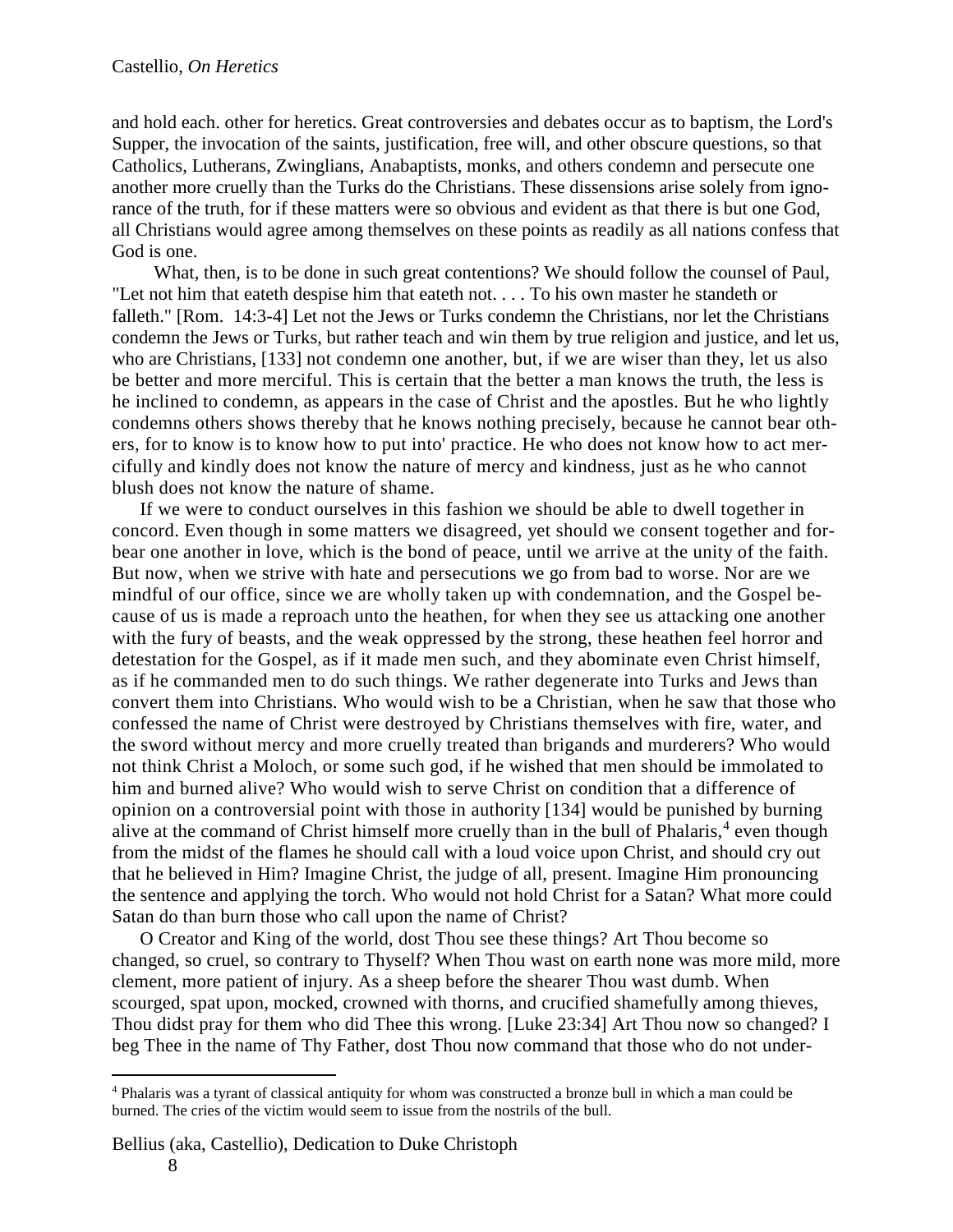stand Thy precepts as the mighty demand, be drowned in water, cut with lashes to the entrails, sprinkled with salt, dismembered by the sword, burned at a slow fire, and other-wise tortured in every manner and as long as possible? Dost Thou, O Christ, command and approve of these things? Are they Thy vicars who make these sacrifices? Art Thou present when they summon Thee and dost Thou eat human flesh? If Thou, Christ, dost these things or if Thou commandest that they be done, what hast Thou left for the devil? Dost Thou the very same things as Satan? O blasphemies and shameful audacity of men, who dare to at-tribute to Christ that which they do by the command and at the [135] instigation of Satan! But I will restrain myself. I think, Prince, you already sufficiently understand how far such deeds are contrary to the teaching and practice of Christ. Let us, then, now hear the opinions of others. You will find them speaking, however, as if it were already clear who are the true heretics.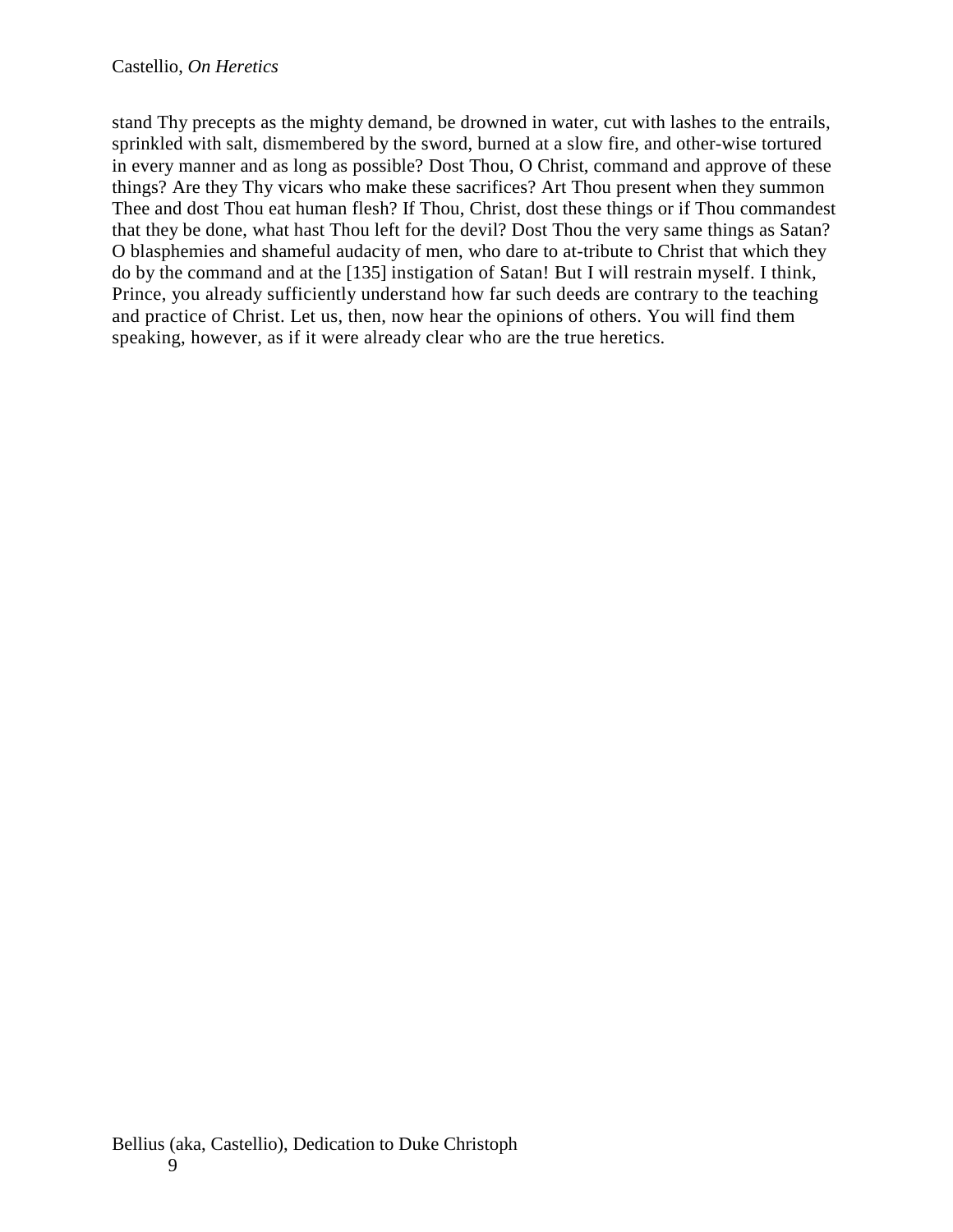[136]

#### Dedication of the French Version To William of Hesse

To the Most Illustrious Prince, Count William of Hesse.

Noble and exalted Prince, for three reasons I have been moved to dedicate to you this present work which I have translated from Latin into French. The first is that I understand you like to read French, and the second is that, while practicing the language, you may be increasingly instructed as to your exalted office, of which King David admonishes you saying, "Be wise now therefore, O ye kings: be instructed, ye judges of the earth. Serve the Lord with fear, and rejoice with trembling." [Psalm 2: 10-11] If you do this, you will take care, along with all good princes, not to credit lightly the tales of the envious in whatever station they be, who often accuse an upright and God-fearing man. If they find nothing amiss in his life or conversation they seek an occasion against him touching the law of his God and call him a heretic, as we read that this was done to Daniel by the counsellors of Darius, king of the Chaldaeans. They were angry with Daniel because he had authority over them and because "a more excellent spirit was in him," and they "sought to find occasion against him concerning the kingdom: but they could find none occasion nor fault, forasmuch as he was faithful." Then they contrived an accusation "concerning the law of his God." Would that good kings and princes would diligently consider this account which, like the rest of Scripture, has been given for their instruction. [II Timothy 3:16] Let them beware of believing those who would impel them to kill and burn anyone for faith and religion, which above all else should be free, since it resides not in the body but in the heart, which cannot be reached by the sword of kings and princes. Let rulers content themselves to prevent the [137] bad from injuring the good either in their property or their persons, as St. Paul teaches in Romans 13.

Sins of the heart, such as infidelity, heresy, envy, hate, etc., are to be punished by the sword of the Spirit which is the Word of God. If anyone disturbs the commonwealth by an assault under color of religion, the magistrate may punish such an one not on the score of religion, but because he has done damage to bodies and goods, like any other criminal. If anyone conducts himself amiss in the Church, both in his life and in his doctrine, the Church should use the spiritual sword, which is excommunication, if he will not be admonished. Then, if after excommunication, he perseveres in his evil design to the point of disturbing the peace, the Christian magistrate may see to it that he no longer trouble the Church with his heresies and blasphemies which are plainly contrary to the Word of God. Of such a character is the teaching of those who deny the creation of the world, the immortality of souls and the resurrection, as well as of those who repudiate the office of the magistrate in order that they may the better disturb the state to their hearts' content without reproof. These men thrive on disturbance, to which the Spirit of God is utterly alien. If they continue to disobey princes and magistrates, they may be punished, but not with the death penalty, as St. Augustine teaches, especially in the case of those who admit one true God, the source of all good, but err obstinately in the understanding of some passages of Scripture. The good magistrate will content himself with punishing them by a fine or some similar penalty. Then, if they continue, he may banish them from the land. This is the extreme penalty. If they come back they may be imprisoned if they do not amend. This, Prince, is the way in which emperors and magistrates punished the heretics in the early Church, as you may read in the present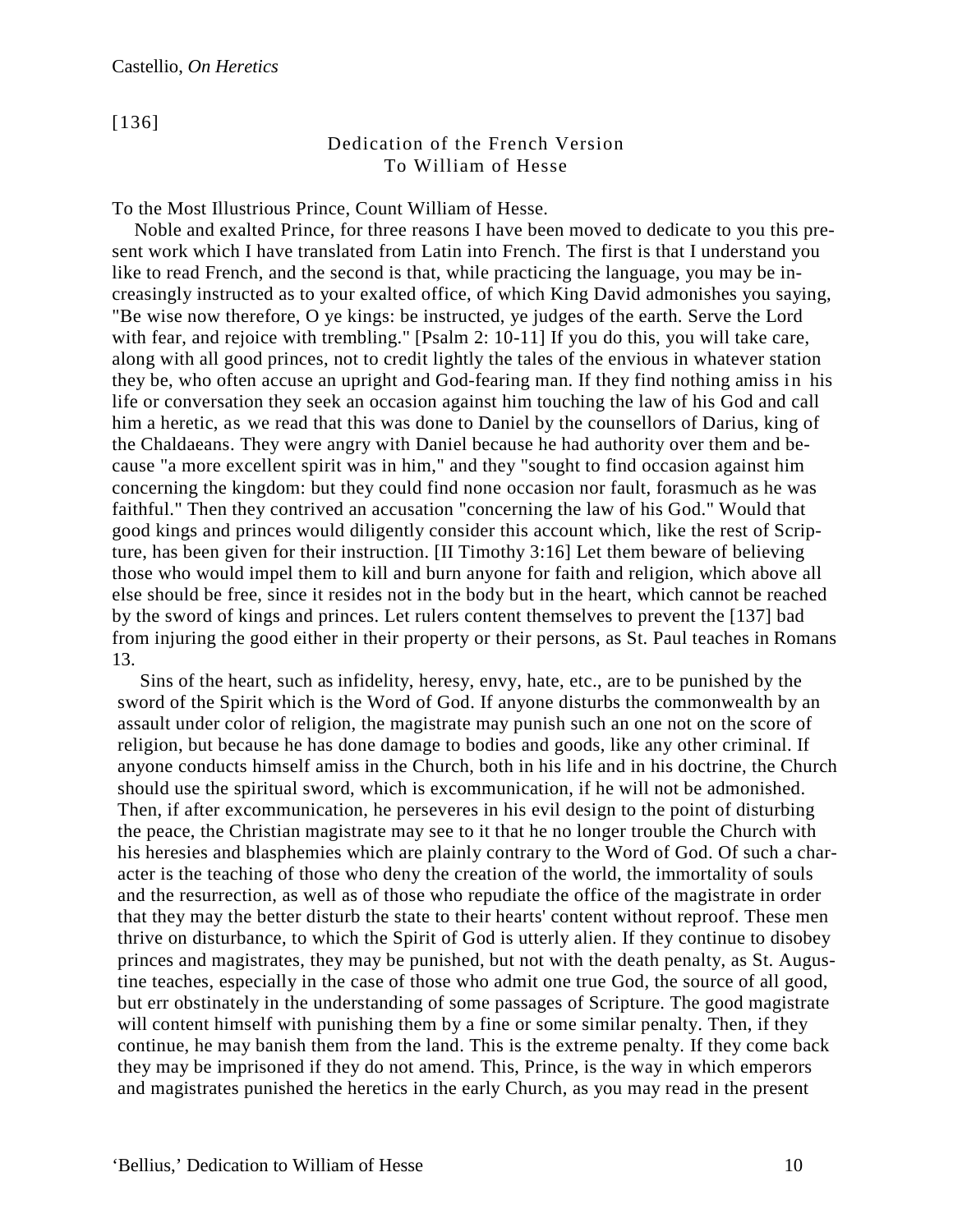book, which is both useful and necessary in these last days in which not only those who have never properly known the truth, but even those who glory in it, nevertheless thirst for the blood of any who contradict them and try to stop bloodshed for the sake of religion. Hereby the persecutors show how far they are from the clemency of Christ and His apostles, from the [138] on how hot I will haul inmercy of the doctors of the primitive Church who begged the princes and magistrates not to kill and burn the heretics, as you may read in this book. Follow St. Augustine, Chrysostom, and Jerome and the other doctors so long as they follow Scripture, as Augustine himself advises us to  $do<sub>5</sub>$  $do<sub>5</sub>$  $do<sub>5</sub>$  and, on the contrary, avoid those who urge that we kill and burn any for the faith. Certainly they are of the nature of the devil and of Antichrist, who desire the death of poor souls, whereas true Christians desire that sinners and adversaries of the truth turn and live. Beware of false doctors and the writings of those who cannot suffer the assertion that heretics should not be killed lest their souls be destroyed. These doctors make simple people believe that those who object to coercion do so in order the more readily to disseminate their poison. But the same may be said of the doctors. That is just what they have done. May the Lord cause them to recognize their blindness and ill will.

But here we must be careful not to brand as seditious those who reprove the false doctors and teachers for their evil life and teaching. It is certain that 'the prophets and the apostles and even our Savior Jesus Christ were held as seditious blasphemers and heretics. The charge was brought against them that they wished to destroy the law of Moses which was ordained of God and declared to be eternal. But Christ and the apostles came not to destroy, but to fulfill, [Matt. 5:17] and to show for what purpose the ceremonies were instituted. Yet the people would not hear, especially when reproved for their faults, and sought to remove the critics from the earth, just as men do today when fraternally admonished.

The third reason is that you may avoid the great and terrible wrath of God which shall come upon those who shed blood for religion, and that rather all manner of good may come to you and to your subjects. If because of bloodshed the Savior destroyed Jerusalem which was so dear to him, as you may read in the Lam[139]entations of Jeremiah: "For the sins of her prophets and the iniquities of her priests, that have shed the blood of the just in the midst of her" [Lam. 4:13] she was destroyed, what will be done to those who, under the guise of heresy and false prophecy, kill those who contradict them? It were better to let a hundred, or even a thousand, heretics live than to kill one upright man under the color of heresy. We know well that all the prophets, apostles, and martyrs, and even our Savior Jesus Christ, were put to death as false prophets, blasphemers, and heretics. This ought to fill us with fear and trembling when it comes to persecuting a man for his faith and his religion, which consists not in some ceremony or indifferent matter, not in some dubious or ambiguous doctrine (for he who persecutes may quite as well be mistaken as the one who is persecuted), as to the manner of receiving the body and blood of Christ in the Lord's Supper, whether it should be given to infants since they are baptized, or whether it is better to wait until they be grown and understand, etc. Religion does not consist in some point which transcends human understanding and concerning which we have no indisputable passages of Scripture, as, for e x ample, in the understanding of the three persons, the Father, Son and Holy Spirit. It is enough for us to believe that there is one substance in three persons without bothering ourselves unduly as to how one is related to the other. We need not worry whether the body of Christ is in heaven, whether God has created some to be damned and others to be saved, how Christ descended into hell, and the like. On these points each may be left

<span id="page-10-0"></span> <sup>5</sup> *On the grace of Christ* XLIII, 47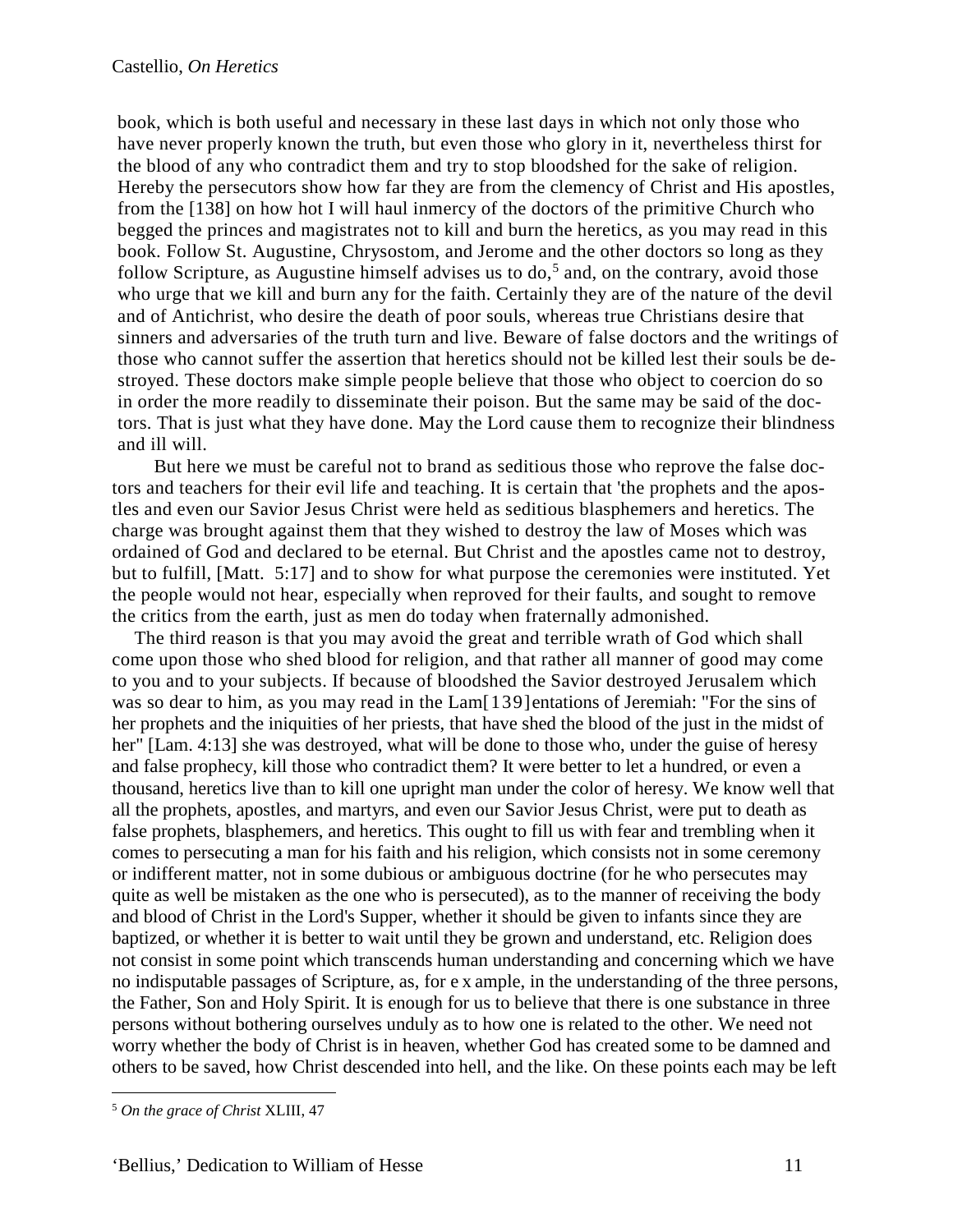to his own opinion and to the revelation of the Savior. It is sufficient to accept the <sup>f</sup>undamental points of true religion -which consists in believing that God is the source of all good, that man is condemned be-cause of the disobedience of the first man and saved by the obedience of the second, who is Jesus Christ our Savior, provided a man, moved by the true fear of God, repent of his former evil life and resolve firmly not to return to it again, and that he apply especially to himself with a firm faith the 'death and resurrection [140] of Jesus Christ who was born, suffered, died, and rose for us, that we might be planted in him as the apostle shows us when he says, "For if we have been planted together in the likeness of his death, we shall be also in the likeness of his resurrection." [Rom. 6:5] He died for us, to reconcile us to his Father, to justify all those who believe truly in Him and die also to the world and to their desires. Therefore it is said that "Christ is raised up from the dead that we also should walk in newness of life." This is the cause of His death and resurrection. In a word, we are the servants of Him whom we obey. [Rom. 6:16] If of sin then are we of all men the most miserable,' even though we believe the twelve articles of the faith, $6$  and agree with the whole Church in doctrine and ceremonies, and attend church diligently.

Illustrious Prince, would you not consider one of your officers craven if he left your service for some good-for-nothing? To be sure. How much more craven is he who leaves the service of the King of Kings, of the Prince of Princes to serve the devil, that is, himself, his flesh, his desires, his ambition, and his appetite for honor and riches? There is no comparison. Indeed, if we consider a moment the grandeur and the power of God and the littleness and feebleness of man, however great he may be in this world, we should never leave the service of such an exalted prince, which consists in keeping His command to let the tares<sup>[7](#page-11-1)</sup> grow together with the wheat." We should never leave Him to serve such a poor knave as the devil, the father of lies and a murderer from the beginning," of whom our God, by His dear Son Jesus Christ, our Savior, tells us to beware. Amen, Amen.

"Let us, therefore, as many as be perfect, be thus minded: and if in anything ye be otherwise minded, God shall reveal even this unto you. Nevertheless, whereto we have already attained, let us walk by the some rule, let us mind the same thing." Philip. 3.

<span id="page-11-0"></span><sup>&</sup>lt;sup>6</sup> The reference is to the Apostles' Creed which was divided into twelve articles, one for each of the apostles.

<span id="page-11-1"></span><sup>7</sup> 'Tares' is a synonym for 'weeds,' the term used in the NRSV translation of the parable in Matt. 13:24-30. (EMC)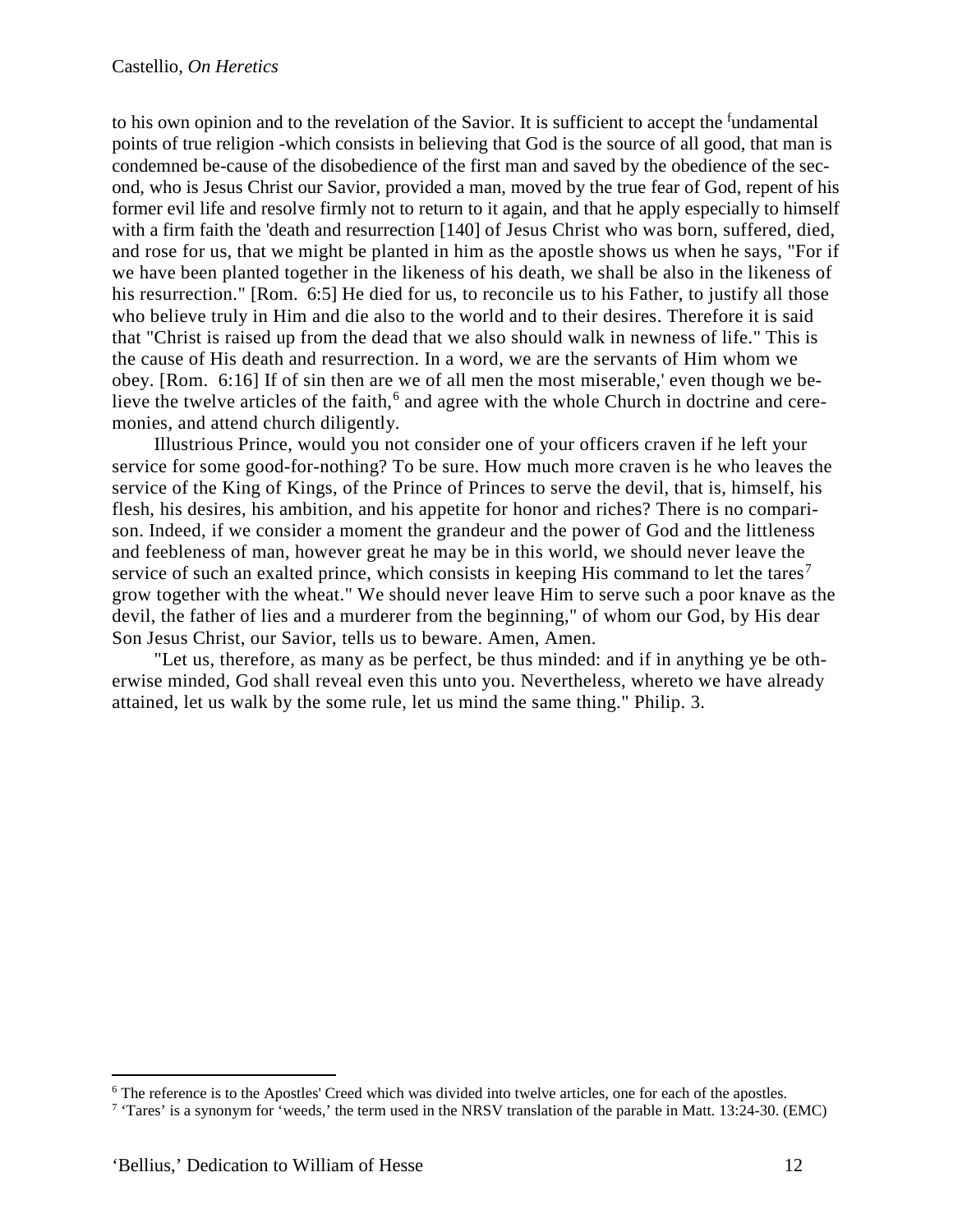[141]

# Excerpts

#### MARTIN LUTHER *On Civil Government*, the Second Part, "On the Scope of the Magistrate's Authority."

We come now to the main portion of the discussion. Having learned that there must be civil government on the earth and how it may be exercised in eight Christian and helpful manner we must now consider the question of its jurisdiction, lest it encroach upon the domain of God. This point is very important, for grievous disaster may result either from an undue extension or from an undue restriction. In the one case the government punishes too little, in the other too much. Though it is better to err on the side of leniency, since it is altogether preferable to spare the guilty than to kill the innocent. The world has rascals in abundance, but the good are scarce.

First of all we must observe that the children of Adam fall into two groups, the one in the kingdom of God under Christ, the other in the kingdom of the world under the magistrate, as we have said above. These two groups have two sets of laws, for every kingdom must have laws, since without laws no kingdom can stand as daily experience reveals. Civil government has laws which extend only to bodies and goods on earth. God, who alone has jurisdiction [142] and authority over the soul will not suffer it to be subject to mundane laws. When civil government undertakes to legislate for souls, then it encroaches upon the province of God and merely perverts and corrupts souls. I wish to make this clear as day that our bishops and princes may see what fools, not to say scoundrels, they are when they seek to coerce men by laws and commandments to believe this or that.

If a man imposes laws, according to his fancy, upon the souls of men, this certainly is not in accord with the Word of God, and must of necessity displease God, who desires that our faith be built solely upon His Word, as He says in the sixteenth chapter of Matthew, [Matt. 16:18] "On this rock I will build my Church," and John, the tenth chapter, [John 10:27, 5] "My sheep hear my voice and know me. A stranger they will not follow, but will flee from him." Hence it follows that the civil ruler forces souls to eternal death by such an iniquitous law, for he compels men to believe that that is pleasing and acceptable to God, which is most certainly displeasing and unacceptable because unconfirmed by the testimony of the divine Word. He who believes that to be true and certain, which is false and uncertain, prefers error to truth and embraces injustice for justice.

Wherefore they ought to be sent to the asylum who command that men believe the Church, the Fathers, and the councils even though unsupported by the Word of God. The devil's ministers do that, not the Church, for the Church commands nothing with-out a sure word of God, as St. Peter says [I Peter 4:11]"If any man speak let him speak as the oracles of God." But they will succeed in proving that their counsels are the Word of God [143] when crows are white.

Even greater is the folly when the objection is made that kings, princes, and the multitude believe thus. Away with the multitude. We were not baptized into kings, princes, and the multitude, but into Christ and God himself. We are called Christians from Christ and are not named after these. No one ought or can command the soul unless he is able to show it the way to heaven, but no man can do that, only God. Wherefore in matters which affect the soul nothing is to be taught or received except the pure [and eternal] Word of God.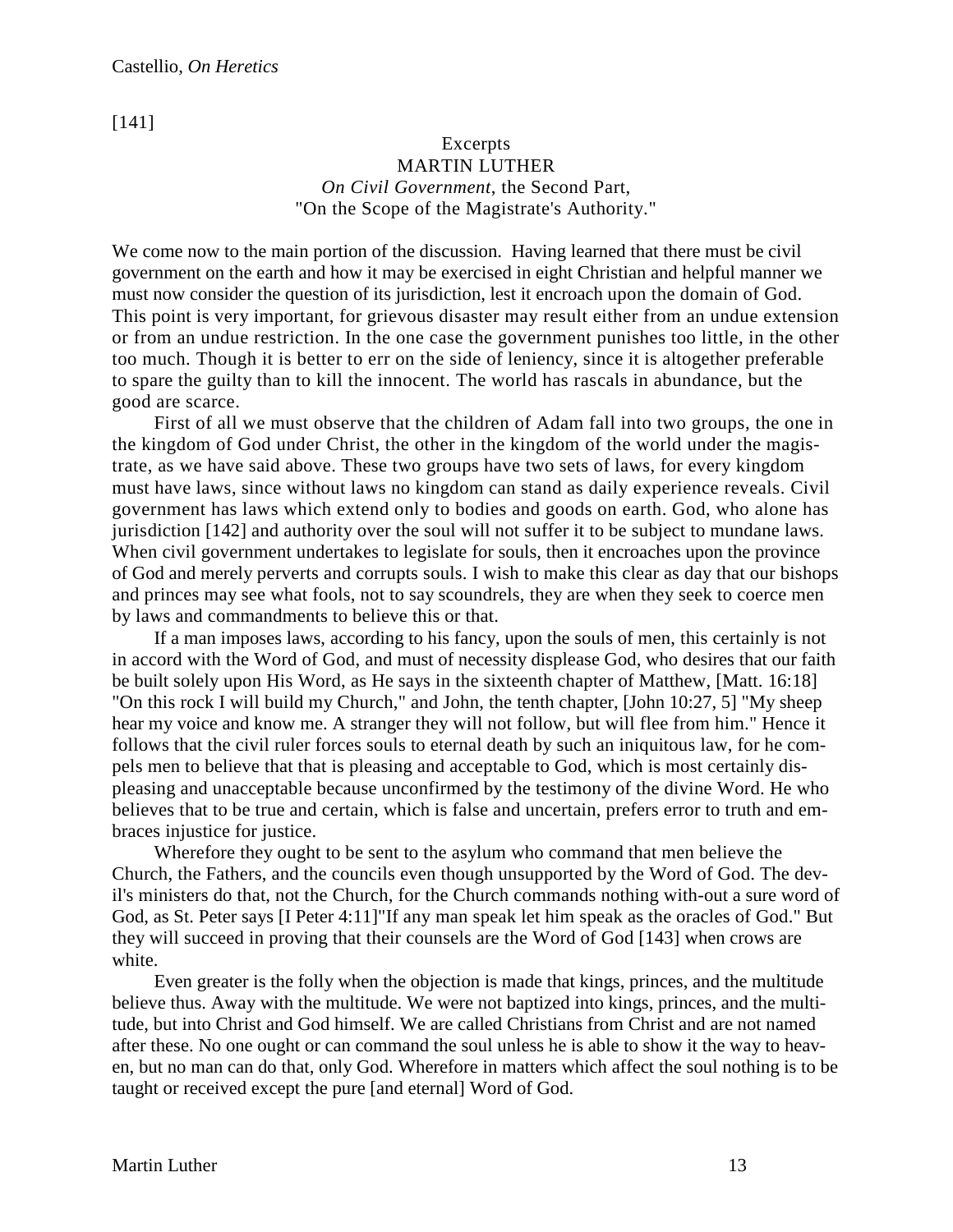#### Castellio, *On Heretics*

Yet, consummate fools though they be, they must confess that they have no authority over souls. No man can kill the soul or make it alive, lead it to heaven or to hell. Christ makes this plain in the tenth chapter of Matthew; [Matt. 10:28] do you "Fear not them which kill the body, but are not able to kill the soul: but rather fear him which is able to destroy both soul and body in hell." These words show clearly enough that the soul is exempt from the hand of man [and the secular magistrate] and is subject only to the authority of God. Now tell me, how much sense has he who lays commands on a region over which he has no jurisdiction? Who would not think such an one more foolish than Melitide, who commanded the moon to shine according to his fancy? Suppose that [144] Geneva should legislate for Venice," or *vice versa*, would they not need a dose of hellebore to cure their insanity? Nevertheless our kings and princes suffer themselves to be led by the blind guides, the pope, bishops, and sophists, to the point of enjoining their wishes upon the belief of subjects regardless of the Word of God, and yet our rulers desire to be known as Christian princes.

No authority whatever has the right to act except in so far as it is able to see, know, judge, pass sentence, add or alter, for nothing should be more certain than judgment, to which everything should be clear, investigated, and weighed; but the secrets of the heart and soul are manifest to God alone, who, in the tenth chapter of  $\text{Acts}^8$  $\text{Acts}^8$  is described as "one who knows hearts," and in many passages of the prophets. Hence it is both futile and presumptuous to command or to try to compel anyone to believe this or that. Force achieves nothing. Another way must be adopted.

I am astounded at the big fools, for they all confess, "De occultis non judicat ecclesia,"[9](#page-13-1) the Church does not judge of secret matters. Nevertheless they venture to judge and regulate something so secret and divine as faith.

Now everyone is in danger for himself regarding his belief and . must see for himself that he believes correctly. As nobody can go [145] to heaven or hell for you, so nobody can believe or not believe for you; and as nobody can open or close heaven or hell for you, so nobody can drive you to faith or to unbelief. Since, then, belief or unbelief pertains to the conscience of each, civil authority, which is not lessened thereby, should be content to attend to its own affairs. Every man should be allowed to believe as he will and can, and no one should be constrained. Nothing should be so free as faith and religion to which no one can be driven. Since this is a divine work in [the Holy] Spirit, human force is of no avail. Hence the common saying which Augustine also uses, "no one can or ought to be constrained to believe."[10](#page-13-2)

These poor blind folk do not see how futile and impossible are their attempts. However much they command and rave, they can-not force men to follow save with the mouth and the hand. The heart they cannot compel, though they burst themselves in the attempt. True is the proverb, "Thoughts are tax free." Why, then, do they try to make men believe with the heart, when obviously it cannot be done? Why do they compel weak consciences to lie, to deny [Christ], to say what they do not believe in their hearts, to burden themselves with the sins of others? All of the lies and confessions of weak consciences shall recoil on the heads of those who compel them. It were much simpler to let subjects err than to drive them into lies and

<span id="page-13-0"></span> <sup>8</sup> Acts 1: 24 and 15: 8. Castellio has not corrected Luther's reference, but in the Latin has introduced the Greek word from Acts 15: 8**.**

<span id="page-13-1"></span><sup>9</sup> From Cardinal Cajetan's *Commentary on the complete works of St. Thomas Aquinas,* Question XI, Art. II.

<span id="page-13-2"></span><sup>10</sup> *Contra litteras Petiliani,* II, 8.3 (184).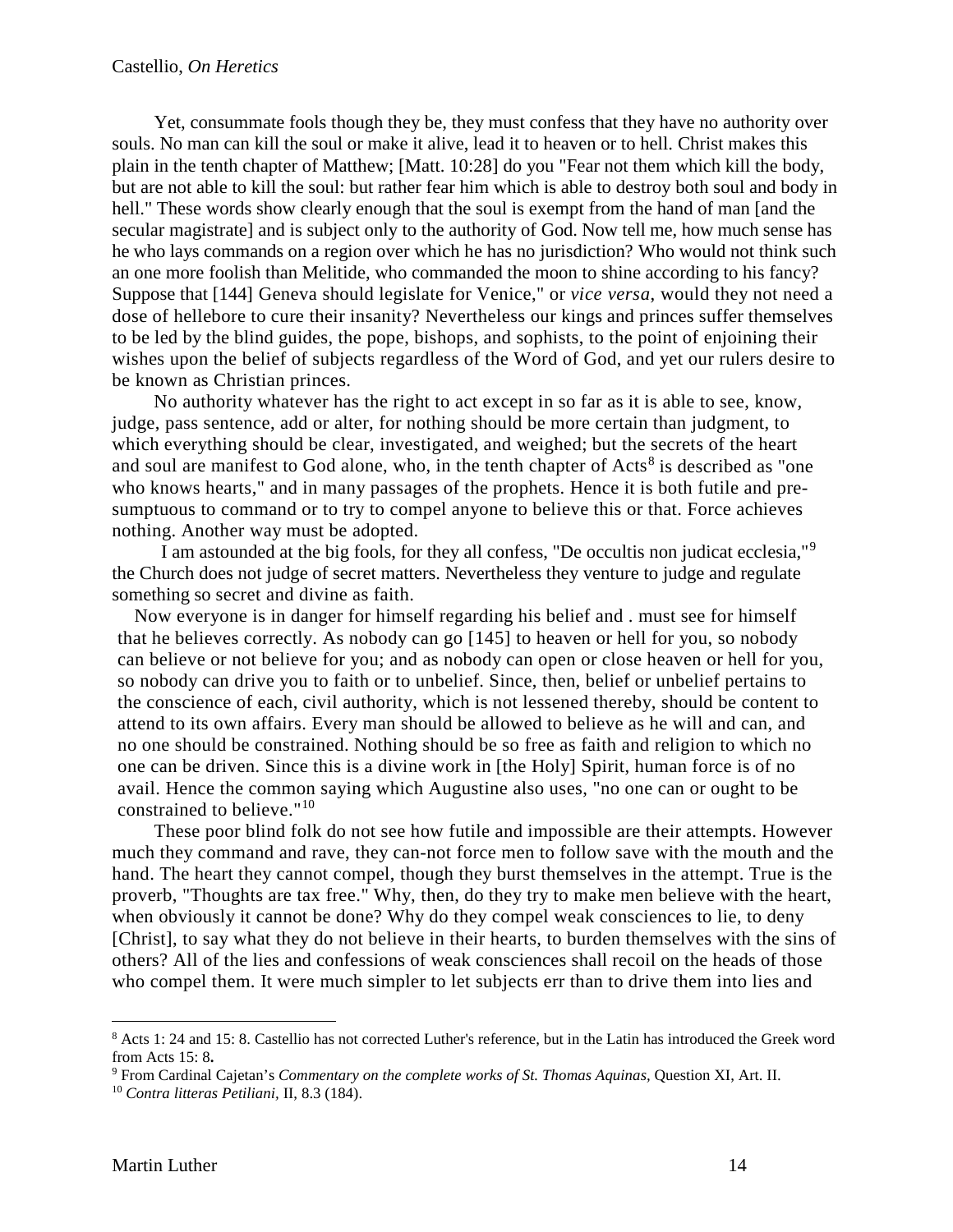false confessions.

Would you know why God suffers the civil rulers to act so atrociously? I will tell you. "God gave them over to a reprobate mind" [Rom. 1:28] that He might make an end of them as also of the spiritual lords, who ought to perform their office and preach the pure Word of God, but leaving this they have become civil lords ruling with laws which apply only to the body. How completely the roles are reversed! Whereas bishops ought to feed souls with the Word of God, instead, they rule castles, cities, lands, and people with external domination and plague souls with unspeakable atroci [146] ties. Likewise, the civil authorities ought to govern their subjects with even-handed justice; on the contrary they do nothing but fleece and flay, impose tax upon tax and tribute upon tribute, and entrust public affairs to the wolves, until not a vestige remains of justice, truth, and faith. Little wonder that our society is decadent, since it is disturbed by those who should establish tranquillity. Princes, leaving their natural function, wish to legislate for hearts and consciences, bishops assume the administration of worldly affairs. Sacred and secular are confused and each is contaminated by the sins of the other, until the civil government, laden with the hate of God and men, goes under, along with bishops, priests and monks, one scoundrel with another. Then they blame the Gospel, and rather than praise God they curse and blaspheme. Thus they suffer only what they have richly deserved. This is the counsel of God on the mighty of the world. But they will never have faith lest the wrath of God should be turned away by their repentance.

Someone may object, Does not Paul say in the thirteenth chapter of Romans, "Let every soul be subject unto the higher powers"? [Rom**.** 13:1]And Peter says, "Submit yourselves to every ordinance of man." [1 Peter 2:13] Precisely! These passages are on my side. St. Paul was talking about civil government. You have just heard that no one has authority over souls except God. Hence Paul cannot be talking about an obedience where there is no jurisdiction. We readily see, therefore, that he is not talking about faith, lest it be 'made subject to the commands of civil government. But he is talking about external goods, which the magistrate may regulate on earth. That this is the meaning, his words abundantly show where he prescribes the limits of authority and obedience, "Render, there-fore, to all their dues: tribute to whom tribute is due; custom to whom custom; fear to whom fear; honor to whom honor." [Rom. 13:7] You [147] see that civil obedience and authority apply only externally to tribute, custom, honor, and fear. Again especially where he says, "Rulers are not a terror to good works, but to the evil," [Rom. 13:3] he assigns limits to the magistrate, that he should punish crimes and not coerce faith and the Word of God. Likewise St. Peter, when he says, "ordinance of man." [1 Pet. 2:13]An ordinance of man does not reach to heaven, nor can it touch the soul, but remains on earth and cares for earthly things where men are able to see, judge, pass sentence, punish, and save.

Christ also made this distinction neatly, when he said in the twenty-second chapter of Matthew, "Render therefore unto Caesar the things that are Caesar's and unto God the things that are God's." [Matt. 22:21] If the hand of Caesar reaches unto the kingdom and authority of God, there would be no difference, and why then should a distinction be made? For, as we have said, the soul is not subject to the authority of Caesar. He can neither teach nor guide it, kill nor make alive, bind nor loose, judge nor absolve, retain nor remit, all of which he would be able to do, if his authority ex-tended to souls. And all of this he may do with regard to bodies, goods, and honor, because these are subject to his jurisdiction.

And David, too, long ago clearly and briefly stated this truth in the one hundred and thirteenth Psalm: "The heaven, even the heavens, are the Lord's: but the earth hath he given to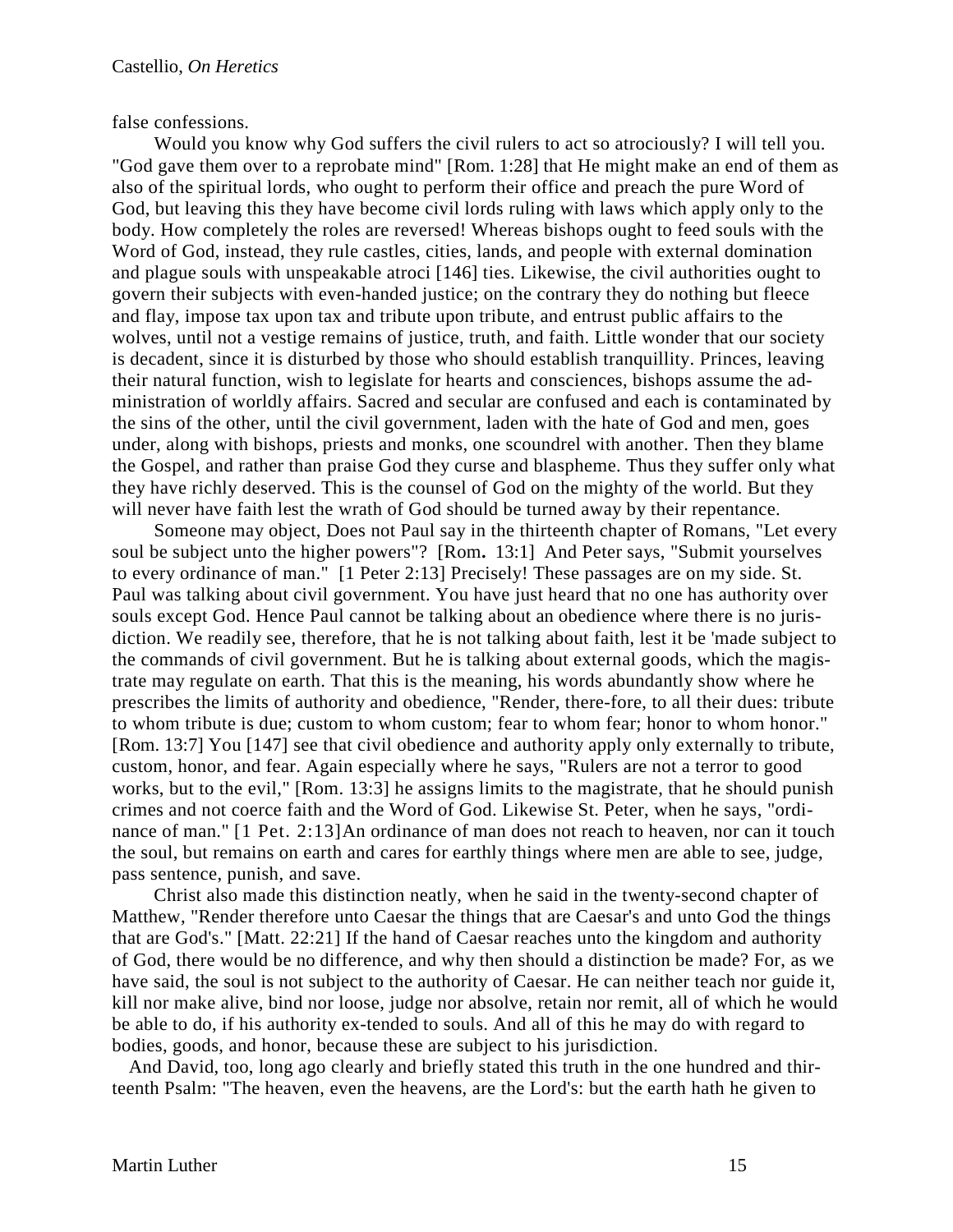the children of men." [Ps. 115:16] That is to say, man has authority from God with regard to that which is on earth and pertains to earthly rule, but God alone is Lord of heaven and the celestial kingdom. And did not Moses mean the same thing, when he said, "Let us make man, and let him have dominion over the fish of the sea, and over the fowl of the air, and over the cattle, and over all the earth, and over every creeping thing that creepeth upon the earth"? Gen. 1:26] And the sum of the whole matter is contained in this, "We ought to obey God rather than men," [Acts 5:29] as St. Peter says in the fourth chapter of Acts, where he assigns limits to the secular magistrate, for if we ought to do everything which the civil government com[148]mands, what point would there be in saying, "We ought to obey God rather than men"?

If, then, a prince or civil ruler tells you to believe this or that, or to go counter to Holy Scripture, then you must say, "Lucifer may not sit by the side of God. I owe you obedience, noble prince, in that which affects body and goods. Command me to the extent of your authority on earth and I will promptly obey, but if you command me to believe according to the judgment of others or to give up my books, I will not obey, for in this you play the tyrant and exceed the bounds of your jurisdiction commanding that which lies neither in your authority nor power." If, then, the magistrate, like a plunderer, despoils you of your goods on account of such disobedience, blessed are you. Praise God, who has deemed you worthy to suffer for His obedience. Let the fool rage; he will find his judge. I tell you if you do not withstand him, but instead con-sent to let him rob you of faith and books, you have denied God.

I will give you an example; the tyrants have somewhere promulgated an edict that whoever has a New Testament should give it up to the magistrates and their delegates. In this case the duty of the subject is to refuse to give up one page or syllable, lest he lose his eternal salvation. He who obeys, betrays Christ to Herod, for these Herods wish to kill Christ. One should suffer, however, invasion of premises and seizure of books and goods at the behest of tyrants. Violence is not to be resisted, but endured, yet not without protest [before God], since these tyrants act like princes of the world to which they belong. Now the world is theenemy of God. If, then, the tyrants would receive honor, they must do what the world approves and what God disapproves. Thus they remain princes of the world. Marvel not if they fume and rage against the Gospel. They must be true to their name and title. Truly from the beginning of the world a wise prince is a rare bird, and a just and good prince still more rare. Much more numerous have been the [Midases, Caligulas, and Neros]. Many [149] of them are God's torturers and hangmen whom the Almighty uses in His wrath to punish the bad and maintain the civil peace.

Wherefore, since it is necessary to have rich, noble, and powerful hangmen, God is pleased that we should call the agents of His wrath by imposing titles, as "clement and gracious Lords," that we bow down before them and obey them in all humility, so long as they keep within bounds and do not become butchers and gladiators. But when God does grant. a good Christian prince, prudent and God-fearing, that is a great and most precious sign of God's love toward His people. Usually the princes fulfill the saying of Isaiah in the third chapter: " I will give children to be their princes, and babes shall rule over them." [Is. 3:4] Or of Hosea, thirteen: "I gave thee a king in mine anger and took him away in my wrath." [Hos. 13:11]The world is too bad and perverse to deserve good and prudent princes. Serpents must rule over frogs.

Again, you may object that civil government compels no one to faith or religion, but merely provides that men shall not be seduced by false doctrine. How otherwise are heretics to be avoided? I answer: that this care appertains to the office not of the prince, but of the bishop, for heretics cannot be avoided by any outward force. Some other means must be employed than the severity of the sword. God's Word is the sole recourse, and if this does not avail worldly con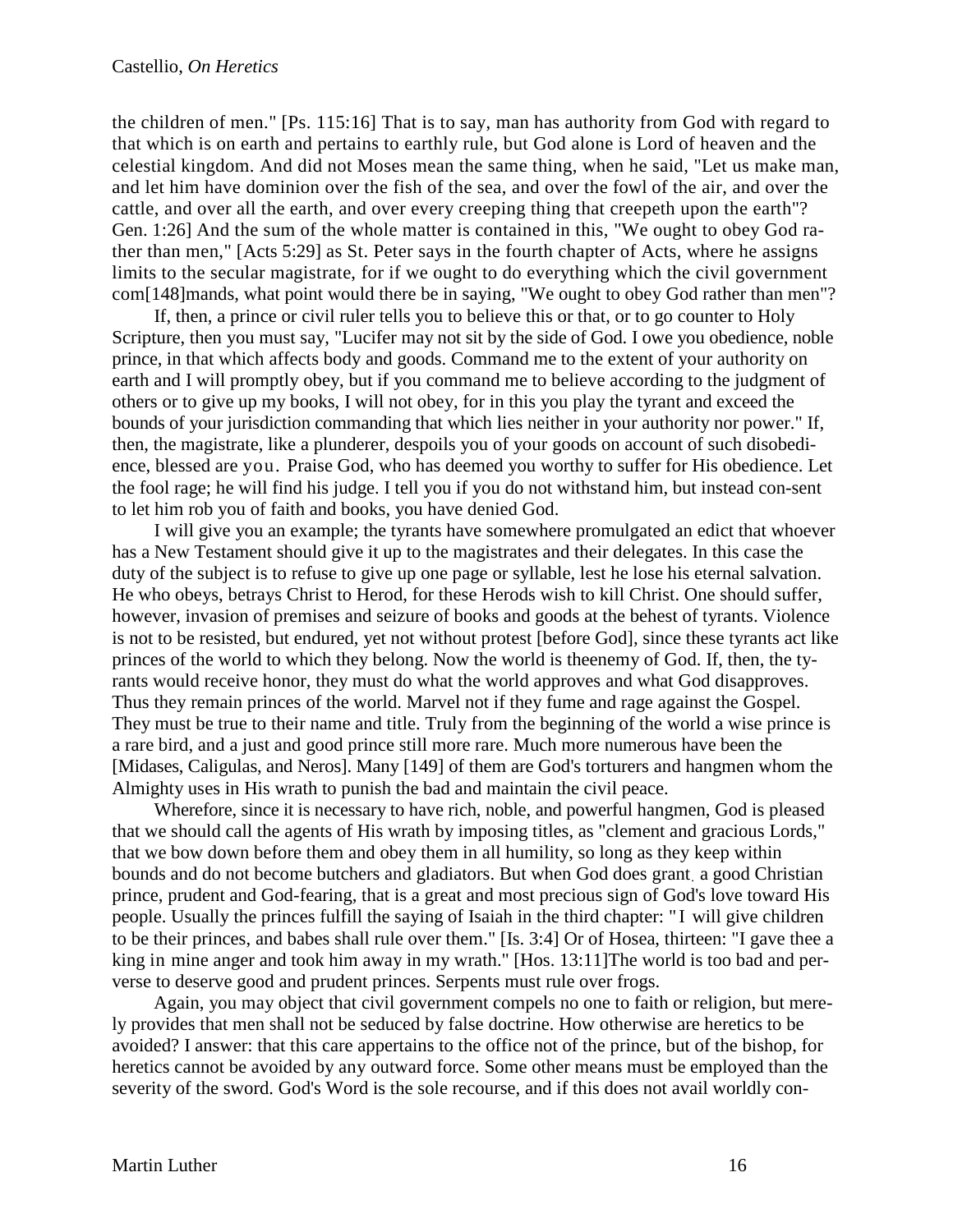straint is vain, though the earth be inundated with blood. Heresy is a spiritual thing which can be cut with no iron, burned with no fire, and drowned with no water. Only with the Word of God can it be cut, burned, and drowned, as Paul says in II Corinthians 10[:4-5] "The weapons of our warfare are not carnal, but mighty through God to the pulling down of strongholds, casting down imaginations and every high thing that exalteth itself against the knowledge of God, bringing into captivity every thought to the obedience of Christ."

[150] Moreover, faith and heresy are never so entrenched as when they are opposed by sheer violence apart from the Word of God, for everyone can see that such violence lacks a just cause, since it proceeds without the Word of God, and can defend itself only by pure force like a brute beast. Even in civil affairs force has no place unless injustice has already been convicted by justice. How much more is it impossible to proceed in these exalted and arduous cases by sheer violence without justice and the Word of God? See what wise lords these are who wish to drive out heresy, but succeed only in fortifying their enemies and making themselves suspect and in the wrong. Would you eliminate heresy, then you must devise a plan to pluck it from the heart and root it out of the desires. With force you will merely entrench, not expel. What have you accomplished if you confirm heresy in the heart and weaken it only on the tongue and drive men to lies? But if you strive with the Word of God, this will enlighten the heart and all heresy and error will vanish of itself…

In a word, the princes and tyrants of this world do not understand that to fight heresy is nothing other than to fight the devil, who has possessed hearts with error, as St. Paul says, "For we wrestle not against flesh and blood, but against principalities, against powers, against the rulers of the darkness of this world, against spiritual wickedness in high places." [Eph. 6:12] If, then, Satan is not expelled from the heart I do as much good by destroying his vessel with the sword and fire as if I were to fight lightning with straw. As Job testifies in the forty-first chapter [Job 41:27] the devil "esteemeth iron as straw" and has no fear of its violence. If all the [151] Jews and Turks were killed or tormented none thereby would be overcome and converted to Christ.

What a spectacle it is to see the princes of the world. Neither part performs its office. Bishops exercise themselves to condemn the Word of God and commit the cure of souls to secular princes, while the spiritual lords rule by the sword rather than by the Word of God. The civil rulers in turn overlook, or themselves commit, usury, theft, adultery, robbery and the like and leave it to the bishops to punish these offenses by excommunication. The shoe is on the wrong foot. Souls are governed by swords and bodies with bulls. Secular lords govern spiritual matters, and spiritual lords the secular. What better Halloween pranks could the devil play on earth? These are our Christian princes who defend the faith and devour the Turk! To these lords we must commit the state whose wisdom turns things upside down and involves their people in ruin.

I should like, however, to give a word of counsel to the poor blind people. Let them remember the little sentence of David in Psalm 107[:40] "He poureth contempt upon princes." I swear solemnly before God that if this saying applies to you, princes, you are lost, though each one of you be as mighty as the Turk. Your snorting and cruelty will do you. no good. Al-ready this begins to be fulfilled. There are few princes who are not regarded as fools and knaves, and rightly so. The common man is waking up. The scourge of the princes, which God calls "con-tempt" is gathering momentum among the common people, and there is grave danger that insurrection cannot be avoided unless the princes begin to show themselves to be truly such by ruling justly in the fear of God with mercy and mildness. Men will not and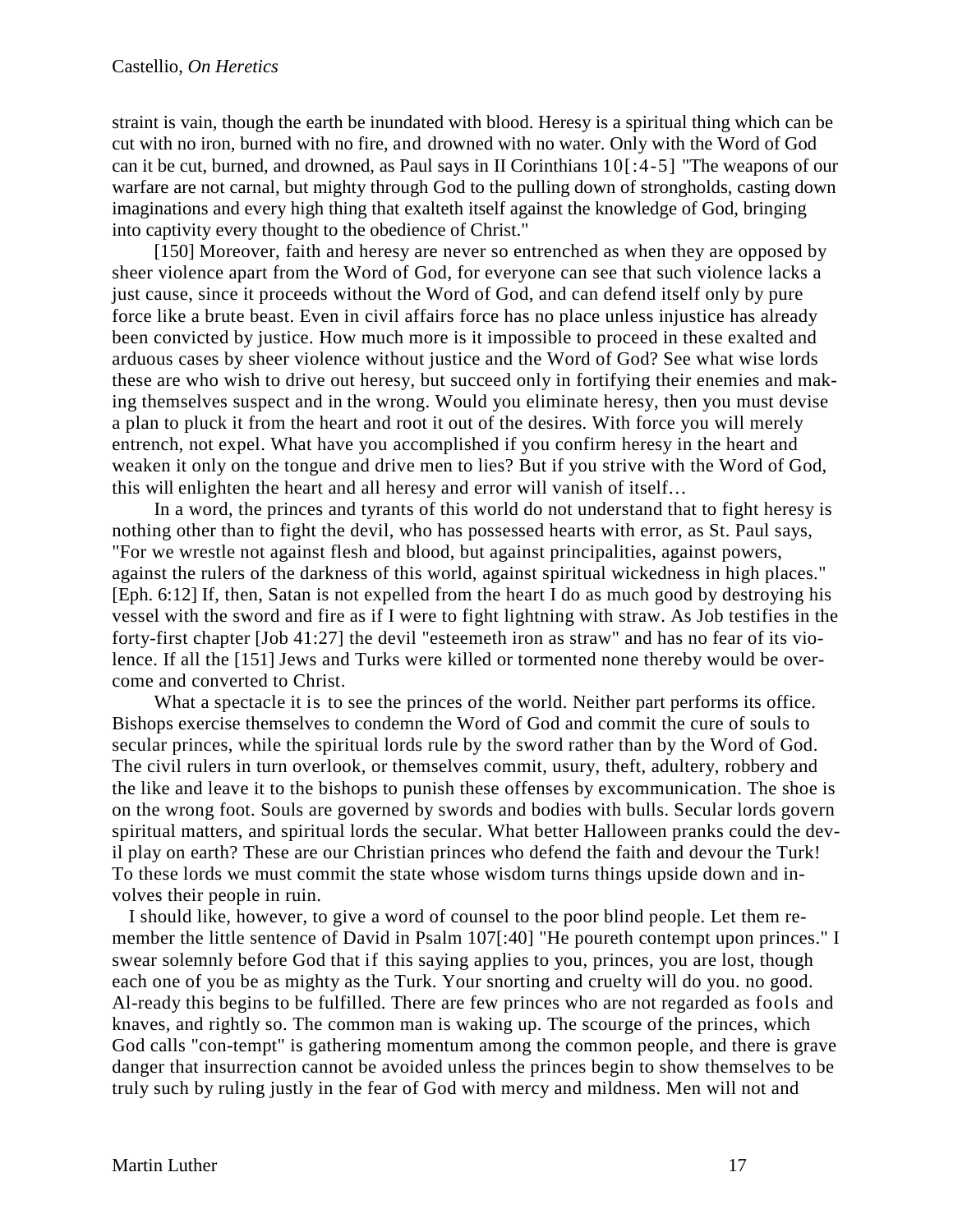cannot longer endure your tyranny and hardness of heart. Be wise, princes, consider and amend, for God will no longer suffer your iniquity. The world is not as it used to be that you should stalk and hunt the people like game. Leave off your outrage and force; remember to deal justly. Give free course to the Word of [152] God, else it will take it in spite of you. Should heresy arise, let it be overcome by the Word of Almighty God. If you use the sword more than is meet, beware lest someone come who will tell you to put it up, and that not in the name of Christ.

You may object: If the sword has no place among Christians how can there be outward government? Even among Christians there must be government. I answer: Among Christians there can be no higher power. Each is subject to the other as St. Paul says in Romans  $12[:10]$ "In honor preferring one another," and in the first Epistle of St. Peter 5[:5] "Be subject one to another." Christ also confirms this teaching, ["The princes of the Gentiles exercise dominion over them  $\dots$  but it shall not be so among you" $1^1$   $\dots$  Among Christians no one is more eminent than Christ Himself, for what preeminence can there be among those who are equal and equally enjoy the same right, power, goods, and honor; among whom no one seeks to be greater, but rather to be less? Among such men authority cannot be used, even if desired, because their nature and character forbid it. Where men like this are not to be found there are no true Christians.

What place is there, then, for priests and bishops? I answer: Their rule does not consist in authority and force, but in service and ministry, for they are not higher nor better than other Christians. They should not impose laws and statutes upon others without their will and consent. The office of spiritual rulers is to preach purely the Word of God and with it to govern [and feed the flock of Christ], and drive away heresies [and wolves], for Christians, as we have said, cannot be led nor governed by anything other than the Word of God, as St. Paul says, "So then faith cometh by hearing, and hearing by the Word of God." [Rom. 10:17] Those who have no faith are not Christians and do not belong in the kingdom of Christ, but in the kingdom of the world, where they must be ruled and [153] constrained by the sword and outward administration. But Christians, on their own initiative, do their duty, moved only by the Word of God [and His Spirit]. But of this **I** have written elsewhere, much and often.

## **The Same, in His Postills on the Gospel of the Tares for the Fifth Sunday After Epiphany on the Twenty-fourth Chapter of Saint Matthew**

We learn from this text ... how we should treat heretics and false teachers. We are not to root them out nor put them to death. Christ makes this perfectly plain, when he says, "Let both grow together."<sup>[12](#page-17-1)</sup> Combat them only with the Word of God, for he who is astray today, may return tomorrow to the right path. Who knows when the Word of God may move his heart? But if he is burned, or otherwise destroyed, his conversion is rendered impossible. He is cut off from the Word of God, and he who might otherwise have been saved is of necessity lost.

There is, besides, another grave danger of which Christ warns us in this passage, namely, that the wheat be rooted out with the tares. This is atrocious in God's eyes and absolutely indefensible.

<span id="page-17-0"></span> <sup>11</sup> Matt. 20:25-26; Luke 22:25-26.

<span id="page-17-1"></span><sup>12</sup> Matt. 13:30.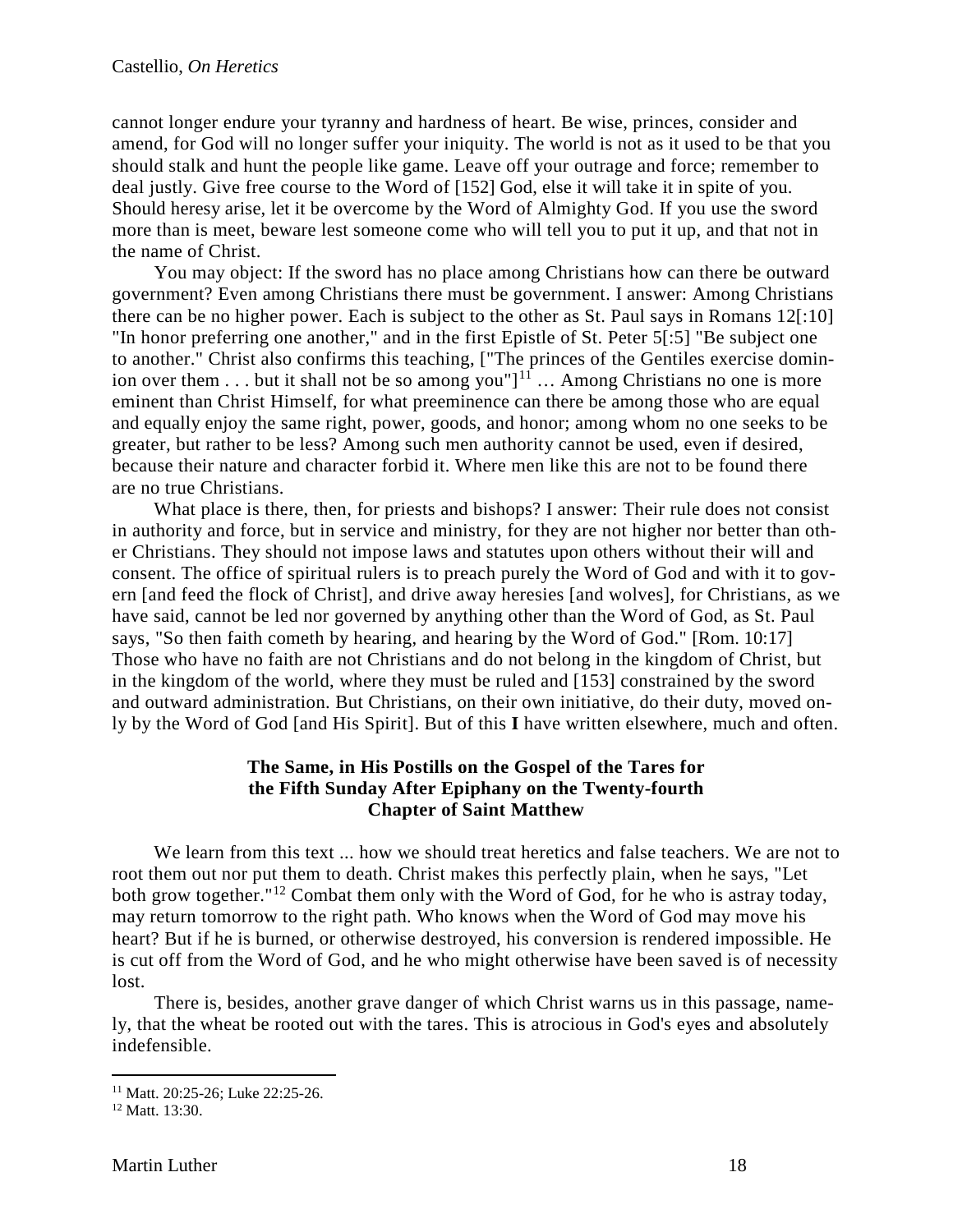#### Castellio, *On Heretics*

See, then, what mad folk we have so long been, who have wished to force the Turk to the faith with the sword, the heretic with fire, and the Jews with death, to root out the tares with our own power, as if we were the people who could rule over hearts and spirits and make them religious and good, which God's Word alone must do. But by death we cut them off from the Word, so that it cannot operate, and we do our best to bring upon our heads the responsibility for two deaths, in that we destroy at once the body temporally and the spirit eternally, and we say afterwards that we have rendered God a service and have earned some credit in heaven. Wherefore the inquisitors and murderers, if their brows be not iron, might well be terrified by this parable, if they had genuine heretics before them. As it is, they burn true saints and are [154] themselves heretics. What does this come to, if not that, like imbeciles, they are rooting out the wheat and calling it the tares?

#### **Another Passage from Dr. Martin Luther from the Sermon on the Gospel for the Fourth Sunday After Trinity, Luke 6**

If the poor hardened Papists were not such bitter enemies of the truth, and of us on account of the truth, they could see by our lives that we have well kept the injunction of Christ to be merciful, for, praise God, we have taken vengeance on no man who has done us wrong, nor have we driven any from house, castle, wife, and child. We have thrown no one into prison because of his faith, much less on this account have we beheaded, drowned, burned, or hanged anyone, as these gentle saints have done, shedding innocent blood, and still do. Rather we have kept this teaching and in-unction of Christ. We honor the magistrate with our teaching in so far as he does right. We pray for him. in public and in private and administer to him in writings friendly and earnest admonitions as to his office, as God has commanded and enjoined upon us, etc.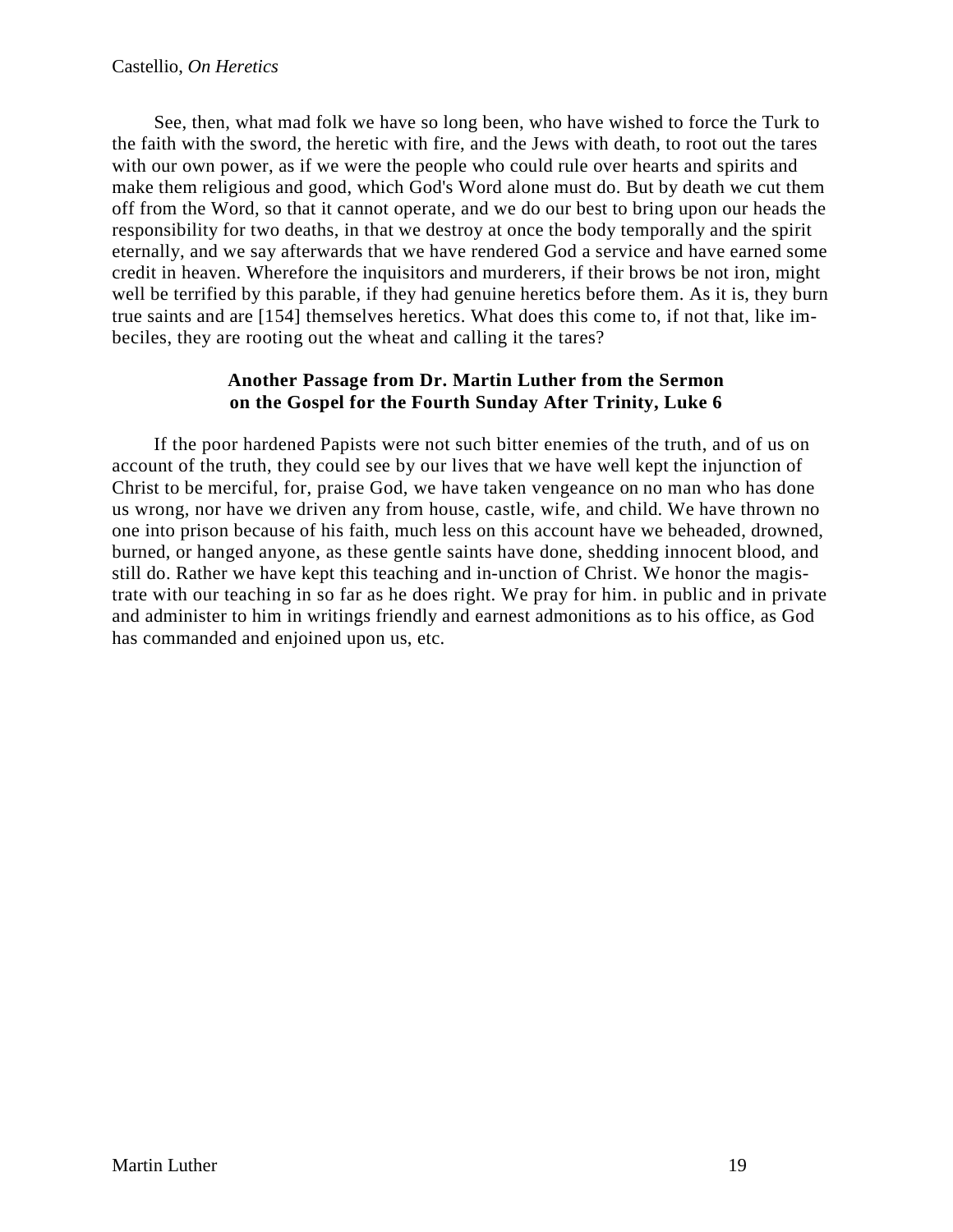## **THE OPINION OF JOHN BRENZ WHETHER THE MAGISTRATE HAS AUTHORITY TO PUT TO DEATH ANABAPTISTS AND OTHER HERETICS**

Among the divisive errors, which have arisen in our time on account of the Christian faith, not the least is that of the Anabaptists so called, who through a misunderstanding of baptism teach that no children should be baptized before the age of reason. Infant baptism is of no avail. For that reason they baptize themselves over again in their maturity. They also practice community of goods, carry no sword, refuse to take an oath to the civil govern [155] ment, and declare that no Christian can bear the sword of the magistrate, and other like articles are deduced from an ignorance of Scripture.

Inasmuch as the Bible abundantly demonstrates that repetition of baptism is a disparagement of the sacrament and the teaching of the Anabaptists is a new, pharasaical and monkish seduction the question then arises as to what is to be done to ward off and wipe out this fanatical heresy. Some magistrates think that fire and sword are the appropriate means for the extermination of heresy, and they appeal to the imperial law which prescribes the death penalty for Ana-baptism.<sup>[13](#page-19-0)</sup>

The first question then for our consideration is whether according to the imperial law all Anabaptists without distinction should be put to death.

Now, to begin with, we must distinguish two kinds of offenses, spiritual and civil. To the spiritual belong unbelief, despair, despondency, misunderstanding of Scripture, heresy, secret hate and envy, covetousness of another's goods or wife or anything else which offends God, but does not disturb the public peace. Among the civil offenses are treason, murder, robbery, theft, adultery, and whatever else destroys social tranquillity.

For these two types of offense God has ordained two types of swords and punishments. The spiritual are punished by the Word of God, the civil by the sword of the emperor. Each offense should be handled with that weapon only which is effective in suppression. Now spiritual sin is so subtle and the sword of the magistrate is so crass and carnal that it serves rather to erect than to eradicate. Spiritual sins do not reveal themselves with an evil countenance like murder and robbery, but appear adorned with respectability and prudence. No unbelief is so bad as to be bereft of plausibility, and no heresy so false as to lack Scriptural warrant. If, then, with the civil sword we attempt to punish unbelief and mere heresy, we simply entrench the devil and drive things from bad to worse. To Satan applies the passage in Job 41[:26-28] "The sword of him that layeth [156] at him cannot hold: the spear, the dart, nor the habergeon. He esteemeth iron as straw, and brass as rotten wood. The arrow cannot make him flee." But the Word of God puts him to flight when his impostures and lies are disclosed. Then he cannno longer stand. For when the devil fights with unbelief and heresy no other resistance is necessary than to drag him to the light and disclose his wiles. He is the father of lies, [John 8:44] and hateth the light. [John 3:20] As soon as the Prince of Darkness comes to the light of the truth he must cringe and fail.

The civil sword is not so mighty that it can disclose a secret sin in the same manner as a public offense, or strip hidden injustice of its alluring disguise. Such constraint only makes it the more intriguing. Unbelief and heresy are the more confirmed in their error by mere civil persecution. So long as the grace of God is lacking for the conviction of heretics, and they continue to defend their position from Scripture, however wrongly interpreted, prosecu-

<span id="page-19-0"></span> <sup>13</sup> *Codex Theod., XVI, 6, 6; Codex Iust., I, 6,* 2.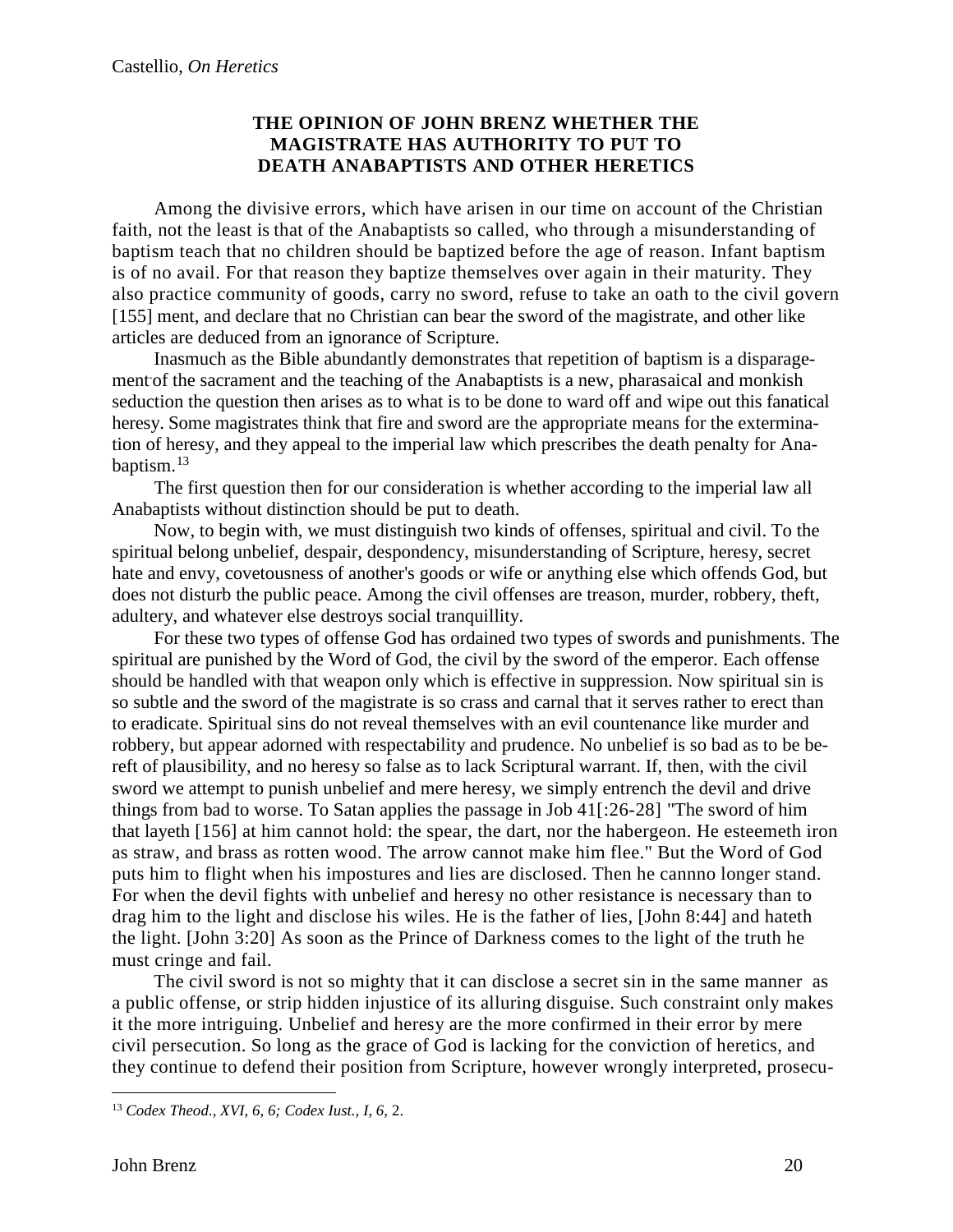tion must look like persecution for the Word of God. Torture but hardens their obstinacy to their own corruption and the readier seduction of those who see their steadfastness. For this reason the best way is to let the Gospel and the Holy Scripture only fight with heresy that by their revelation it may be exposed and denuded of its fair display.

Before the world heretics may perfectly well appear as upright, if not orthodox. So long, then, as they do not commit murder, adultery, and theft, do violence to no man and keep the civil peace; so long as they "render to all their dues: tribute to whom tribute is due; custom to whom custom; fear to whom fear; honor to whom honor," as St. Paul writes to the Romans [13:7], civil punishment has no jurisdiction over them. Paul says that the magistrate is a " minister of God . . . a revenger to execute wrath upon him that doeth evil. [Rom.13:4] This text is by all means to be referred to civil offense and not to spiritual unbelief. Murderers, criminals, and public enemies are subject to civil punishment. Unbelievers and heretics, who live "prightly before the world, are subject to the [157] Gospel and to God in the next world. This was the command of Christ to his disciples in Matthew 13[:30] that they should not root out the tares, but "let both grow together until the harvest, etc." Christ means that Christians should not root out unbelievers and heretics –these are the tares – with the bodily sword, but should fight only with spiritual weapons until the harvest. Then the heretics will receive their punishment, if they have not changed. If unbelievers and heretics are put to death they are deprived not only of their bodies here, but also of their souls hereafter, because they might have turned from unbelief and error to the true faith, from which they have been prevented by the tyranny of the magistrate…

The objection may be raised that Christ and Paul, by virtue of their office, put no one to death, whether the sin were great or small, but restored even penitent murderers and adulterers. I answer, It is true that the Gospel puts no one to death. Public offenders are excluded from the Christian congregation by the ban and treated as the heathen and the publican. [Matt. 18:7] If they change their lives, they are restored to communion and declared to be Christians. At the same time the Gospel does not interfere with the office of the magistrate, provided he keeps within his proper bounds and punishes what he has authority to punish, namely, civil offenses, which disturb the public peace. If the sword intrudes into that which has been committed to the Gospel and God's Word, such as unbelief and heresy, then disturbance rather than peace will result, and the sword will be blunted through usurpation of an alien office… The heresy of the Anabaptists, if I judge correctly, has been fostered by nothing so much as by a tyrannical use [158] of the sword wielded against them without the authority of the Word of God and the instruction of the Holy Scripture. God is angered because of this misappropriation of the civil sword for spiritual offenses and, to punish men, has given the devil free range to rage and establish his error. Civil punishment has produced no improvement among the common people, but has merely confirmed error precisely because the affair of the Anabaptists is not a public offense but a hidden illusion supported by Scripture.

This shows plainly and abundantly that unbelief and heresy, so long as nothing else is involved, are subject only to the punishment of the Word of God. If they break loose and commit sedition, murder, or some other crime, then, and then only, are they subject to the correction of the civil sword. The fact of unbelief and heresy, in such cases, is irrelevant. These offenses are punished in the case of heretics and unbelievers on precisely the same grounds as when committed by those of apparent orthodoxy. In a word, unbelief and heresy belong not to the civil, but to the spiritual, sphere. Otherwise, if unbelief were subject to the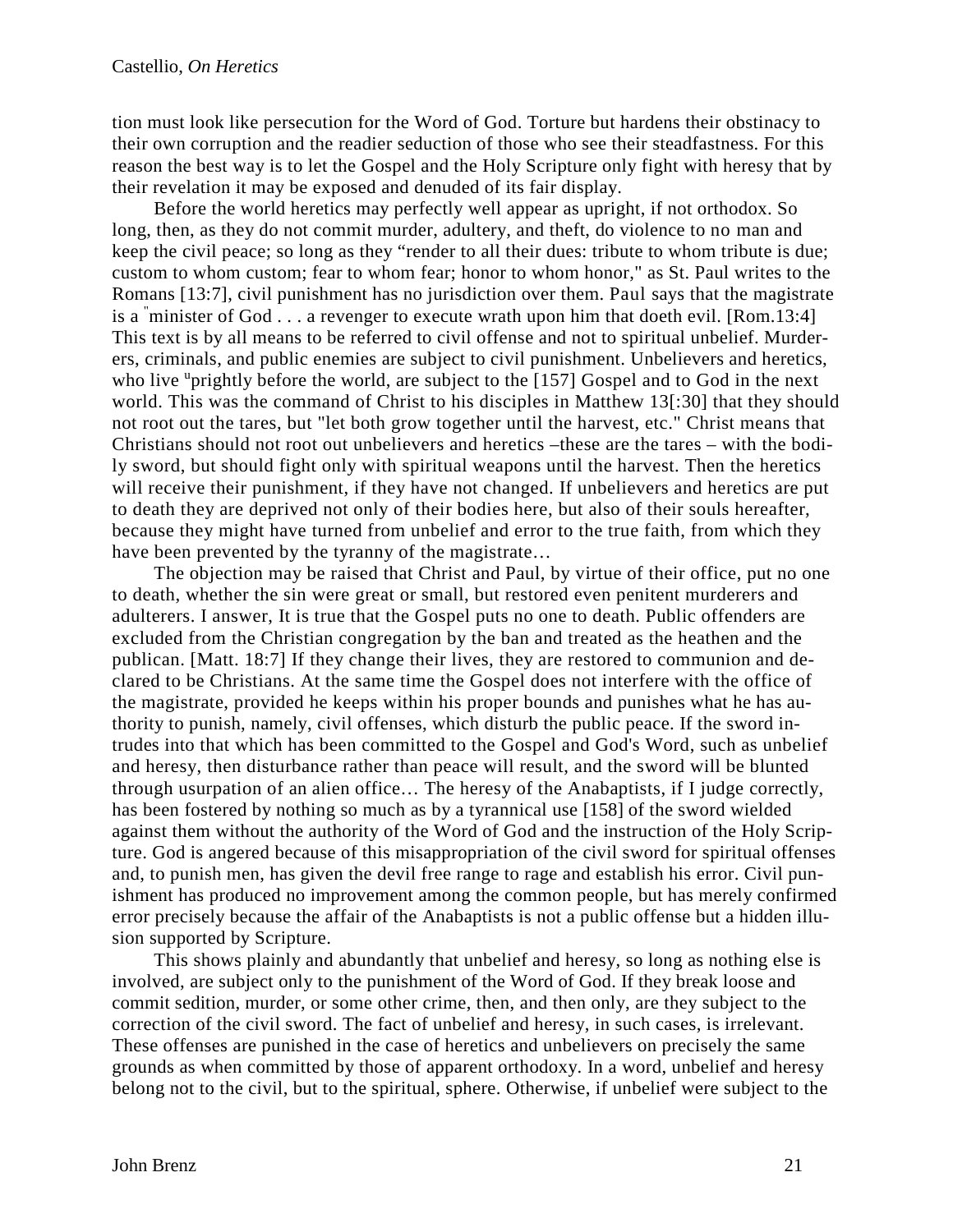sword of the magistrate, then would the magistrate himself be as amenable to the sword as his subject, and if heresy were to be expelled by force what point would there be in studying Scripture? The hangman would be the most learned doctor.

In favor of the contrary view, appeal is made to Deuteronomy 13[:1-10, condensed]"If there arise among you a prophet, or a dreamer of dreams, and giveth thee a sign or a wonder, and the sign or the wonder come to pass, whereof he spake unto thee, saying, Let us go after other gods, which thou hast not known, and let us serve them; thou shalt not hearken unto the words of that prophet, or that dreamer of dreams, etc., but that prophet, or that dreamer of dreams, shall be put to death; because he hath spoken to turn you away from the Lord your God, etc."

And again in the same chapter: "If thy brother, the son of thy mother, or thy son, or thy daughter, or the wife of thy bosom, or thy friend, which is as thine own soul, entice thee secretly, say [159] ing, Let us go and serve other gods, which thou hast not known, thou, nor thy fathers, etc., thou shalt not consent unto him, nor hearken unto him; neither shall thine eye pity him, neither shalt thou spare, neither shalt thou conceal him: But thou shalt surely kill him; thine hand shall be the first upon him to put him to death, and afterwards the hand of all the people. And thou shalt stone him with stones that he die."

These are the two laws of Moses, which are adduced to prove that heretics should be put to death by the civil sword, because we are told that the introduction of heresy is equivalent to leading men away from the true God and His Word to another god and lies.

But Christianity is fundamentally different from Judaism. Among the Jews there were physical promises, physical blessings, a physical land, a physical kingdom, and priesthood: there was also a physical slaughter of enemies. These were but types of the truth to be manifested in Christianity. And the physical blessing of the Jews corresponds to the spiritual blessing of Christians, and the physical kingdom to the spiritual kingdom. The physical extermination of the Canaanites, Jebusites, and false teachers foreshadowed the spiritual extermination of the enemies of the Christian, that is, his sins and also false teachers. Sin in the body is to be repressed by the Spirit of God, and false teachers are not to be followed in the faith, but, as Paul said, are to be rejected.

Christ taught the same thing in Matthew 18[:8] "Wherefore if thy hand or thy foot offend thee cut them off and cast them from thee." This saying has reference not merely to the corporal hand or foot, but also to the spiritual, to teachers, friends, and companions. Nor is the cutting off corporal, but rather spiritual. The meaning is this. If you have a minister, friend, or helper who offends you by false teaching or seduces you with an evil life you are not to obey him, but cut him off, that is, avoid his company and let him be as a heathen and a publican. [Matt. 18:17] This spiritual avoidance or separation was signified in the law by the physical slaughter of the false prophets.

[160] ... The objection is made that the corporal punishment of heretics is not committed to the Gospel and to preachers whose office is purely spiritual, but rather to the civil magistrate. I answer, as I have done above, that each office must stay within the prescribed limits. So long as the unbeliever or heretic conducts himself in civil matters in an upright and irreproachable fashion, the civil sword has no jurisdiction over him. What has it to do with unbelief or heresy? The function of the civil sword is to maintain the civil peace and not exceed the appointed bounds. The magistrate sets a highly dangerous precedent when he introduces the custom of suppressing any faith with the sword. He may indeed attack an erroneous faith, but his successors, having acquired the method, may turn against the true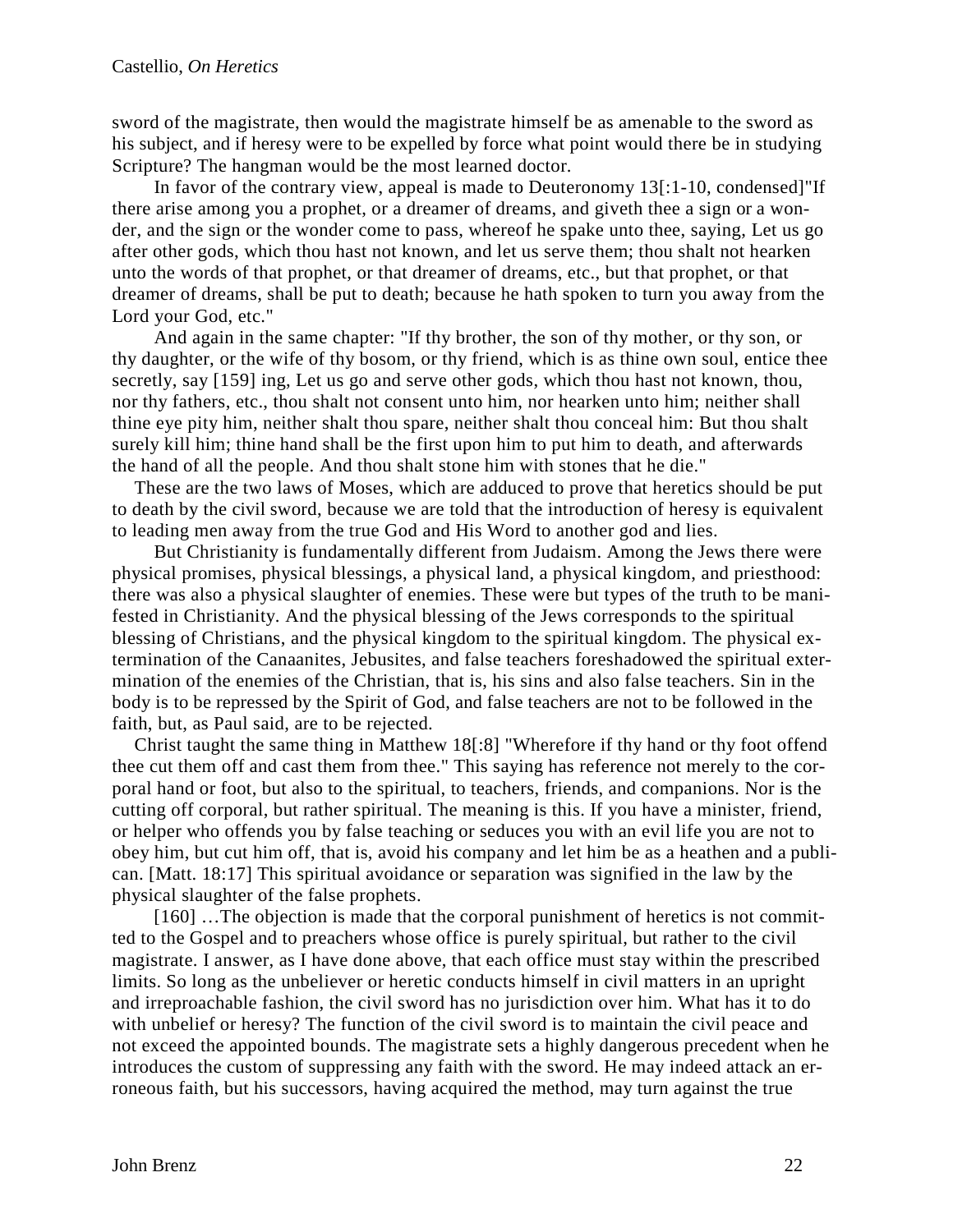faith. This happened in the Arian controversy. The bishops accustomed the Roman emperors to persecute the Arian heretics. Then some of the emperors, already indoctrinated with this technique, were converted to the Arian position and began to persecute the orthodox bishops and to treat them as heretics. For this reason the safest course is for the civil government to adhere rigidly to its own domain and to suffer spiritual sins to receive a spiritual punishment, for it were four times or ten times better that an erroneous faith be tolerated than that the true faith be persecuted.

[161] But now to leave heresy in general and to take up the Anabaptists again. The contention is made that Anabaptism is not simple heresy, but has accompaniments which fall within the sphere of the civil government, for the Anabaptists teach that goods should be held in common. Now this tenet might perhaps produce an insurrection. Very well, but one cannot legitimately put the Anabaptists to death on this score. They do not teach that others should be forced to practice community of goods, and they themselves constrain no one. Neither should we proceed against them with constraint.

Until now the monks and nuns have taught and held that anyone joining their orders must renounce private property and hold all things in common with them. How, then, does it come about that because of this very teaching the monks have been reputed as learned, saintly, God-fearing, and perfect Christians, but now, for precisely the same doctrine, the poor Anabaptists are strangled and put to death? Their hypocritical monastic position is not the fruit of baseness or malice, but of simplicity and ignorance in the understanding of certain passages of Holy Scripture. But if a man is immediately to be put to death because he misunderstands one or two passages of Holy Scripture, who would be secure from the sword? We find that almost all the saintly doctors failed on one injuspassage or another. Ought they then to have been killed? What injustice?

The proper treatment for the misunderstanding [of the Anabaptists] is friendly and Christian instruction and not the sword of the magistrate. If they receive our teaching we have gained some for Christ and our side is increased. If they will not be instructed, then let them go and treat them as the heathen and the publican, but the magistrate should not meddle, unless in addition to erroneous belief there is also a civil offense…

[162] …The Anabaptists may well have some knaves among them who meditate revolt or other crimes, but we are discussing the genius of the movement and not particular black sheep. There is no faith and no profession without its discreditable representatives. If there is to be punishment, let it apply to them and not to the simple and ignorant. Time and again men, women, and maidens, though all their lives opposed to dissension, have nevertheless fallen into error. Ought they, then, to be put to death as disturbers of the peace?

A further objection is raised that even if the Anabaptists are not amenable to civil correction because of their communism, neverthe [163] less they are because of their other tenet that no Christian can be a magistrate, and because they refuse to take an oath of allegiance to the government for civil protection.

Very well! This is their teaching and practice; but if they are to be put to death on this account, a beginning should be made with the priests and monks, for the "religious," to use the name which has been applied peculiarly to them, have been preeminently guilty on this score. They are the ones who have taught that no religious should pass a judgment of blood, and that no one who had done so should be received into their orders without a dispensation. Does not this mean that the office of the magistrate is forbidden to genuine Christians seeing that all genuine Christians ought to be religious, and the office of the magistrate cannot be conducted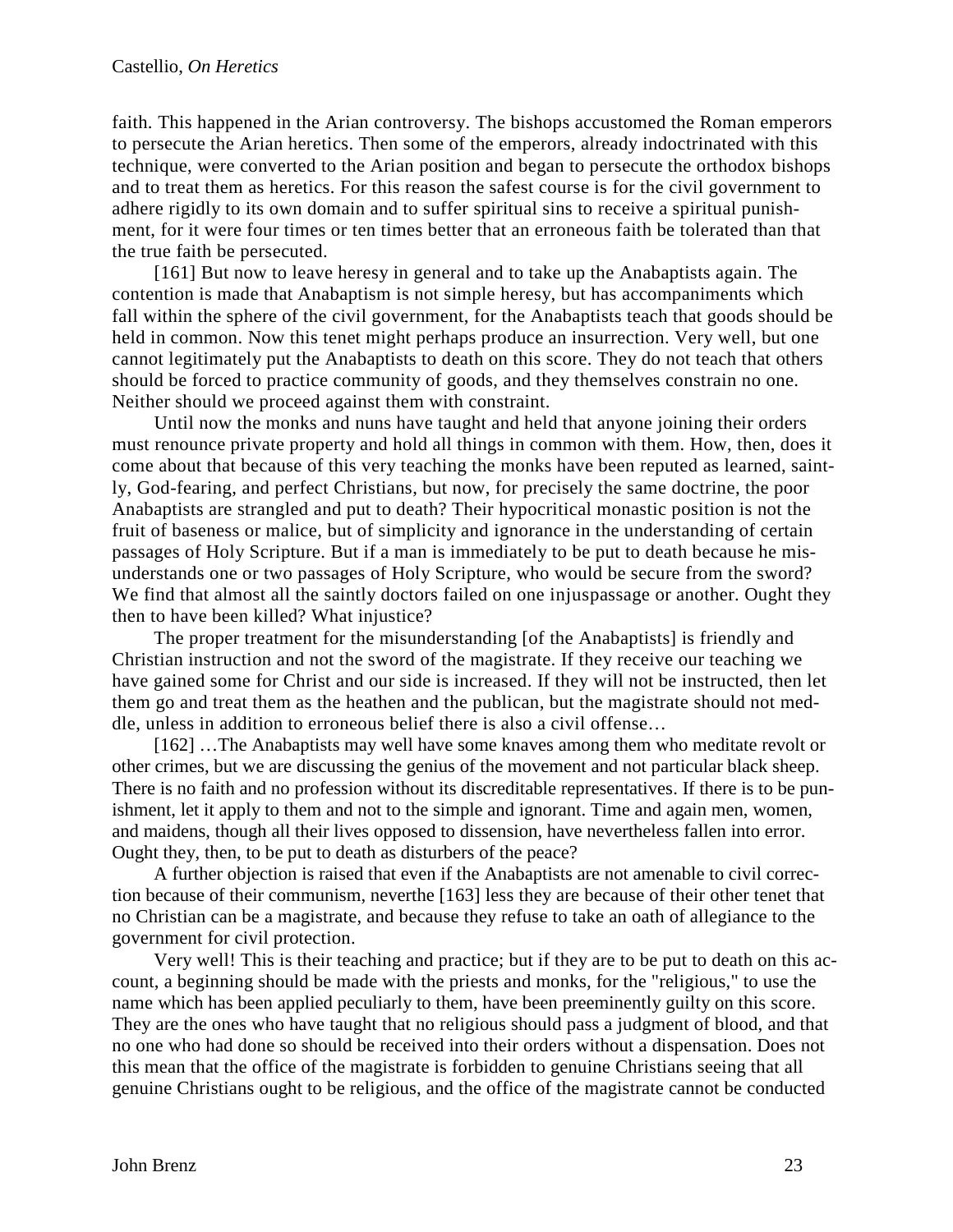without the shedding of blood?... If then anyone were to be put to death on this account, who might be punished more appropriately than the religious, inasmuch as they have erred as grievously as the Anabaptists? They are both wrong in their interpretation that the Christian, as a Christian, may not wield the sword of the magistrate and shed blood because the Christian must be meek, forgiving, long-suffering, leaving vengeance to the Lord. The Anabaptists are wrong that the Christian in the role of the magistrate may not use the sword. God has instituted the magistracy and a Christian may better exercise this institution or office than a non-Christian. Equally is it true that the spiritual officer, the bishop, priest, or preacher, may not wear the sword because of his spiritual office. In committing the Gospel to the apostles and preachers, Christ at the same time instructed them not to use the sword as does the civil magistrate. They were not to suppose that the commission to preach the Gospel and to bind and loose carried with it authority [164] to employ the civil sword. The prohibition of Christ applied not to their person in case they should be elected to the government or drafted by the government, but to their office. The apostles and their successors have no civil authority because they have received a spiritual commission... The religious were mistaken in that they associated the prohibition of bloodshed and of the exercise of civil authority not to the office, but to the consecrated person. If men are to be put to death on account of one error, who would be left alive? There would be no end to extermination.

But what then is to be done, seeing that the Anabaptists will neither promise nor swear to the civil government? The answer is that the Anabaptists should receive precisely the same treatment as the religious. If they will not swear civil obedience deprive them of civil rights. Treat them as foreigners who, on coming into a town, refuse to swear, on the pretense that they have done so elsewhere. The maximum penalty which can properly be inflicted is the denial of civil privileges. Anything beyond that is tyranny. Why then should the Anabaptists receive a harsher sentence?...

[169]... It befits a Christian magistrate that he be not as bloodthirsty as a heathen. It befits him that, as a Christian, he have regard to the cure of souls and not merely to vengeance like a tyrant. But what sort of cure is this, to teach and instruct with the sword of the executioner the poor Anabaptists, who have fallen into error because of a mere misunderstanding of Scripture? No insurrection were to be feared from these people if the civil sword were otherwise properly employed. Let the magistrate attend to his office, oppress not the poor, forget not to protect the unfortunate, to guard widows and orphans, to give justice without respect of per-son according to the requirement of his office. Then he need fear no insurrection.

Rebellion is not so much the work of evil men as it is the consequence of the evil lives of rulers and subjects. Here is the principal cause of insurrection, as we plainly see in the case of King David. If he had not committed adultery, if he had not shed the innocent blood of Uriah [II Sam. 11], and had accorded perfect justice to his acts, then his son, however bad he might have been, would not have been able to hatch a conspiracy against his father and the poor subjects would not have suffered so miserably [II Sam. 15].

The magistrates, therefore, should restrain the hand of correction from the simple Anabaptists and leave them to the chastisement of the Gospel. Let the rulers exert every effort to maintain peace and concord. Let anyone who disturbs the peace, be he Baptist or Anabaptist, receive the appropriate penalty.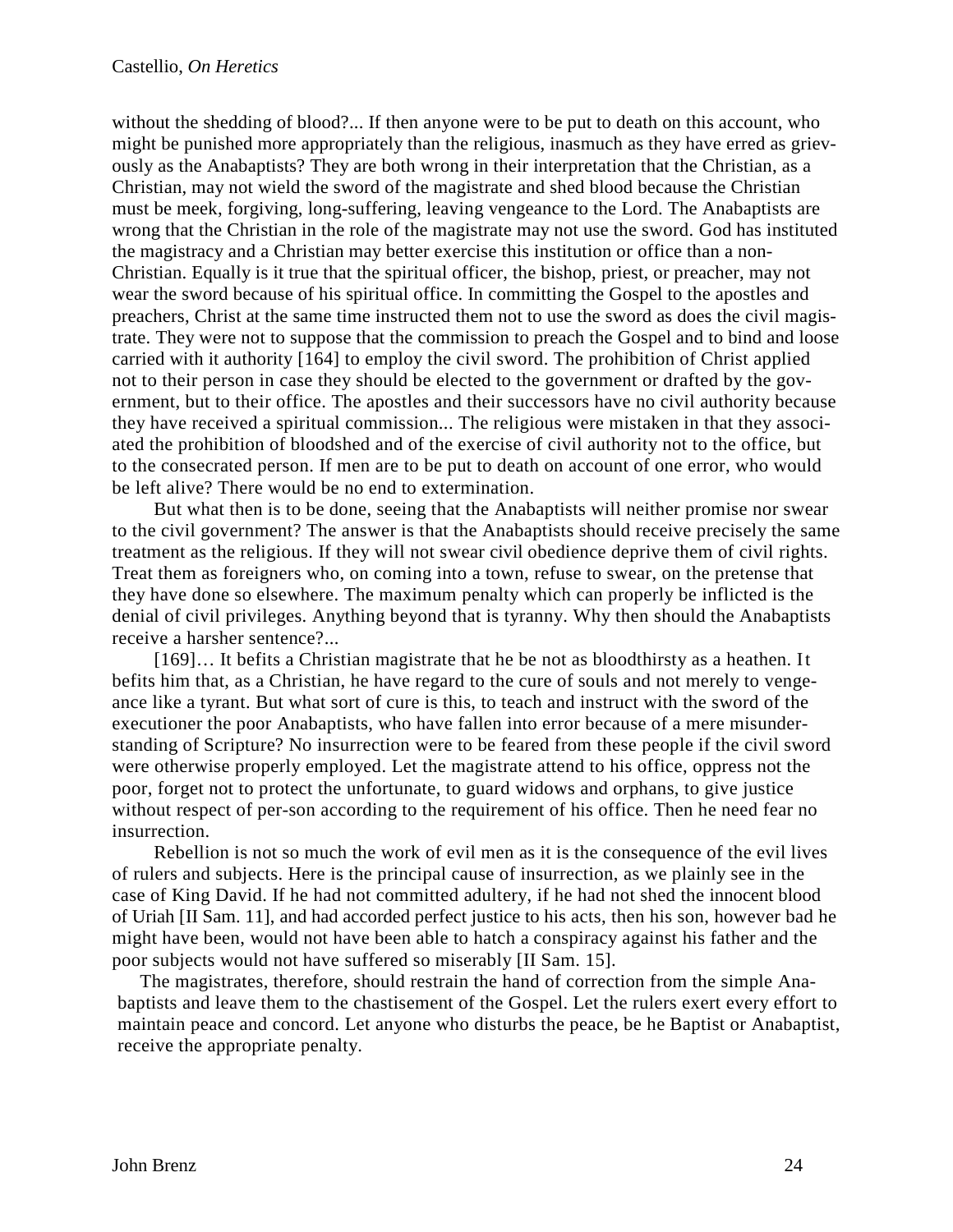## **ERASMUS The Reckoning of the Errors in the Censure of Beda**

(Proposition XXXII.) The householder, that is, God, does not desire that the false prophets and heretics be rooted out, but that they be tolerated, if perchance they may repent and from tares be turned into wheat. If they do not repent they are to be reserved for

[170] the judgment of Him to whom eventually they will pay the penalty. ...

First of all I should like to know whether Beda approves of our Lord's parable of the tares and the wheat. If he does, as I suppose he does, then I should like to know whether he approves of the interpretation of the orthodox Fathers, especially Jerome and Chrysostom. The latter copiously teaches that the Lord forbade putting heretics to death. Among other things Chrysostom says this: "The Lord did not forbid us to dissolve the assemblies of the heretics, to stop their mouths, and to take away their freedom of speech. He forbade us merely to kill and slay."[14](#page-24-0) If I have correctly interpreted the passage in accord with the Gospel and the explanation of the ancient scholars, that the field is the Church, the seed is the evangelical doctrine, the householder is the Heavenly Father, or, if you like, Christ, the servants are the apostles and the leaders of the Church, the enemy is the devil, the tares are the doctrine of the heretics, the harvest is the end of the world, and the harvesters are the angels of God; if this is correct, why throw up at us the Wyclifites, Bohemians, the damned Lutherans, schisms of the Empire, and laws of the Church? Do I take away the sword of the magistrate, which is ordained of God even for the Gentiles for the vengeance of the bad and commendation of the good? [Rom. 13:3-4] Although Christian princes should be slow to kill if there is any other way to save sinners. Do I take away the authority of bishops to teach, correct, excommunicate, and the like? What laws of the Church do you cite to me here? Is it a law of the Church to cast anyone into vengeful flames? For the ancient bishops the extreme penalty was excommunication. Augustine pleaded with the imperial prefects not to put to death the Donatists who were more than heretics. They were seditious brigands. He assigned as his reason that some among them might be saved, and he showed that the obstinacy of the heretics is advantageous to the Church. He confesses also that many who err in [ 171] the faith are tolerated in the Church because they do not propagate their views. He does not object if God stirs up the minds of princes to the coercion of those who disturb the tranquillity of the Church. But who ever heard of orthodox bishops inciting kings to butcher heretics who were nothing more than heretics?

Augustine would not suffer a heretic who through lust of power or goods should enlist a following. If riots ensue and each side claims to be the Catholic Church, and the question has not been sufficiently aired, the prince should curb both sides. What shall hinder the prince from killing heretics who disturb the public peace, seeing that even the rulers of the Gentiles have this right as well as our own princes against the orthodox? The Emperor commands that heretics be punished, but he adds, those who are lawfully convicted and are obstinate. The task of the bishops, in so far as in them lies, is to teach, correct, and cure. What sort of bishop is he who can do nothing more than constrain, torture, and commit to the flames? If those who exercise this office are of the sort that Beda portrays in this book, if they have such a spirit of hate, such impudence, such zeal for calumny, such corrupt judgment that they would sooner drive ten men into heresy than reclaim one, can we say that the accused are accorded decent treat-

<span id="page-24-0"></span> <sup>14</sup> "In Matthaeum homil. XLVI," Migne, PG LVIII, 477, PNF X, 289**.**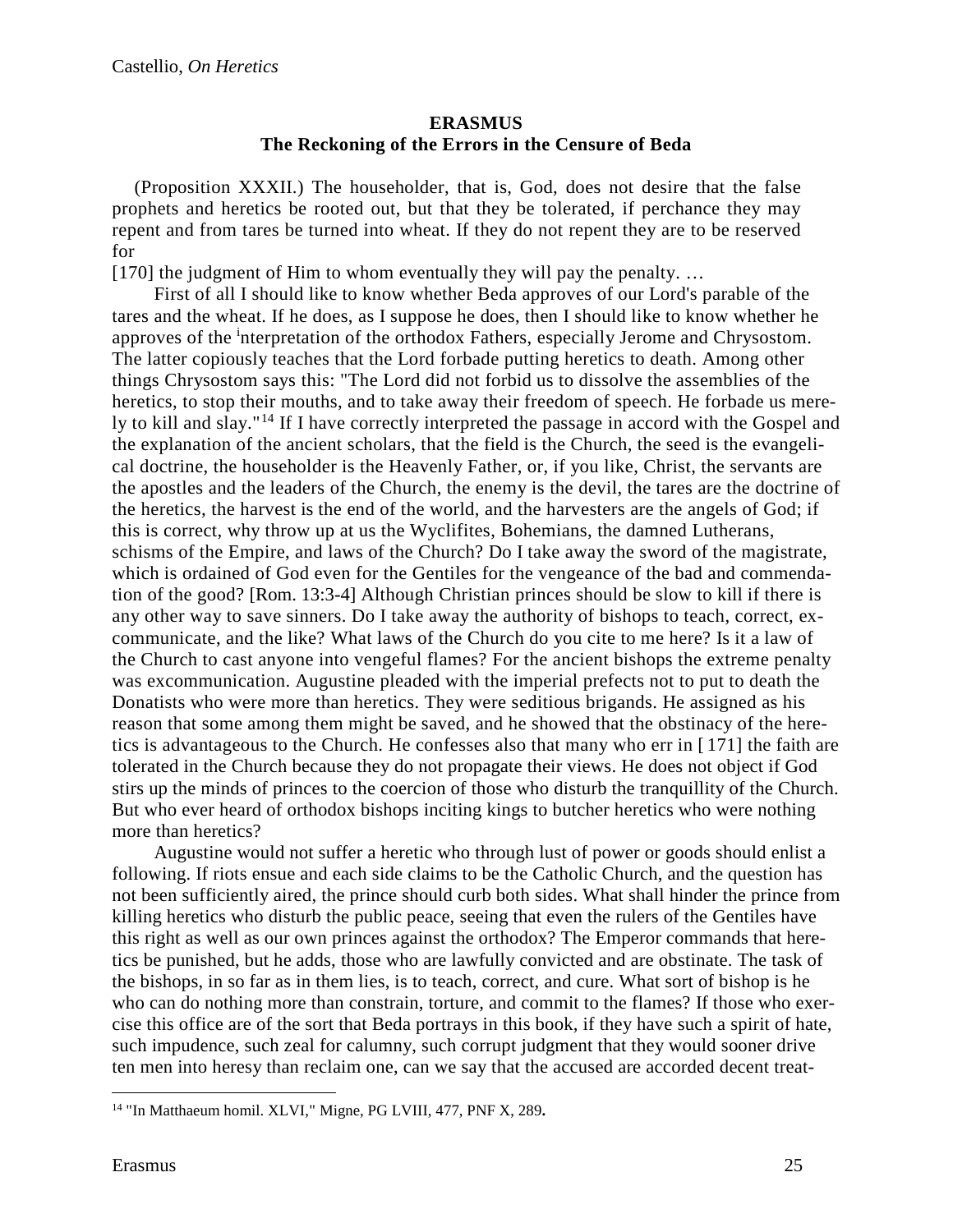ment?

If I am not mistaken the inquisitor first singles out one against whom he has a grudge, lodges an accusation and secretly hurries the victim to prison where he is cross-examined on articles like those which Beda throws at me, some false, and some corrupt. If there is any discussion, it takes place in prison. If the accused mutter a defense, three picked monks are promptly called in to pronounce the final sentence. Where the theologian accuses, imprisons, prosecutes, and turns the victim over to the secular judge, and where the judge commits to the flames not on his own motion, but in accord with the sentence of the theologian, where the theologian acts as the [172] author and executor of the penalty, how much, I ask you, does this differ from the shedding of blood, especially if the motive be hate, ambition, or avarice?

Perhaps Beda is not the same in other matters as he is in this book. Nevertheless, I do know one whose name I spare because he has gone to his own place – I pity him if he receives from God, the Judge, the treatment which he has meted out to others.[15](#page-25-0)I say this not because I favor the heretics. I hate them if anyone does. I will not favor a milder treatment of one whom I know to be a heretic, that is, one who errs maliciously, who is factious and incurable. I do not urge clemency for heretics to the point that I become one myself. With Augustine I say, "I am able to be in error. I am not able to be a heretic." I have conducted myself in the present dissension so that both the Emperor and the Pope are persuaded of my sincerity, for both have thanked me, even though that which I did I could not have left undone without sin. The time may come when many will approve of my zeal and temper in this schism. The congeries of accusations assembled by Beda to the effect that I would tolerate any sort of criminal and other still more atrocious charges, these are mere calumnies. As a paraphraser I rendered the meaning of the Gospel in good faith. I did not digress from the footsteps of the ancient doctors, nor did I dare to add to the words of the evangelists the comment which Beda proposes. The discourse is conducted under the person of Christ. What appendix has the paraphraser a right to affix? Shall he add this: "Take up the tares, provided there is no danger to the wheat, and cast them into the fire?" Beda insists that this is what Christ meant, but this is precisely what He plainly forbade the servants to do. How nicely Beda's comment fits in, "provided there is no danger" Why, then, did the Lord himself say to wait until the harvest? And he himself identified the harvest with the end of the world. Why did he tell the servants not to do anything before the harvest? Why did he give the reason for his prohibition? What are the angels to do if in the meantime the heretics have been removed by the servants? unless perhaps Beda would apply to all criminals a passage which I have expressly restricted to false prophets and heretics.

But the Church, he says, does otherwise now, and so also do the decrees of the popes. That has nothing to do with my paraphrase. Nor were these things said in the person of Erasmus, but in the person of Christ, nor of the present time, but of that in which the infant Church was planted by the martyrs and watered by blood. Nor was the parable addressed to the multitude, nor to princes, but to a select group of disciples to whom it was given to know the mystery of the kingdom.<sup>[16](#page-25-1)</sup> Then Beda calumniously treats these words as if they were uttered by me, as if I taught that heretics should not be punished.

Nor, in the meantime, does he distinguish between ecclesiastical censures and capital pun-

<span id="page-25-0"></span><sup>&</sup>lt;sup>15</sup> The reference is probably to Erasmus's troublesome opponent, the inquisitor Nicholas Baechem of Egmont (Ecmondanus), who died Aug. 23/24, 1526.

<span id="page-25-1"></span><sup>16</sup> Mark 4: 11; Matt. 13: 11; Luke 8: 10.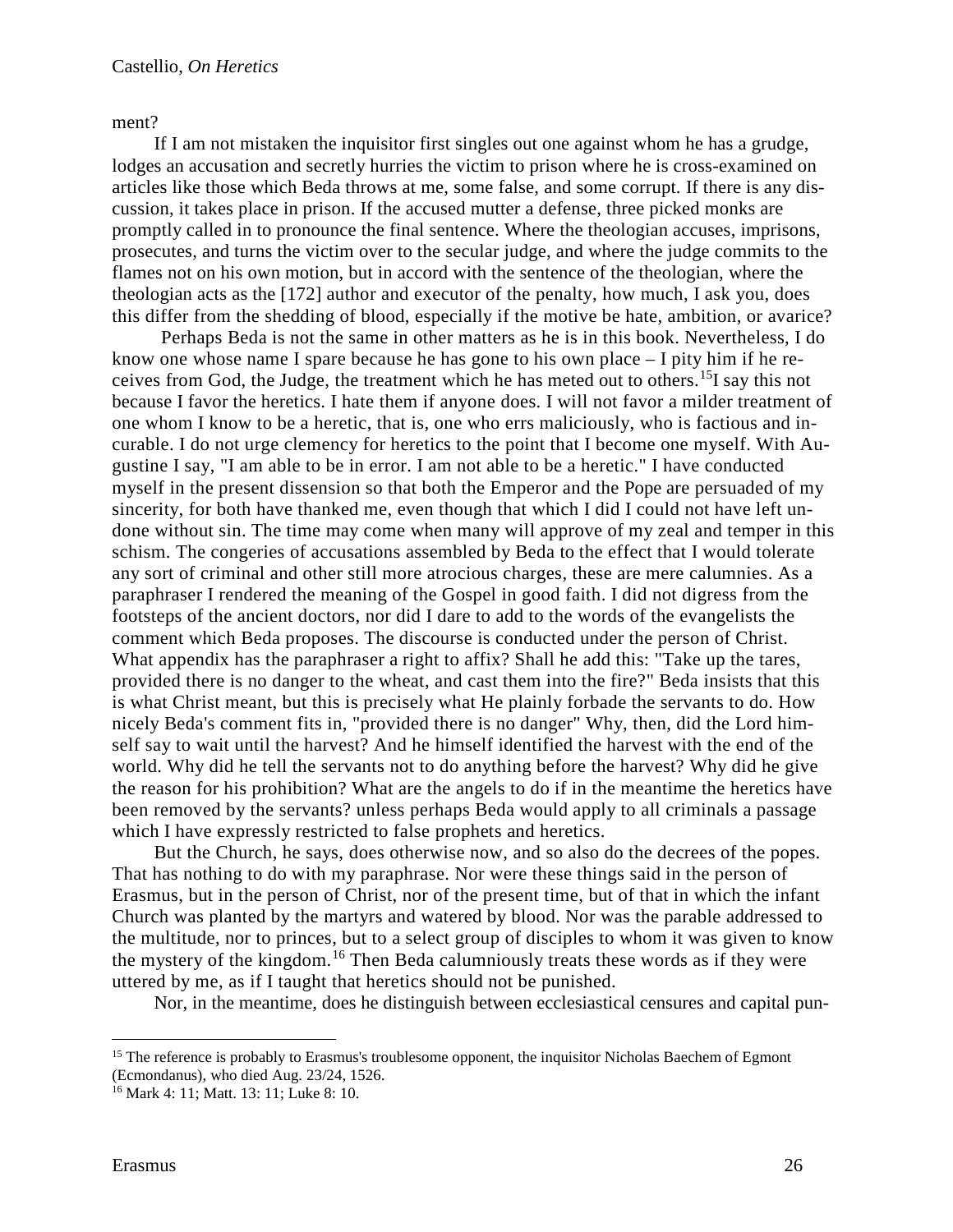ishment inflicted by civil law. Quite irrelevantly he appeals to the decree in Deuteronomy [13] on putting the prophet to death, as if the Church now wielded both swords. The Gospel says, "Tell it unto the Church, but if he neglect to hear the Church, let him be unto thee as an heathen man and a publican," as if there were any mention here of burning at the stake. The disciples were commanded to avoid, not to burn. Again the Apostle says, "After the first and second admonition, reject." [Titus 3:10] Is to reject the same as to cast into the fire? Again he says, "Therefore put away from among yourselves that wicked person." [1 Cor. 5:13] Does "put away" mean to kill? If this had been done he would not in the Second Epistle to these same Corinthians have commended the man who was corrected."…

 $[174]...$  $[174]...$  $[174]...$  At this point they chant to us the celebrated dictum, "Repel force with force."<sup>17</sup> How much more should this saying be celebrated among theologians at least, "Resist not evil," [Matt. 5:29] and "Dearly beloved, avenge not yourselves"? [Rom. 12:19] In all of the passages cited by Beda in favor of his opinion from St. Augustine, and which we have thus far passed over, there is no mention of killing, only of punishment. The Donatists were punished by the transfer of their ecclesiastical property to the Catholics and by the exile of those who dis-turbed the public peace. I might examine Augustine's letter to Count Boniface<sup>[18](#page-26-1)</sup> where many arguments are used which if understood with reference to capital punishment would require us to force the Turks and the Jews to the faith by the fear of death. That this was not the opinion of Augustine appears from his statement that the tractable are to be recalled, the intractable first cowed, then instructed. He adduces the example of Paul who was thrown to the ground, then commanded to go to Ananias. Who can teach those who have been killed? Who can raise up the slain? In the Epistle to Marcellinus, which is the 157th, he sings a song vastly different from that taught by Beda. With great solicitude he pleads that those who had committed crimes worthy of death against. Christians, should be punished with some penalty other than death. His words read in part: "If the Count is not persuaded [175] by my letters let him at least grant that the culprits be kept in prison until we have time to petition the Emperor, lest the sufferings of the servants of God, which should be glorious in the Church, be sullied by the blood of their enemies. I know that in the case of the clergy in the valley of Anaunia, who were killed by the pagans and are now honored as martyrs, the Emperor readily granted the petition that there be no retaliation in kind upon the murderers, who were caught and imprisoned."[19](#page-26-2) Did, then, Augustine, who would spare the Donatist assassins, Augustine, who thought that the honor of the martyrs of God was stained by the blood of their enemies, did he think that the simple heretic, even though obstinate, should be burned in the flames?

[Castellio closes at just the right point.<sup>[20](#page-26-3)</sup> Erasmus continues. "However, I neither urge nor discourage princes from butchering heretics. I am talking about the office of an ecclesiastic. . . . Beda's reiterated accusation, that I agree with the ancient heretics and the modern Lutherans that heretics are not to be punished, is an unwarranted statement and a manifest calumny. I never thought or taught this. In my paraphrase I was giving not my opinion but that of Christ… Beda could have maintained the papal constitutions without blasphemy against Christ, insult to the holy doctors of the Church, and calumny of a neighbor, had he referred the parable to apostolic men, that is, to those administrators of the Church whose office it is to cure souls not to take life. The parable, moreover, applies more particularly to

<span id="page-26-0"></span> <sup>17</sup> A German proverb which Erasmus discussed in his *Adages*. (EMC)

<span id="page-26-1"></span> $18$  Letter 185.

<span id="page-26-2"></span><sup>19</sup> Letter 139.

<span id="page-26-3"></span><sup>20</sup> Bainton's comment. (EMC)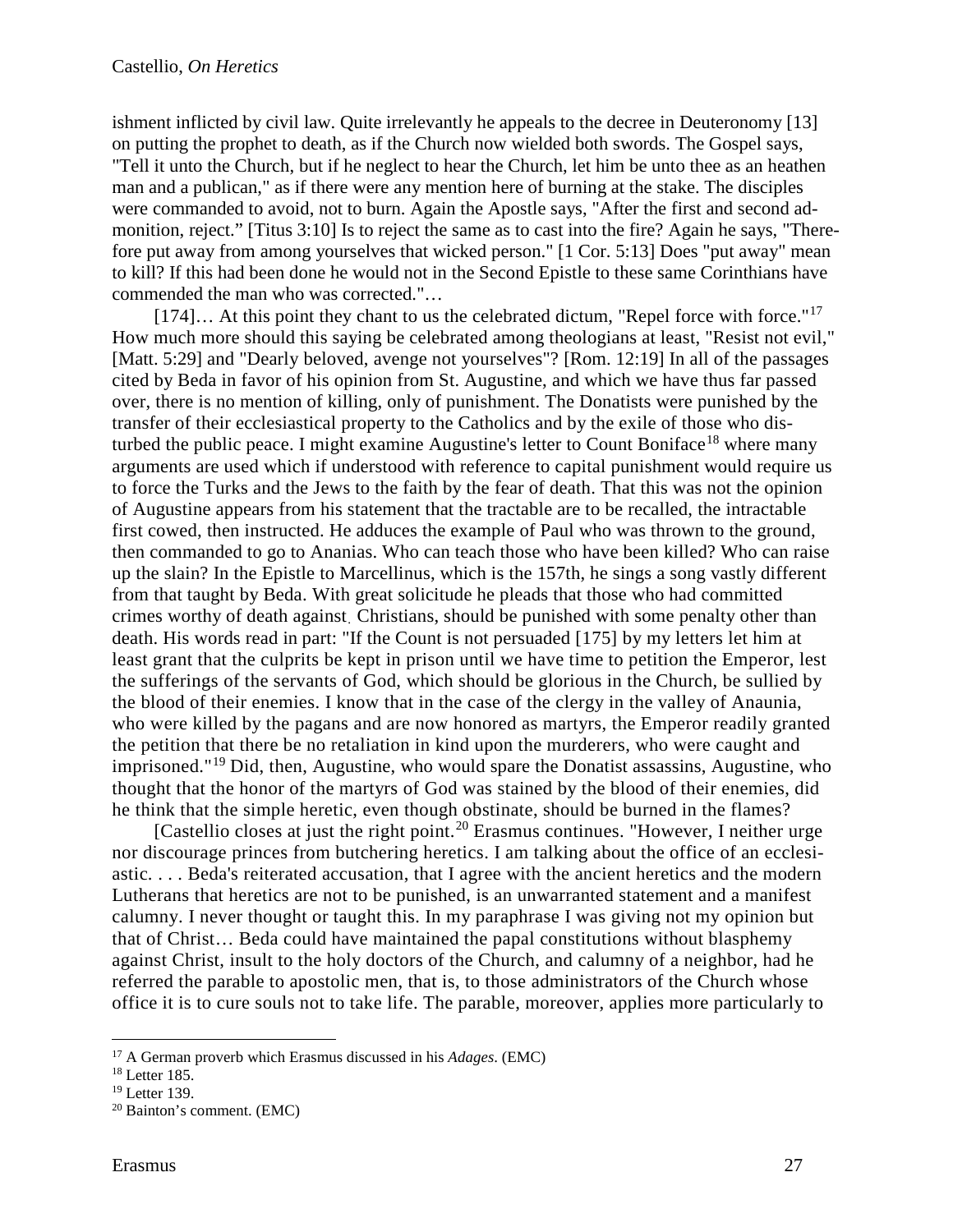the early days, when the Church was subject to pagan rulers and did not as yet enjoy the right to shed blood, but according to the dispensation of God was exercised and strengthened by persecutions, afflictions, and deaths, by the attacks of princes and heretics. This interpretation I think is true and sound, and I followed it in my paraphrase. In this way Beda could have harmonized his comment with the constitutions of the Roman pontiffs, but he passed this over in order to find room for calumny, and what the Lord said in former times to a handful of select apostles, instructing them against the adverse -storms to be raised by the heretics, this Beda imagines Erasmus saying to the Lutherans, that I may condone them."]

#### **The Same Erasmus in His Reply to the Inquisition**

[The objection of the monks reads: "In the *Paraphrase on Matthew XIII,"* Erasmus has said that "the servants are those who wish to root out the tares before the time, that is, those who think that false prophets and heretics should be removed before the time by sword and death, whereas the householder desires that they be not rooted out, but tolerated, if perchance they may repent and from tares be turned into wheat, and if they do not repent, let them be reserved for their Judge to whom they will some day pay the penalty."

Erasmus, in his reply, says that he has sufficiently explained himself on this point in his replies to Beda and Latomus, and there is no need to repeat. Castellio picks up the reply at this point.] $^{21}$  $^{21}$  $^{21}$ 

As often as I consider within myself how execrable are heresy and schism I cannot condemn the cautery of the law, however severe. Yet again, when I reflect with what mercy Christ planted, nourished, advanced, and established his Church throughout the centuries, I scarcely see how I can approve of the example of those who today, on account of scholastic opinions, drag men to prison and the stake, as now we see priests burned because they would rather call a girl with whom they live a wife than a concubine. Such priests I mean to cure, not to condone. The reproach that I wish them to escape with impunity is not applicable here. I merely wonder whether such severity comports with the mercy of the Church. It is not for me to approve or disapprove of the laws of secular princes. They have their justice and their councils; they have their judge to whom they shall render an account. My paraphrase explains the meaning of the parable in the Gospel. If the explanation is true and worthy of Christ and in accord with [177] the approved orthodox interpreters, why should it be rejected? Or if it is to be rejected, why are they not equally to be condemned?

Up to the time of Augustine, that is, more than four hundred years after the birth of Christ, we never read that the orthodox bishops besought the aid of the emperors against the heretics, although the heretics themselves frequently did so.<sup>[22](#page-27-1)</sup> Nevertheless the orthodox were unwilling to imitate their example until the headstrong, incurable, and utterly insufferable fury of the Donatists and Circumcellions drove them to it. In this case there was not only an unprecedented schism, but the Donatists even put out the eyes of the orthodox with lime and acid,<sup>[23](#page-27-2)</sup> and some they killed and others they forced to commit homicide under threat of death. Nor were the schismatics kinder to themselves than to others, for they took their own

<span id="page-27-0"></span> <sup>21</sup> Bainton's comment. (EMC)

<span id="page-27-1"></span><sup>&</sup>lt;sup>22</sup> Bainton notes that this statement is not accurate, and discusses counterexamples in his Introduction, pp. 15, 19-21. (EMC)

<span id="page-27-2"></span><sup>&</sup>lt;sup>23</sup> Augustine, Letter 88.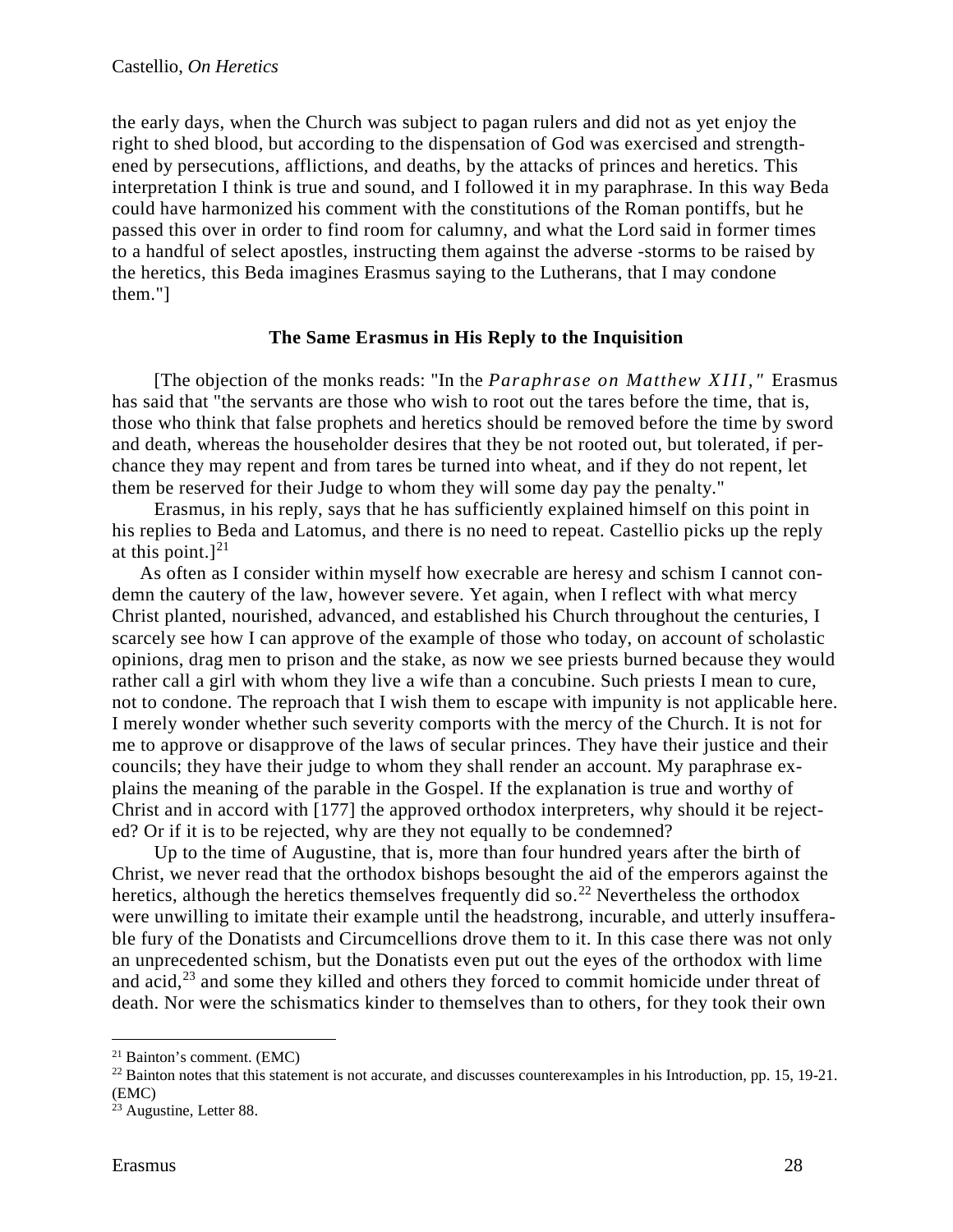lives with the sword, or if swords were not available by leaping over precipices.<sup>[24](#page-28-0)</sup> What more? Things had come to such a pass that the Donatists could not be suffered by any princes, pagan or Christian, even though neither heresy nor schism had been involved. Consequently when there was no tranquillity and no end of violence, the bishops agreed to ask the aid of the Emperor against the intolerable savagery of the Donatists. But the more merciful, among whom was Augustine, were displeased with this appeal to the secular authority in an ecclesiastical affair. Bishops, they thought, should use no arms save the Word of God and prayer and as a last resort anathema, that is, exclusion from communion. This was then the extreme penalty of the Church. Just as in legal parlance exile is called civil death, so among the apostles and their successors separation from the fellowship of the Church was capital punishment.

Not only the examples of Christ, the apostles, and the martyrs support this opinion, but even fear of the danger that if such severity be exercised, heretics will be replaced by feigned Christians to the [178] great detriment of the flock of Christ. But when the contrary opinion prevailed, and things quieted down, many having been corrected by severity who had been detained against their will in the Donatist camp, or had been in doubt or seduced by error, then Augustine strongly approved of the course which previously he had condemned. Nevertheless even against such furious brigands and assassins a law all too mild, in my judgment, was passed which touched the goods and life of no individual, but merely transferred the property of the heretical churches to the orthodox, and gave the Donatists the privilege of enjoying their former possessions if they would but transfer their membership. Such was the clemency that neither priests nor bishops, if repentant, were deprived of their station. A slight fine was imposed upon a small group of recalcitrants; but nothing was done about killing such beasts. When, then, for the first time an edict of the Prefect Marcellinus, if I recall,  $25$  seemed ambiguously to menace unrepentant heretics with death, Augustine vigorously admonished him not to inflict capital punishment, which was not authorized by the imperial constitution, and commended a later edict which cleared up the ambiguity… Likewise he admonished the Prefect Dulcitius<sup>[26](#page-28-2)</sup> to behead no one. From these statements it is suf-ficiently evident how he shrank from this cruelty of confiscations, imprisonments, executions, and burnings, which now are all too pleasing to some and particularly to those who profess the perfection of Christian piety. They should seek to heal rather than to destroy and to mitigate the severity of the law by their intercession. But now these masters of mercy exceed the edicts of princes in cruelty.

[Castellio breaks off here.<sup>[27](#page-28-3)</sup> Erasmus goes on to say that shifting the responsibility from the ecclesiastical to the civil authority is a mere subterfuge, since the civil proceeds at the instance of the ecclesiastical. Then comes a comparison between the severity of the present time in comparison with the comparative mildness of the days of Augustine and Theodosius. " I do not condemn the surgeon's knife, but I regret that the sins of Christians should have deserved so severe a remedy. I am grieved at the punishment of parricides, though I assuage my grief by the consideration of the public peace. I feel the same way toward those who cannot be cured, but must of necessity be removed lest they lead others to destruction; but although the law must perhaps of necessity be severe, certainly the office of priests and monks is to strive to save rather than to destroy." This point is further elaborated. Then Erasmus

<span id="page-28-0"></span><sup>&</sup>lt;sup>24</sup> Augustine, Letter 185.

<span id="page-28-1"></span><sup>&</sup>lt;sup>25</sup> The correct name is Marcellinus. See Augustine, Letters 133, 139.

<span id="page-28-2"></span><sup>26</sup> Letter 204.

<span id="page-28-3"></span><sup>27</sup> Bainton's comment, (EMC)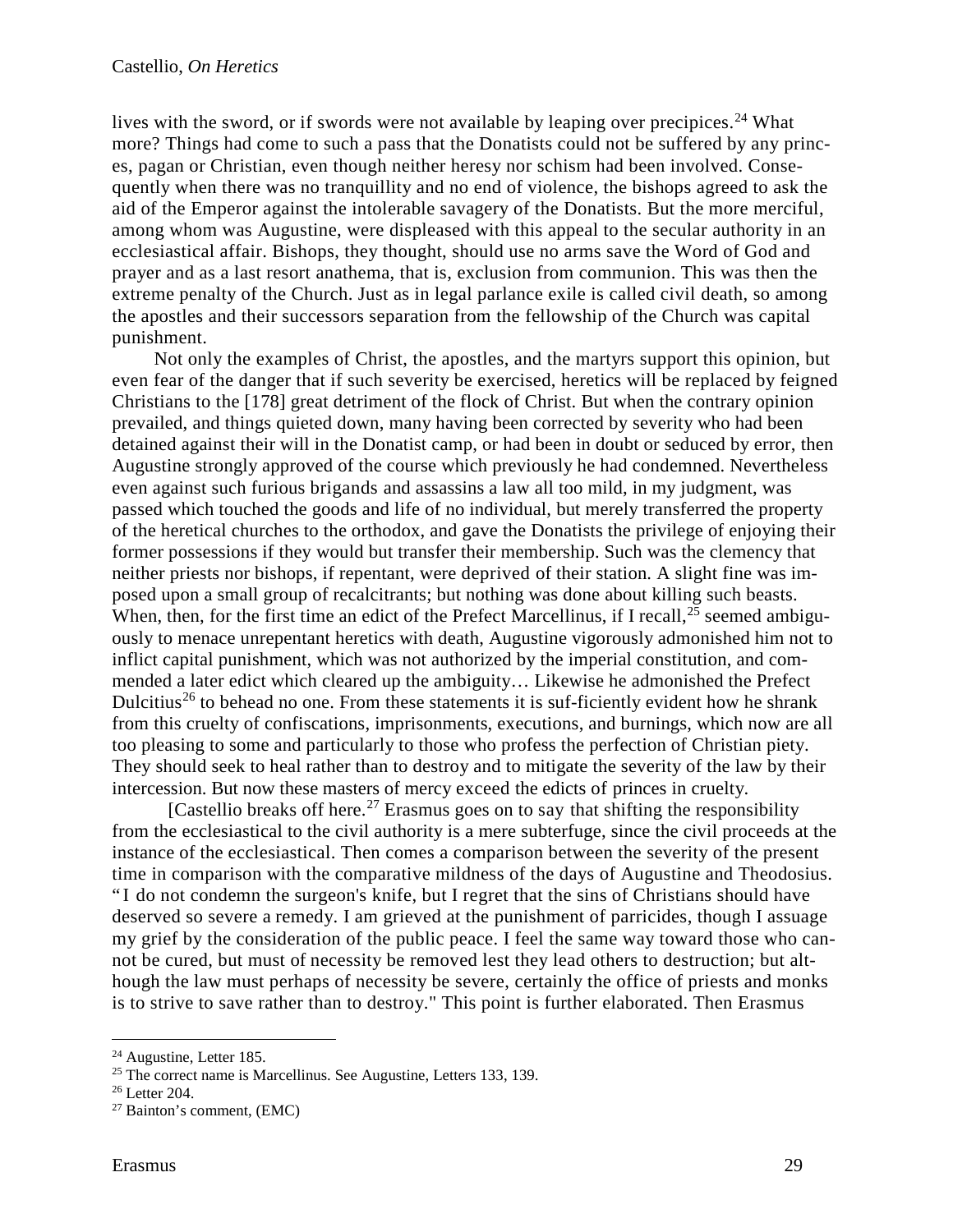complains of the triviality of the doctrines for which men in his day were prosecuted. He turns back to the Theodosian Code and to the Decretals to show that not every error was subject to penalty, but only those of real moment. "But now a man is dragged to the flames if he doubt whether the Roman pontiff has authority over purgatory." Here Castellio takes up the thread (1057 D-E)].

Likewise a little further on: Formerly heretics, who were brought before a synod of bishops had the privilege of defending themselves. Those who were convicted had the option of pronouncing an anathema on their teaching or of being anathematized themselves along with their teaching, that is, excluded from communion. This was then the maximum penalty imposed by the Church. Berengarius [of Tours, d. 1088**]** who was accused not because of his opinion on the origin of confession or of purgatory, but because of his view of the truth of the body of Christ, was not constrained, even though after having been once dismissed he relapsed into the same error: But now monks disseminate unfounded rumors, and then drag suspects to prison where debate is conducted in monkish fashion. Articles are noted and fagots prepared. But all of this is irrelevant to my purpose though perhaps of some use to others… [180] ...Again a little later on: John Chrysostom, a godly man and most learned in the Scriptures, in his 47th Homily on Matthew 13 interprets the parable of the Lord to mean simply that heretics are not to be put to death, and assigns several reasons for this opinion. But lest anyone should suppose that he would grant heretics complete impunity, he adds this qualification, "The Lord," he says, "does not forbid us to restrain heretics, to stop their mouths and take away their freedom of speech, to break up their assemblies and societies; he forbids us to kill and slay."…

St. Jerome interpreted the rooting up of the tares as the separation of the heretics from the Church: "Lest," he says, "in pulling up the tares you root out the grain at the same time. Give room for repentance, and let us be advised not to cut off a brother hastily, for it may come about that he who today is depraved by noxious [181] doctrine may turn tomorrow and begin to defend the truth." At this point, Jerome modifies his assertion in view of the fact that Paul plainly taught and acted otherwise, since he advised not so much as to eat with a brother who is a fornicator or avaricious, and himself delivered some to Satan. [1 Cor. 5:11] Jerome says, therefore, that in a case of unmistakable error we should not cut off hastily, and where the matter is dubious, never, but should reserve the examination of such cases for the Lord. "Between the wheat and tares," he says, "while they are in the blade, there is a great likeness and either no difference, or one scarcely perceptible. For this reason the Lord says that in doubtful cases we should not pass hasty judgment, but should leave the decision to God, so that, when the day of judgment comes, He may eject from the company of the saints, not the suspicion of crime, but one manifestly guilty." This is Jerome's opinion...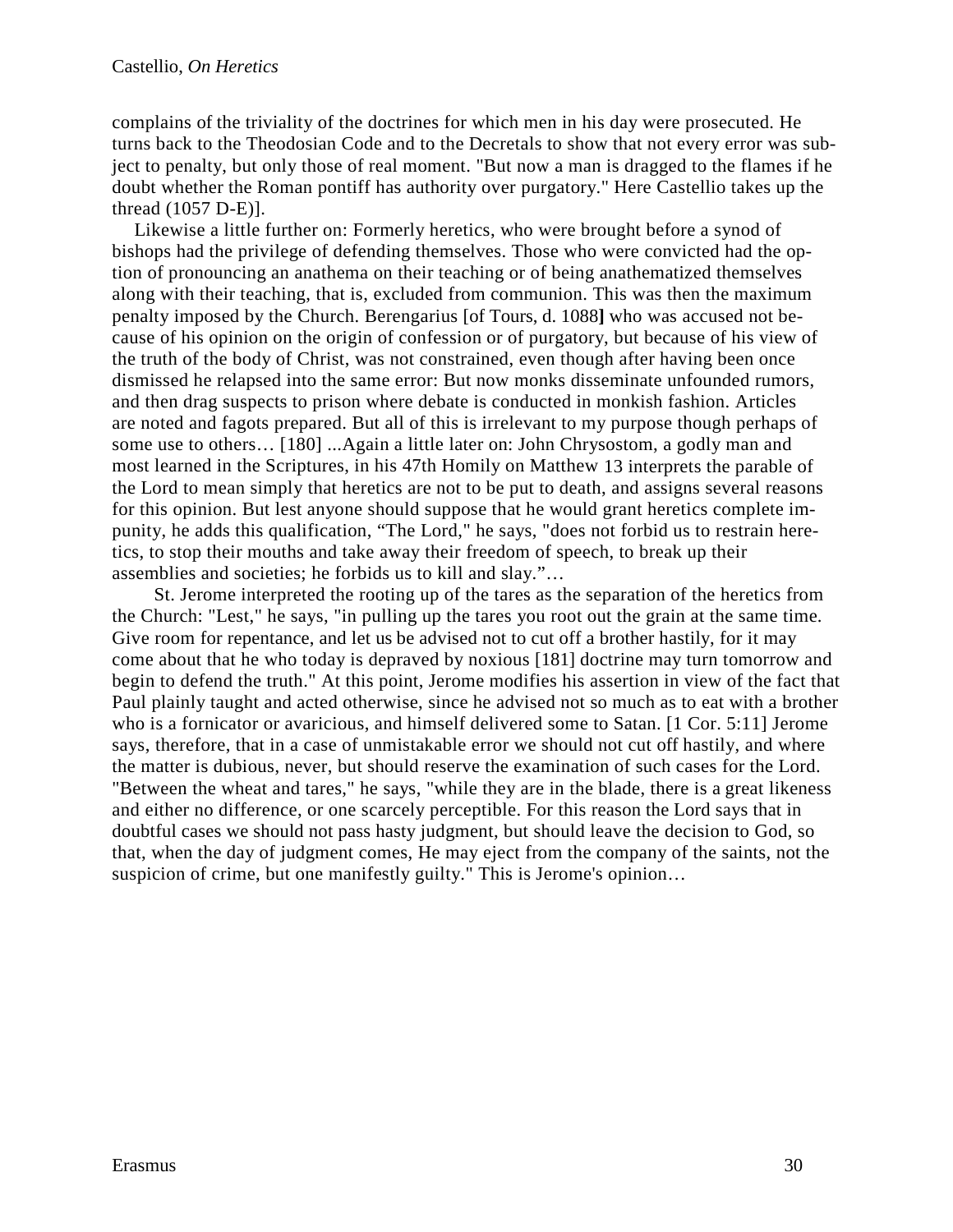[202]

## **JOHN CALVIN Preface to the Acts of the Apostles**

This contemplation alone [of the kingdom of Christ as exemplified in the book of Acts] will preserve us from the fate which, as experience abundantly shows, Ennius only too truly declared to overtake most men, that "Wisdom vanishes when force is introduced." For if the music of the flutes could so calm the warlike Spartans in the midst of the conflict, when even the mildest are stirred up above measure, how much more efficaciously should the kingdom of Christ excel through the celestial harmony of the Holy Spirit, whereby not only are wild beasts tamed, but wolves, lions, and bears turned into lambs, spears into pruning hooks, andswords into ploughshares? [Is. 11:6-8 and 2:4] [203]

## **The Same John Calvin in the First Edition of the Institutes Chapter II**

Although ecclesiastical discipline does not permit familiarity and intimacy with the excommunicate, nevertheless we should try by every means, whether by exhortation and teaching, clemency and mildness, or by our prayers to God, to bring them to a better mind that they may return to the society and unity of the Church. Not only are they to be treated in this fashion, but even the Turks and the Saracens and other enemies of the true religion. Far be it that we should approve of the means which many have employed hitherto to force them to our faith by denying them fire and the common elements at all the offices of humanity and persecuting them with a sword and arms…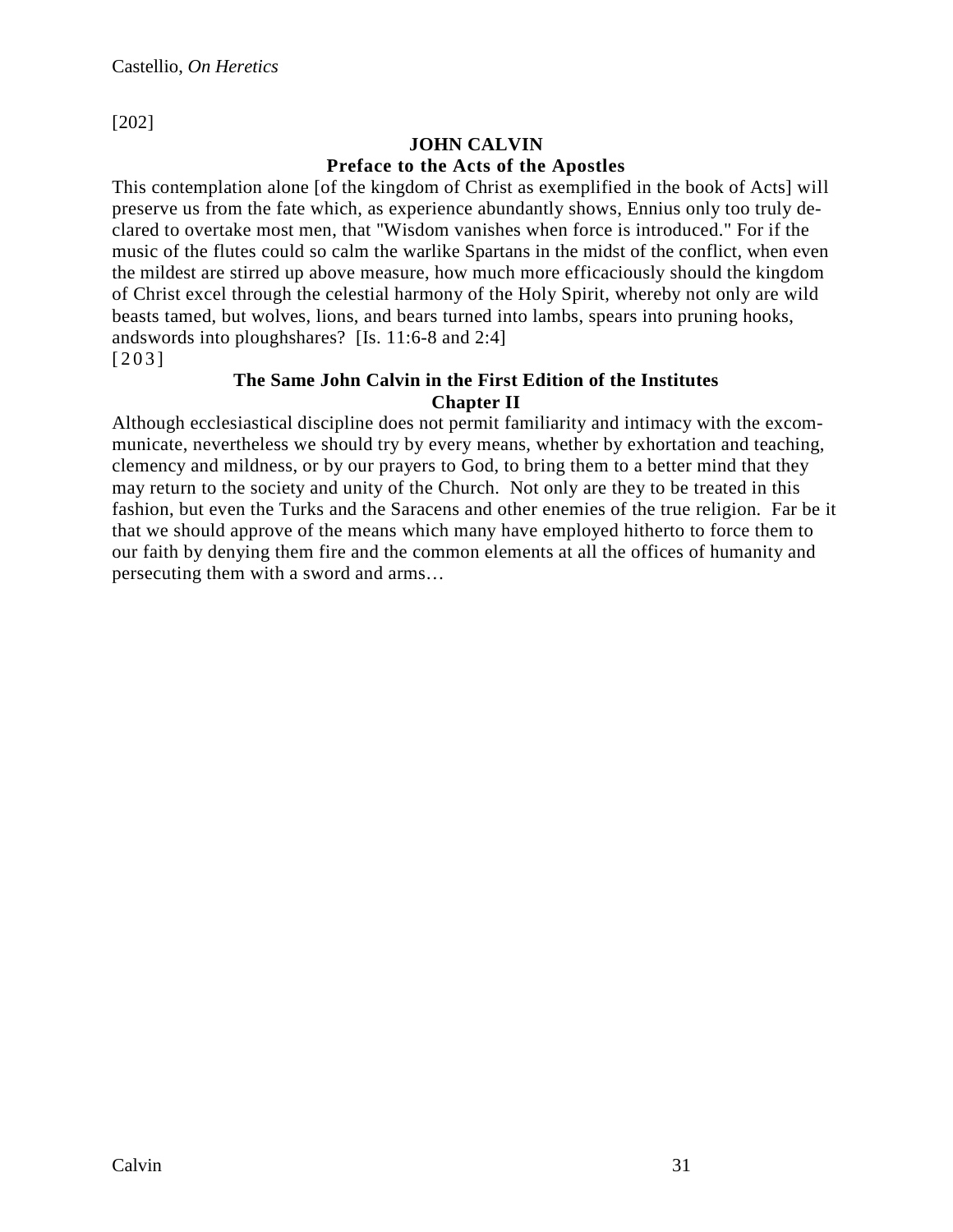[206]

# **SAINT AUGUSTINE Against the Grammarian Cresconius**

Good Catholics are not pleased that even a heretic should be prosecuted to the death. . . . The faithful do not abandon the granary of Christ because of the tares, nor the threshing floor because of the chaff, nor the mansion of Christ because of vessels of dishonor, nor the nets of Christ on account of the bad fish.

## **On Faith and Works, Chapter V**

[Augustine has been saying that some would tolerate no tares in the Church, others would exercise no ecclesiastical discipline.]

We think, indeed, that the sound course is to modify conduct and opinion in accord with the testimony of both sides, to tolerate the dogs in the Church on account of the peace of the Church, but not to give that which is holy to the dogs when the peace of the Church is secure…

## **In the 158th Letter to Marcellinus**

With regard to the doubt entertained by your Excellency whether you should order the edicts to be published in Theoprepia, let this be done if the people can be assembled. Otherwise choose a more frequented spot, but by no means leave the matter undone. But I beg that the death penalty be not inflicted upon them, for the sake of both your conscience and Catholic clemency, no matter how great the crimes which they have confessed. [207]

#### **From the 159th Letter to Marcellinus**

Christian Judge, fulfill the office of a good father. In your wrath against iniquity be mindful of humanity. Do not give way to the desire for vengeance against the atrocities of evildoers, but endeavor to cure the wounds of sinners. Do not give up the paternal diligence which you have thus far exercised during the trial in that you have extracted confessions of such crimes not by the wrack, nor the scraping iron, nor the flame, but only by the rod.

## **In the 150th Letter to Apringius**

We have read what the Apostle says to you that you bear not the sword in vain and that you are a minister of God to punish those who do ill. But there is a difference between the civil and the ecclesiastical sphere; the one cultivates severity, the other mercy*.* If I were speaking to a non-Christian judge I should make a different appeal, though without deserting the cause of the Church, and insofar as he would let me, I should insist that the sufferings of the Catholic servants of God, which should be examples of patience, be not sullied by the blood of their enemies, and if he would not agree I should suspect him of resisting through evil intent. But now, indeed, that the case comes up before you, I have a different reason and a different approach. We see you in an exalted position, but we recognize in you a son of the Christian religion. Let your Sublimity bow, let your faith submit, etc.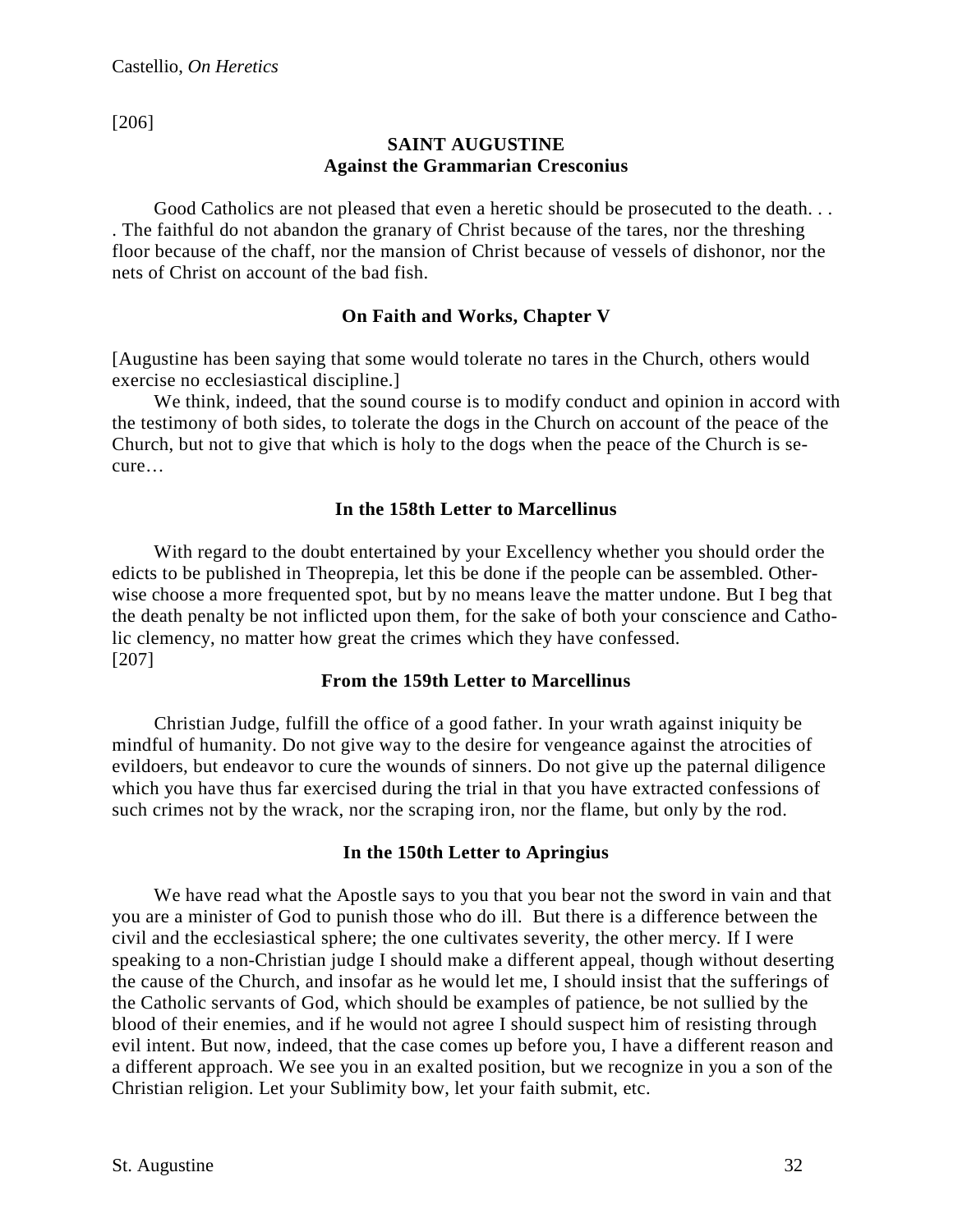## **The Same from the Book of the Questions on the Gospel of Matthew, Chapter XIII**

[The servants moreover said to him] : "Do you desire that we go and gather them?" Are those who are called servants here the same as those who a little further on are called the harvesters? Since in the explanation of the parable He calls the harvesters angels, and no one would venture to say that the angels did not [208] know who sowed the tares, or that the tares would be evident to the angels only after the grain appeared, for these reasons it is better to assume that the faithful servants in this passage are men, whom also He calls the good seed. We need not be surprised that He calls them both 'the good seed and the servants of the Father, just as He calls Himself both the door and the Good Shepherd, for the same thing is subject to diverse comparisons because of diverse meanings, especially because when He speaks to the servants He does not say, "In the time of the harvest I will say to you, `Gather first the tares,' " but He says, "I will say to the harvesters." Whence we may infer that the office of collecting the tares to be burned belongs to another, and no son of the Church should think it his business.

#### **In the Same Passage**

Hence the servants ask, "Do you wish us to gather them?" Since the Truth Himself told them that man is so constituted in this life that he cannot tell how anyone now, in error may turn out in the future, nor how profitable the error may be to the good, for this reason such men are not to be deprived of life, lest in the attempt to destroy the evil, the good be killed, for they may prove to be good, and the good may suffer loss, since the bad may be of unintentional use to them. The weeding out may be done opportunely at the end, when no time remains for the improvement of life or the correction of opinion through comparison with the error of another.

#### **Against the Letter of Manichaeus Called Fundamental**

I have prayed and I do pray God Almighty, from whom and through whom and in whom are all things, that in refuting and conquering the heresy to which you Manichaeans adhere, perhaps more through imprudence than malice, He may give me a calm and tranquil mind, concerned rather for your correction than for your overthrow, for although the Lord by His servants overcomes [209] kingdoms of error, yet He commands that men, in so far as they are men, be corrected rather than destroyed.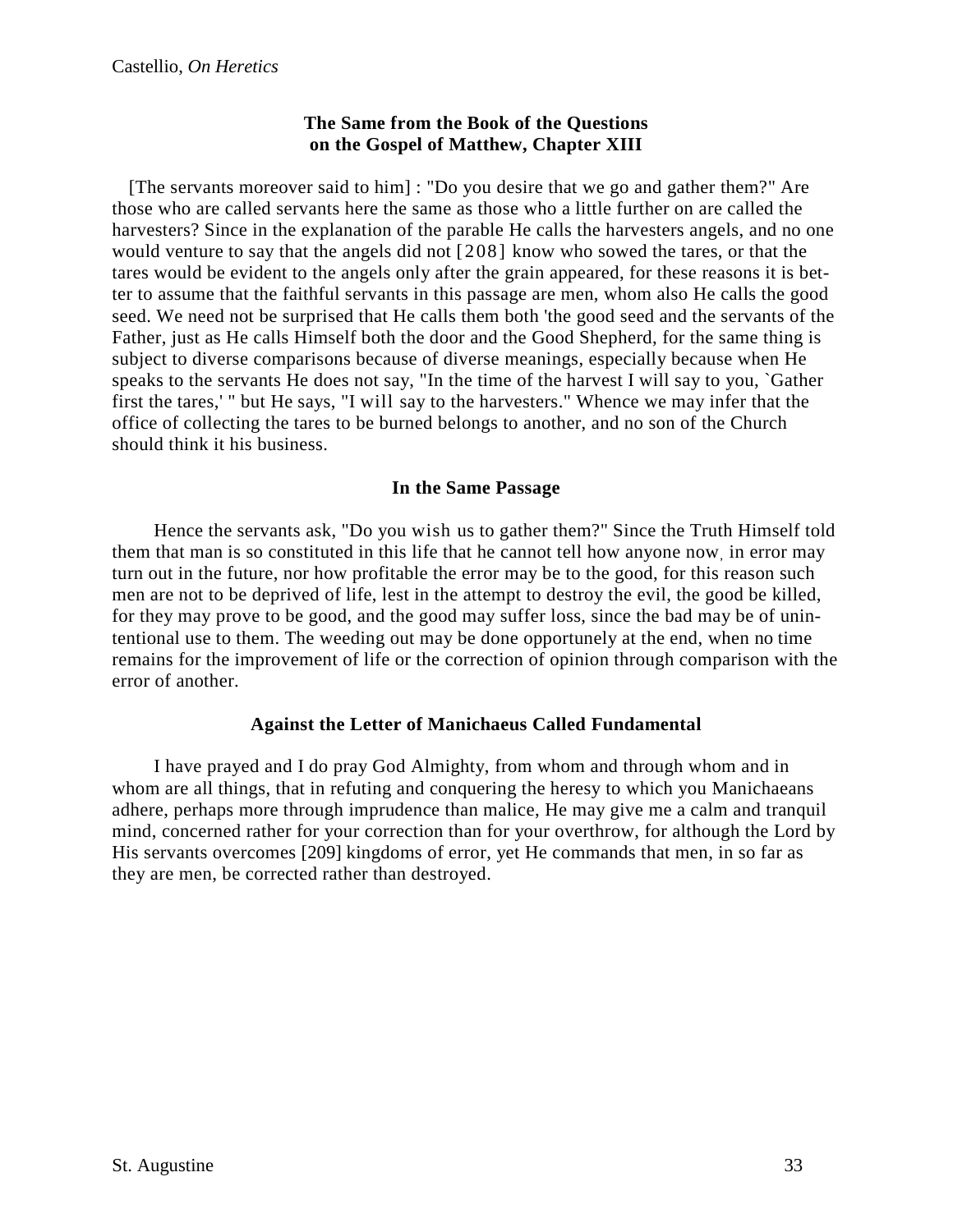# **SEBASTIAN CASTELLIO In the Preface to the Bible, Dedicated to Edward VI**

[The initial portion of the Preface, which is omitted in the *De haereticis,* is essential to the argument. The whole point is to show that there is much in Scripture which we do not understand and hence about which we should not persecute. One proof of our ignorance is the very fact of controversy. A further proof is that the predictions of the golden age in Scripture have not been fulfilled in the past, and are not being fulfilled in the present. This point is demonstrated in the first passage used in the *De haereticis.* The next omitted section argues that the fulfillment of the predictions must be reserved for the future. But the future cannot be known. The moral is that we should not pass hasty judgments, but should rather wait for further light. This point is elaborated in the second passage used in the *De haereticis.* The closing section of the Preface, omitted in our compilation, is merely a direct ad is on dress to Edward VI, for whom the author wishes the clemency of Moses, the piety of David, and the wisdom of Solomon.]

Whence so many and such grave controversies which have not been composed during so many centuries, nor by so many disputations, controversies which have nearly always cost the blood of the weakest, while there is none who questions his own judgment, none who does not condemn others? We envy and revile and return not merely evil for evil, but often evil for good, and if anyone disagrees with us on a single point of religion we condemn him and pursue him to the corners of the earth with the dart of tongue and pen. We exercise cruelty with the sword, flame, and water and exterminate the destitute and defenseless. We declare that we are not allowed to kill anyone, yet we deliver men to Pilate and if he releases we say that he is no friend of Caesar.

[213] And what is vastly worse we declare that all this is done through zeal for Christ and at His command and in His name. Thus we cover the cruelty of the wolf with sheep's clothing. What a time! We are bloodthirsty through zeal for Christ, who, rather than shed blood, poured forth His own. Through zeal for Christ we pull up the tares, though He commanded that they be left until the harvest lest the wheat be uprooted. Through zeal for Christ we persecute, though He told us when struck upon the right cheek to turn the left. Through zeal for Christ we render evil, in spite of His precept to return good for evil.

And a little farther on: If there are controversies in religion and there are many, we should, I think, follow the example of Judas Maccabeus and his men, who, not knowing what to do with the altar of burnt offerings, "laid up its stones in the mountain of the temple in a convenient place until there should come a prophet to say what should be done with them." Or, better, let us follow Moses, who, although he had received an express command to kill anyone who transgressed the law, nevertheless, when a man was found gathering sticks on the Sabbath day, was unwilling to kill him without a special revelation on this point. [Num. 15:32-36] Yet Moses was a faithful servant of the Lord and singularly endowed with His Spirit. I need scarcely mention the advice of Gamaliel, who pointed out that if this "work be of men it will come to naught; but if it be of God ye cannot overthrow it; lest haply ye be found even to fight against God." [Acts 5:38-39] And if we think that we are better in-formed than Moses, for in these days no one admits error, we ought certainly not to be both judges and accusers, but should rather obey Paul, who said, "Him that is weak in the faith receive ye, but not to doubtful disputations... Who art thou that judgest another man's servant? To his own mas-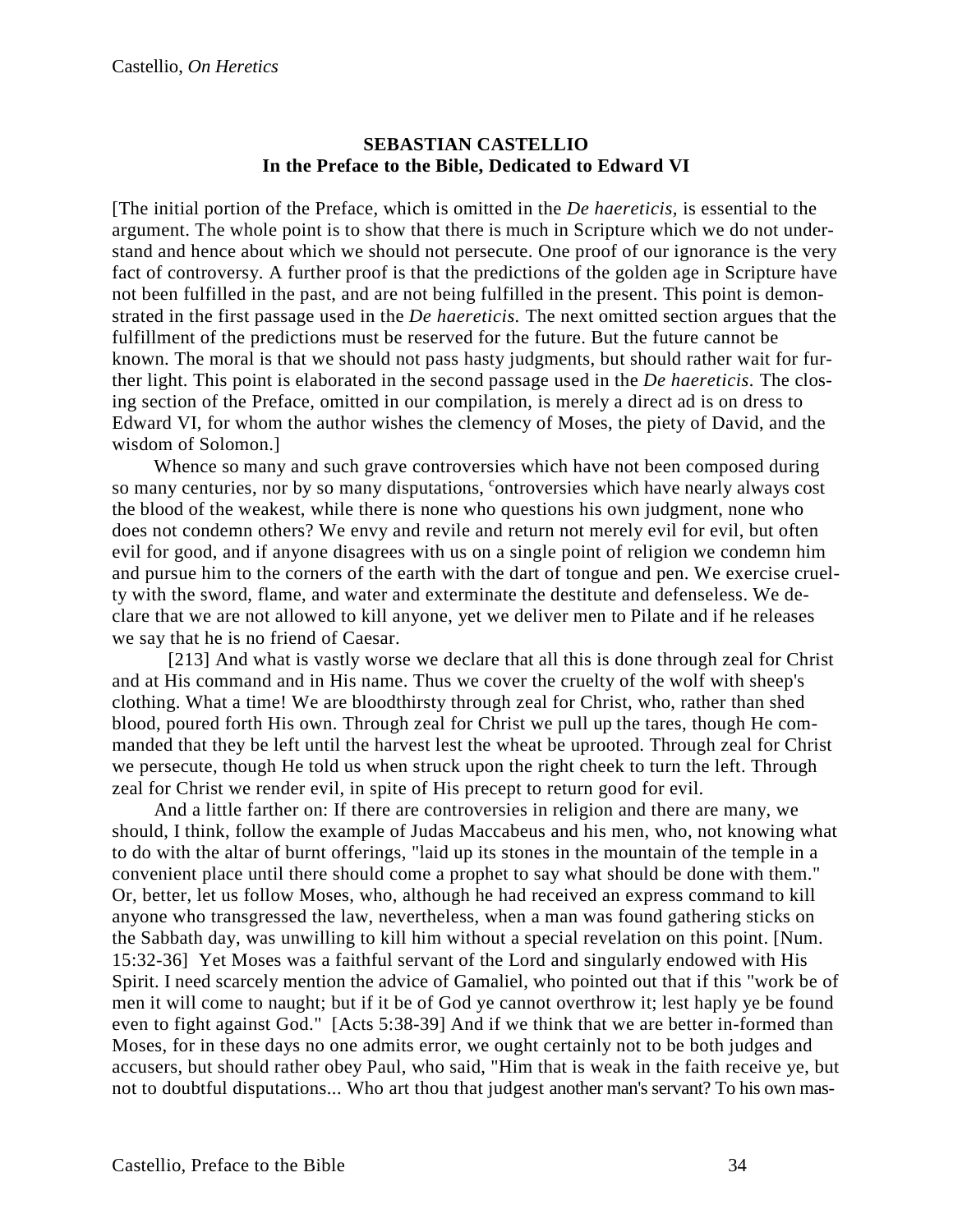ter he standeth or falleth. Yea, he shall be holden up, for God is able to make him stand… and why dost thou judge thy brother? Or why does thou set at naught the brother? For we shall all stand before the judgment seat of Christ." [Rom. 14:1, 4, 10] Wherefore let us not judge one [214] another, for with what measure we judge we shall be judged. [Matt. 7:1-2] It were better, in my opinion to follow the Roman law on provisional status which reads like this: "If anyone who hitherto has been regarded as free is called into question by another and declared to be a slave, while the case is pending, he shall enjoy provisional freedom."[28](#page-34-0) That is to say, he whose liberty is imperiled remains in the same condition of freedom until there is a judicial opinion as to whether he is slave or free. And rightly so, for in view of the doubt as to his condition, if it turn out that he was free, and in the meantime he had been treated as a slave, a grave in jury would have been done to a free man. How much more does this principle apply in a capital case and especially in religion in which a sin is so serious. Let us wait for the sentence of the just judge and take pains not to condemn others, but rather look to ourselves that we may have no fear of condemnation. Let us obey the just and leave the tares until the harvest, lest by chance we root up the wheat through desiring to know more than the master, for the end of the world is not yet here and we are not the angels to whom this charge was committed. Add that it is absurd to wage spiritual war with earthly arms. The enemies of Christians are the vices which are to be cured by the virtues. Diseases are, to be healed by contrary remedies; learning must drive out ignorance; patience overcome injury; modesty resist pride; diligence oppose laziness; clemency fight against cruelty; and insincerity is to be laid low by a mind transparent, religious, pure, and devoted to God. These are the true arms and the true victories of the Christian religion. The office of the doctor is not to be committed to the executioner, nor the outside of the cup to be cleansed before the inside.

[215] This I say only with regard to religion; for when it comes to crimes, murder, adultery, theft, false witness, and the like, which God has commanded to be punished and for which He has prescribed the penalty, these are not called into controversy. God has spoken on these matters without obscurity and they pertain to the defense of the good, unless indeed we wish to have our throats cut in our beds, so depraved are the times. Nor is there any danger that the magistrate, who is ordained of God for the defense of the good, should in hanging a murderer put to death a good man. No one ever yet defended murder, not even the murderer. But the case of religion and of the knowledge of Sacred Scripture is altogether different, for the things contained in it are given obscurely and often in enigmas and inscrutable questions, which have been in dispute for more than a thousand years without any agreement, nor can there be agreement without love, which breaks and appeases all controversies and drives away ignorance. Yet for this cause the earth is filled with innocent blood. We ought certainly, however much we may think we know everything, we ought, I say, to fear lest in crucifying thieves justly, we crucify also Christ unjustly.

If we suffer Turks and Jews to live among us, the former of whom scarcely love Christ and the latter dearly hate him, and if we suffer detractors, the proud, envious, avaricious, immodest, drunkards, and like plagues, if we live with them, eat with them, and make merry with them, we ought at least to concede the right to breathe the common air to those who confess with us the same Christ and harm no one, who are indeed of such a temper that they would rather die than say or do anything other than that which they think they ought to say and do, not to mention the fact that of all men this sort is the least to be feared. He who would rather die than say what he does not feel (for he would sin if he did and the one who

<span id="page-34-0"></span> <sup>28</sup> See Livy *Histories* III, 44-48, from which we learn that the law belonged to the twelve tables.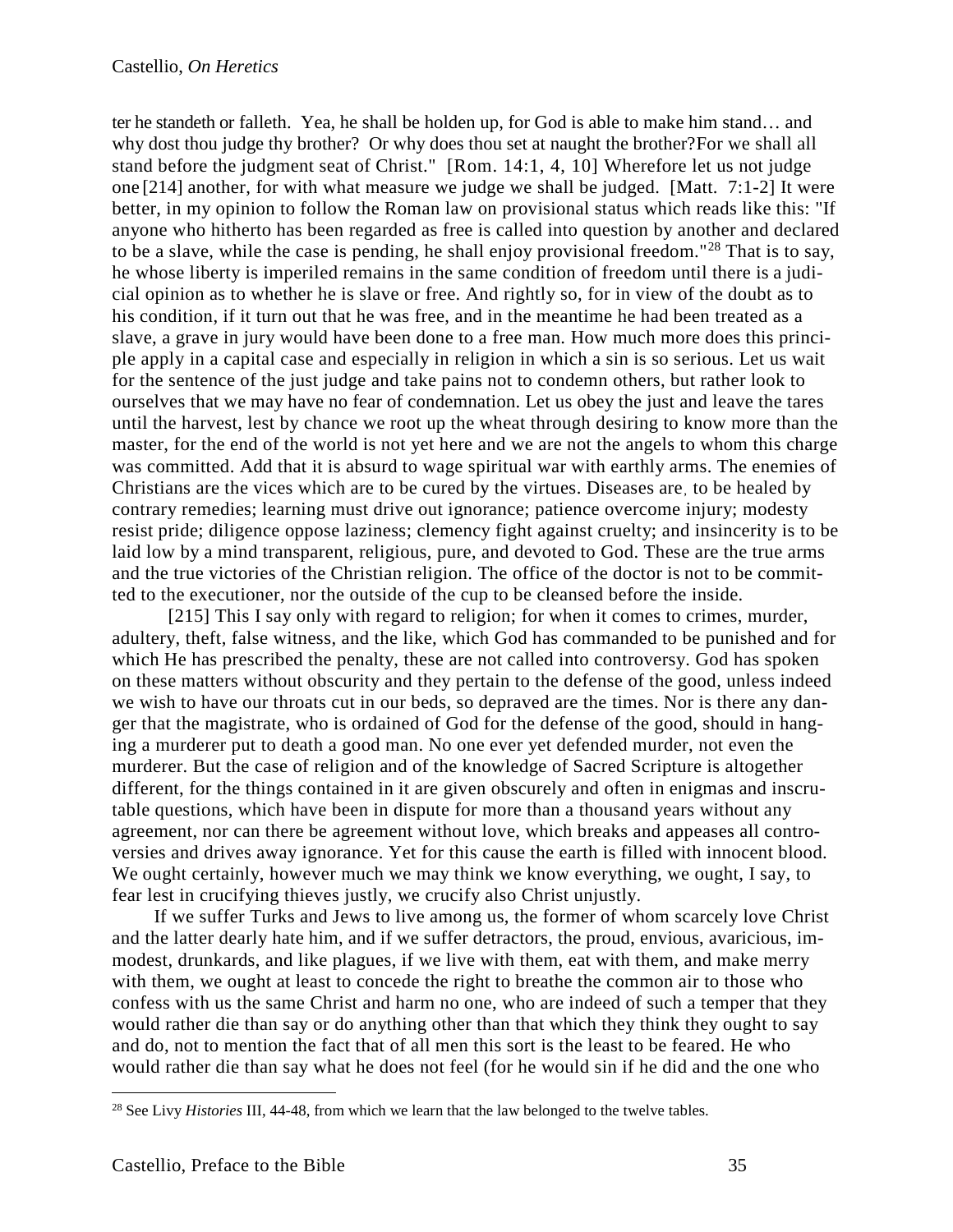forces him, compels him to sin), I such a man, I believe, need not be feared as open to bribery and corruption. I venture to say that there are no persons who are more obedient to princes and magistrates than those who fear God in simplicity and obey Him to the extent of their knowledge. [216] The obedience of the others is feigned and will not outlast intimidation or ulterior appeals. He who is moved by his conscience to obey and who is taught by God "to be subject to the higher powers" [Rom. 13:1] even if they are unjust and how much more if they are just – the obedience of such a man is necessarily true and eternal, inasmuch as God, who is the cause of his obedience, remains true and eternal.

To come back to the point, this certainly is incontrovertible that he who judges too quickly makes haste to rue it. Many have been sorry to have judged, none to have deferred judgment, and he who is more inclined to clemency than to anger imitates the nature of God, who, though He knows us to be guilty, nevertheless postpones judgment and waits for us to correct our lives. He who kills hastily leaves no place for repentance and no time for amendment. If anyone dares to contradict these things he must confess that he strives to shed blood as we seek to staunch it. He will find out which cause is easier to maintain before God, the Judge. This I hold for certain that no one will regret clemency, patience, kindness, and obedience, whereas cruelty and rash judgments no one can but regret. And if the former road is perfectly safe and the latter full of peril, he is absolutely crazy who knowingly and willingly courts danger.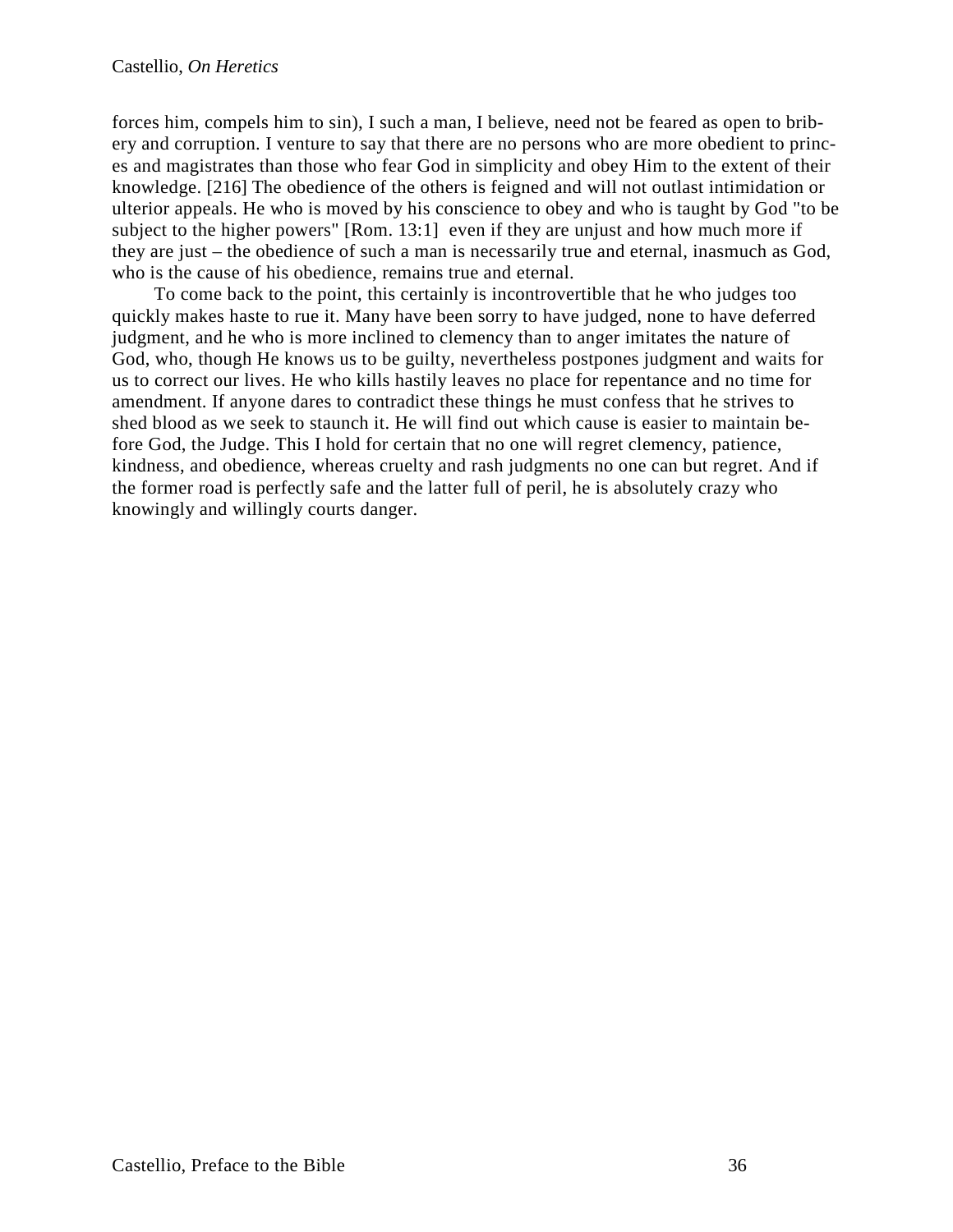#### **GEORGE KLEINBERG On How Persecution Hurts the World**

No one in his right mind doubts that our sins are the cause of the many calamities, discords, and wars with which the whole world today, especially Germany, is desolated. But few inquire as to the character of the sins which are the cause. I think they are cruelty and severity, and I will tell you why. God said, "Whoso sheddeth man's blood, by man shall his blood be shed," [Gen. 9: 6] for "in the image of God created He him." [Gen. 1:27] Christ said, "All that take the sword shall perish by the sword." [Matt. 26:52] James said, "He shall have judgment without mercy, that hath shewed no mercy." [James 2:13]There are [217] many such passages which show that blood should be punished by blood. Examples prove the same thing. Abimelech, with the aid of the Shechemites, killed his brothers and God requited this cruelty by the death of both parties. Because Saul, in his zeal for Israel, slew the Gibeonites a famine came upon the land for three years, nor could it be staid until the line of Saul was destroyed. The Israelites were delivered to their enemies because of cruelty to the prophets. Innumerable are the examples of this sort which show that God not only punishes the cruel, but also those who either rejoice, or do not lament, over this rage…

These things are all profitable for our instruction, that when we are afflicted with the same penalties, we may recognize the same causes. Had we not been guilty of carnage, one might suppose that the causes were different, but inasmuch as the bloodshed in our day has been so great that I doubt whether there was ever more, there can be no question but that we are afflicted for the same cause. I speak not only of the blood which has been shed in wars, for which also an answer must be given if it was unjustly done, but chiefly of that which has been shed for religion, which is of such a nature that it stems and staunches the flow of blood, for "they shall beat their swords into ploughshares and their spears into pruning hooks." [Is. 2:4 and Micah 4:3] Wherefore I cannot see by what perverse human reasoning it has come to pass that scarcely any shed so much blood as those who profess to have the true religion.

I will pass over other nations and consider Germany alone. Here there have been so many changes of religion and so much human blood has been poured out that if [218] as many beasts had been killed men would lament. I have not much to say of lower Germany in which men have been drowned, not one by one nor two by two, but a hundred and a thousand at a time and even whole shiploads, and I dare not say (for the atrocity is almost incredible) that more than thirty thousand in about thirty years have been killed for religion at the command of one man. Other nations will scarcely believe this, but fires, swords, and seas are witnesses. If a prince had lost, I will not say so many horses, but even so many pigs, he would think that he had sustained great damage. What shall I say of the city of Munster in which, were we not blind as moles, we could see the evident displeasure of God with those who conduct religion by the sword.

From the cruelty first exercised against the Anabaptists arose a long succession of atrocities. They retaliated and slew many of their opponents. Thus blood was expiated by blood. Again the Anabaptists were miserably slain, even those who were not in arms, and what is still more cruel the suppression was carried on not only by the sword, but also in books which reach farther and last longer, or rather forever perpetuate this savagery.

Let it be understood that I do not defend homicides, adulterers, or other like criminals. I know that against such the magistrate has received the sword from God. But I am talking about the understanding of Scriptural passages, the sense of which is not yet clear. If they were not obscure, controversy would have ceased, for who is so demented that he would die for the denial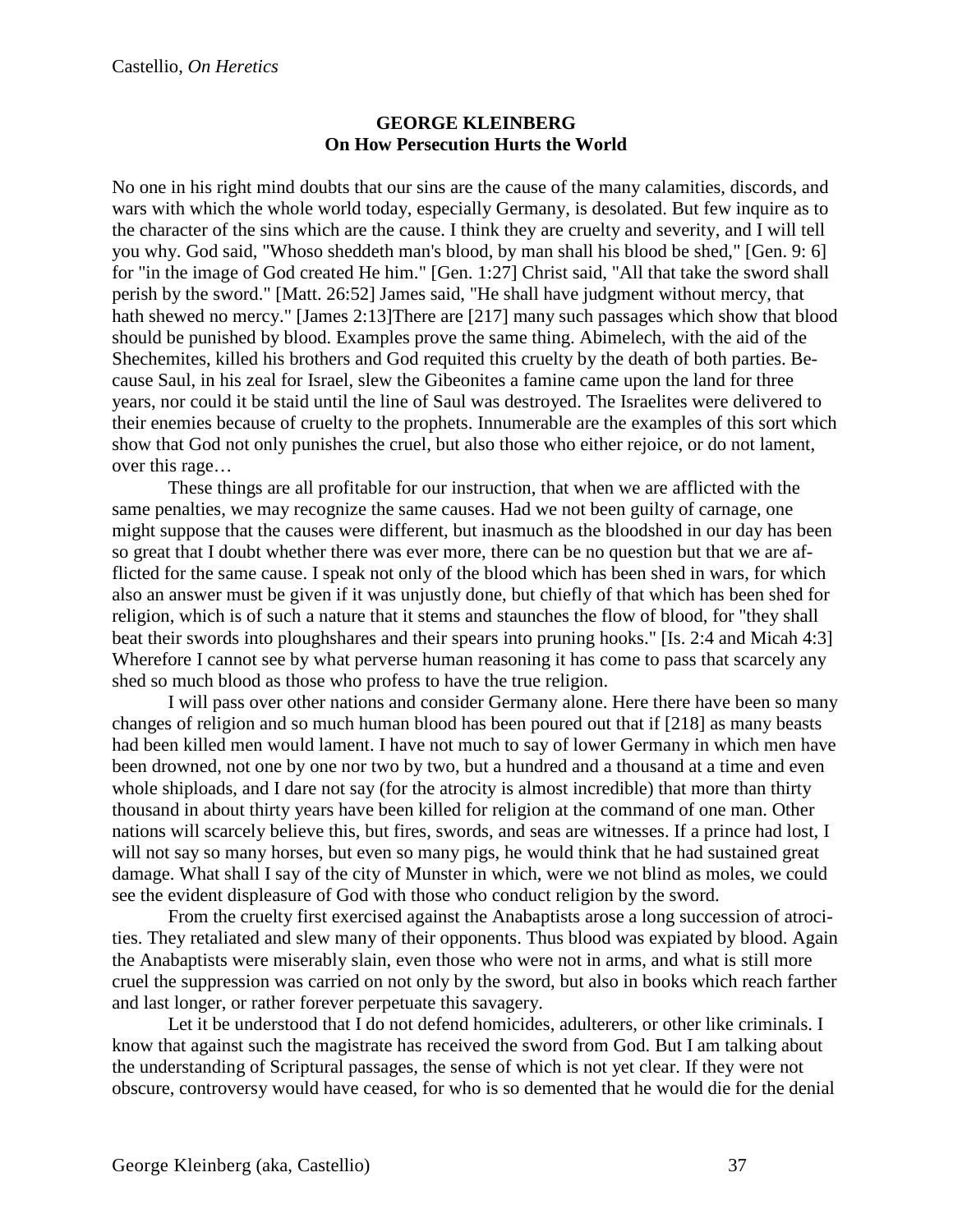of the obvious? I am talking about errors. If there is any offense here it must be due to error and ignorance. Certainly profit, pleasure, and honor are not involved, but rather the contrary. For error and ignorance, men now in our time and regions are put to death by the sword and afterwards their memory is defamed in books far and wide and for all time to come.

He who does not deplore this, in my judgment, has not the heart of a man. God Himself seems to have manifested His displeasure against these murders in that the author of this policy, a learned man and famous throughout the world, shortly after he had put harmless folk to death, fell him [219] self with many others at the edge of the sword.<sup>[29](#page-37-0)</sup> In the eyes of many good folk this was a judgment of God upon his sin. So manifest an example ought at least to move us, but I fear that some have hardened their hearts. They continue in the same way to spread books of cruelty, that is of burnings, through the world, so that there is no end of this slaughter until the Lord, at His coming, overtakes us gory, battened, and fat with the blood of our brothers, and until He sets us among the hypocrites. The very persons who at first reproached their adversaries for resorting to the sword because of inability to debate with the truth, now, grown powerful, adopt the methods of their opponents. Having first burned the persons and the books of their critics at a slow fire, they then tilt against the ashes and vanquish in death those whom they could not overcome in life. Against even the ashes of books they argue to their sweet will now that no one is left to contradict. A just judgment indeed is this, to kill a man before we know whether he ought to be killed and not to permit even his books to plead his cause, at least, not after his death. We reproach those who cut out the tongues of their victims, while we cut off life and books in order that we may not prove all things and hold fast that which is good. [Thess. 5:21] O heart of blood! O unheard-of cruelty! Who was ever so eager to save life as they are to destroy it? O Christ, O mighty God, O Father of the world to come! O Prince of Peace! O Light of the World! Enlighten the eyes of the princes that henceforth they may no longer serve the cruelty of Satan, but rather Thy mercy and meekness.

Princes and all rulers open your eyes, open your ears, fear God, and consider how you will render an account to Him of your administration. Many have been punished for cruelty, none for mercy. Many will be condemned in the last judgment for having killed the innocent, none for not having killed. Incline to the side of mercy, and do not obey those who incite you to murder. They will not help you when you give an account to God. They will have enough to do to look after themselves. Believe me, if Christ were here he would not advise you to kill [220] those who confess His name, however much they might err in certain respects, not to say that they merely seem to err.

Take counsel with the merciful, who advise you to leave the tares until the harvest [Matt. 13:30], for those who wish to pull them up before, eradicate also the command of Christ, who directs that they be left. Those who order heretics to be killed thereby forbid that homicides and other criminals be executed, although the law requires that they be put to death. If this is not so, explain what is meant by the "tares." If the heretics are the tares, they are not to be killed, but are to be left to the harvest. If, however, not the heretics are the. tares, but rather the homicides and other criminals, then these are to be left until the harvest and not to be put to death, which is false, for if criminals were not executed the world could not endure. Either, then, the heretics or the criminals are to be left until the harvest. Hence it follows that he who wishes to kill heretics before the harvest is unwilling to kill criminals, and conversely, he who would kill criminals is unwilling to execute heretics, unless we repudiate the command of Christ to leave the tares.

<span id="page-37-0"></span> $29$  Castellio's reference is to Zwingli, the Protestant leader in Zurich, who had persecuted the Anabaptists and died in battle against the forces of the Catholic cantons in Switzerland in 1531 (EMC).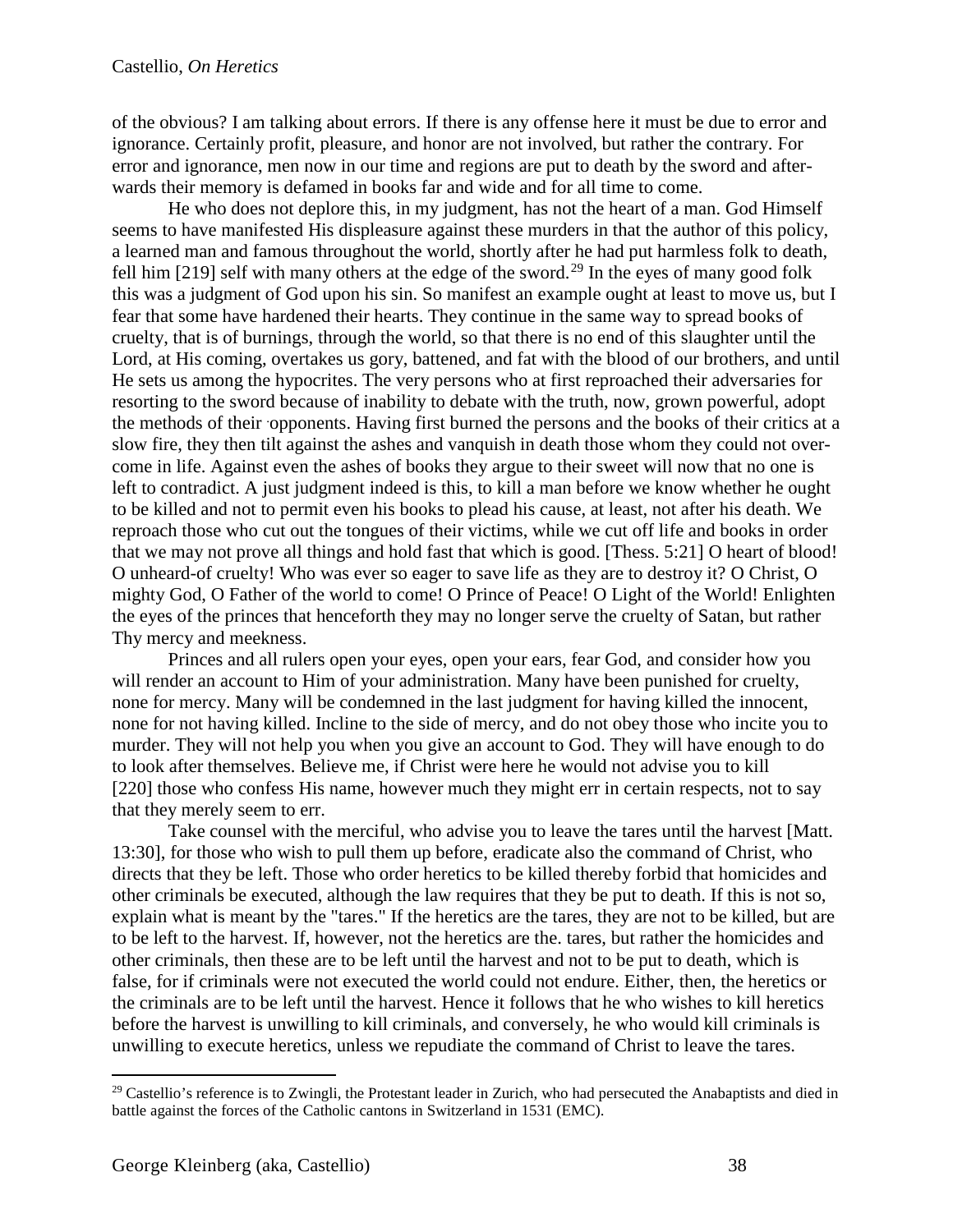Wherefore, O Princes, do not heed those who counsel you to shed blood for religion. Do not serve as their hangmen. Believe me, if they were oppressed, they would advise otherwise, as indeed many of them did advise when they were suffering persecution, and as all true Christians always advise. St. Paul said that "all that will live godly in Christ Jesus shall suffer persecution." [II Tim. 3:12] Those who thus suffer will never advise others to persecute any more than did Christ and the apostles.

Be content with the sword which the Lord has given you. Punish brigands, punish traitors, false witnesses, and the like. But when it comes to religion protect the good from the injury of the bad. That is your office. The doctrine of theology cannot be de-fended by the sword. If theologians persuade you to defend their teaching by arms, the physician will have the right to ask that you. defend his opinions against those of the other physicians, and likewise the dialectician, the orator, and the professors of the other [221] arts. If these arts cannot be maintained by the sword, neither can theology which consists no less than the others in words and in spirit. If a good physician can defend his opinions without the aid of the magistrate, why cannot the theologian do the like? Christ could,. the apostles could; surely their disciples can. Defend bodies with the bodily sword. This sword cannot touch the soul.

Be wise and follow the counsel of Christ, not of Antichrist. Otherwise, I assure you, there will never be an end of seditions and wars, until all of you who have lightly shed blood shall miserably perish. Think not that the exercise of cruelty will eliminate seditions, for if cruelty went so far that only two men were left in the world and these two differed, they would destroy one another as did the Midianites of yore [Judges 7:22]. There is danger that the like recur today, if we do not moderate our rage. If cruelty were the cure, these evils would long ago have been removed, for cruelty has been exercised for more than five thousand years. But this is certain that evil will never be overcome with evil. There is no remedy against murders other than to stop committing murder.

#### **The Same Author in His Book on Religion**

Those who persecute because of religion do so for a variety of reasons; some through envy, like Cain who slew Abel because of his superior piety, and like the Scribes and Pharisees, who were envious of Christ; some persecute because of ambition, like these same Scribes and Pharisees, who hated Christ for disclosing their hypocrisy [Matt. 23]; some again are actuated by avarice, like these same persons who devoured widows' houses, [Mark 6:17-20; Matt. 14:3-12] and saw their gain gone through the exposure of Christ; or again, Demetrius, the silversmith, who persecuted Paul for doing away with the idols by the manufacture of which Demetrius made his living [Acts 19:23]; again, the motive may be voluptuousness, as in the case of Herodias, who hated John for preventing her adultery. [Mark 6:17-20; Matt. 14:3-12] Others are actuated by zeal for God conjoined with ignorance like St. Paul, who before he was a Christian thought to do God [222] a service in removing Christians from the world. [Acts 9; Gal. 1] For men of this sort Christ asked forgiveness, saying, "Father, forgive them, for they know not what they do." [Luke 23:34] Others sin through malice, and, what is worse, cover their envy, ambition, avarice, and luxury with the name of zeal, and by this spell bewitch the eyes of the people and perhaps even their own. The more these vices flourish the greater are the persecutions on account of religion. They will thrive especially in the last days when love is waxed cold and iniquities abound. [Matt. 24:12] Wherefore, there will be great persecution in the last times on account of these vices. If those who suffer persecution for the name of Christ are not the godly, then none are godly, as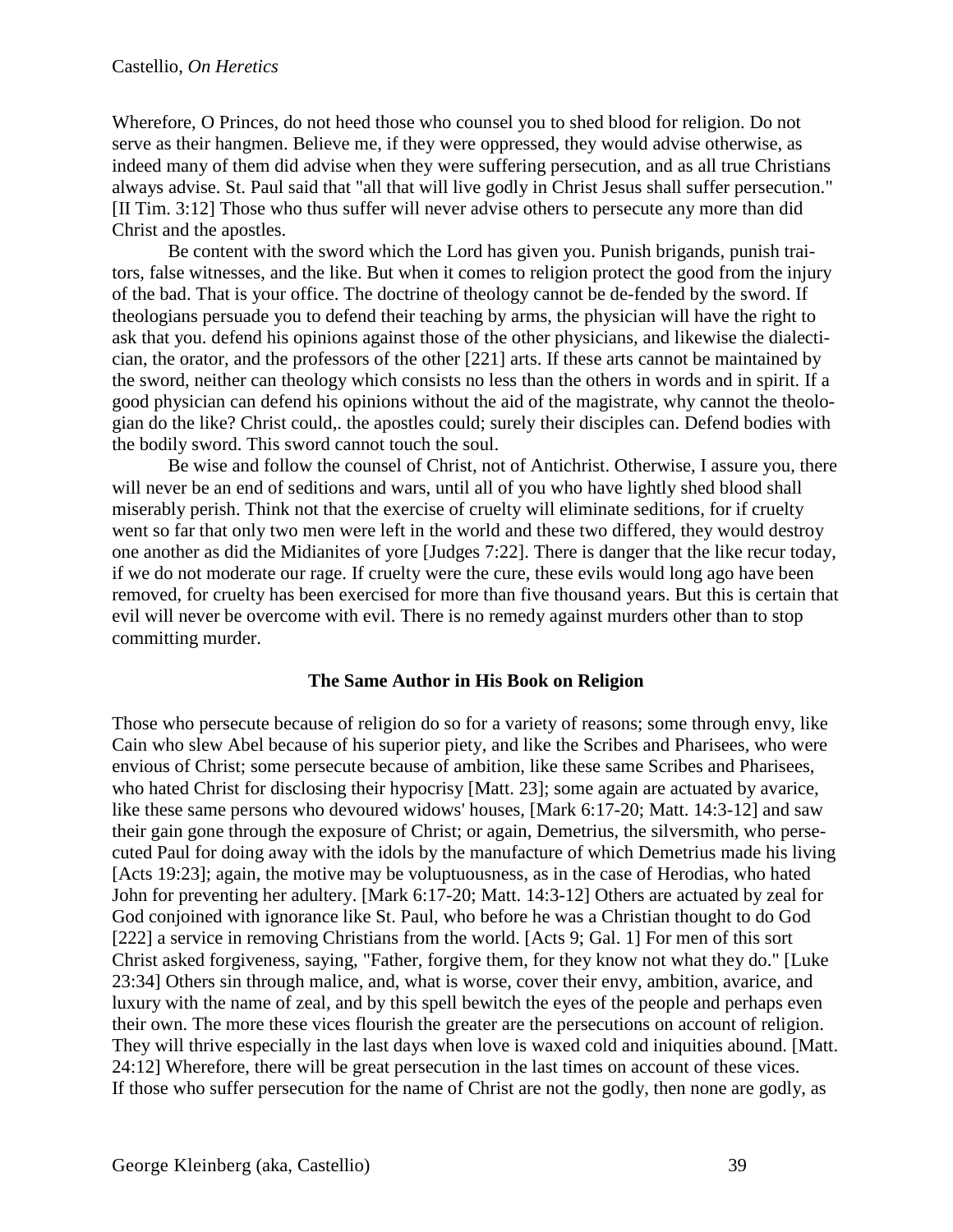Paul says, "All that would live godly in Christ Jesus shall suffer persecution." [2 Tim. 3:12] If those who are killed as heretics are not martyrs (or at least some of them), then the Church has no martyrs: none were ever killed for Christ except with the title of heretic…

If Christians persecuted the wicked persons in the world on account of the faith, then Christians would reign in the world and the kingdom of Christ would be of this world. [cf. John 18:36] "Fear not little flock." [Luke 12:32] 'Behold I send you forth as sheep in the midst of wolves." [Matt. 10:16] Will the little flock persecute the great herd, or the sheep the wolf?... "Blessed are ye when men shall persecute you." [Matt. 5:11] How then shall we be blessed if we persecute others? "If any man would come after me let him take up his cross." [Matt. 16:24; Mark 8:34; Luke 9:23]

[223] How can we come after Christ if we crucify others? Shall we not be like the Jews who went after Christ not to be crucified with him, but to crucify him? Christ was crucified between two thieves. Therefore Christians will be held as thieves. Just as thieves take away the lives of men and are hated on that account, so Christians by word and example take away the life of the wicked, that is, their pleasures and desires without which they think life is not worth living.

The lioness pursues the wolf and the sheep. The wolf pursues the sheep, but not the lioness. The sheep is the last. It knows only how to suffer and help, not to hurt. There is nothing lower than the sheep. So it is among men. The great tyrants persecute the little tyrants and the Christians. The little tyrants persecute the Christians. The true Christian is the last. He is able only to help, not to hurt. There is none lower than he, for none is more humble than a Christian, more merciful, poor, and weak. In a word he is a worm, not a man, as David wrote of Jesus Christ. [Ps. 22:6] He who suffers persecution for the faith is either correct or mistaken. If he is correct he should not be harmed. If he is mistaken, he should be forgiven. If Christ asked pardon for those who crucified Him on the ground that they knew not what they did [Luke 23:34], how much more would He intercede for those who are ready to be crucified for Him? If the law of Moses pardons those who kill in ignorance [Lev. 4 & 5; Num. 15:24-29], how much more those who in ignorance are ready to be killed?

If someone found a stray sheep and brought it to your house supposing it to be yours, would you not love him for his good intent, even though it were not yours? If you who are so evil do this, what will God do? Will He not love those who with good intent defend that which they conceive to be true? If perchance they are wrong, will He not forgive them?

There are many other reasons which one might adduce in this matter, but these which we have given will content men of just judgment. The unreasonable are brought to sanity only by blows. [224] If anyone is so bloodthirsty, so drunk with the cup of Antichrist that he wishes to refute these reasons, let him see to it that he refute them all and refute them truly. There are hairsplitting malicious sophists who, in opposing the truth according to their trade, make the worse argument appear the better. The attention of the hearer is diverted to the weaker considerations, while the stronger are beclouded, omitted, or dismissed with a casual allusion as if already refuted or unworthy of refutation, or again the treatment is so obscure that no one understands. And finally to oppress the truth they draw on all the arts of the Aristotles and the Ciceros to throw dust in the eyes of the judges, as their master Cicero somewhere or other boasts that he did. Let them disabuse their minds. The perfect light, at its appearance, will dissipate these shadows. Though many should be killed and only three should remain, and wounded at that, yet would they storm and burn the fortresses and bring to light all the devices of the oppressors. Hypocrisy, drunk with the blood of the saints [Rev. 17:6], has already reigned long enough, her hour is at